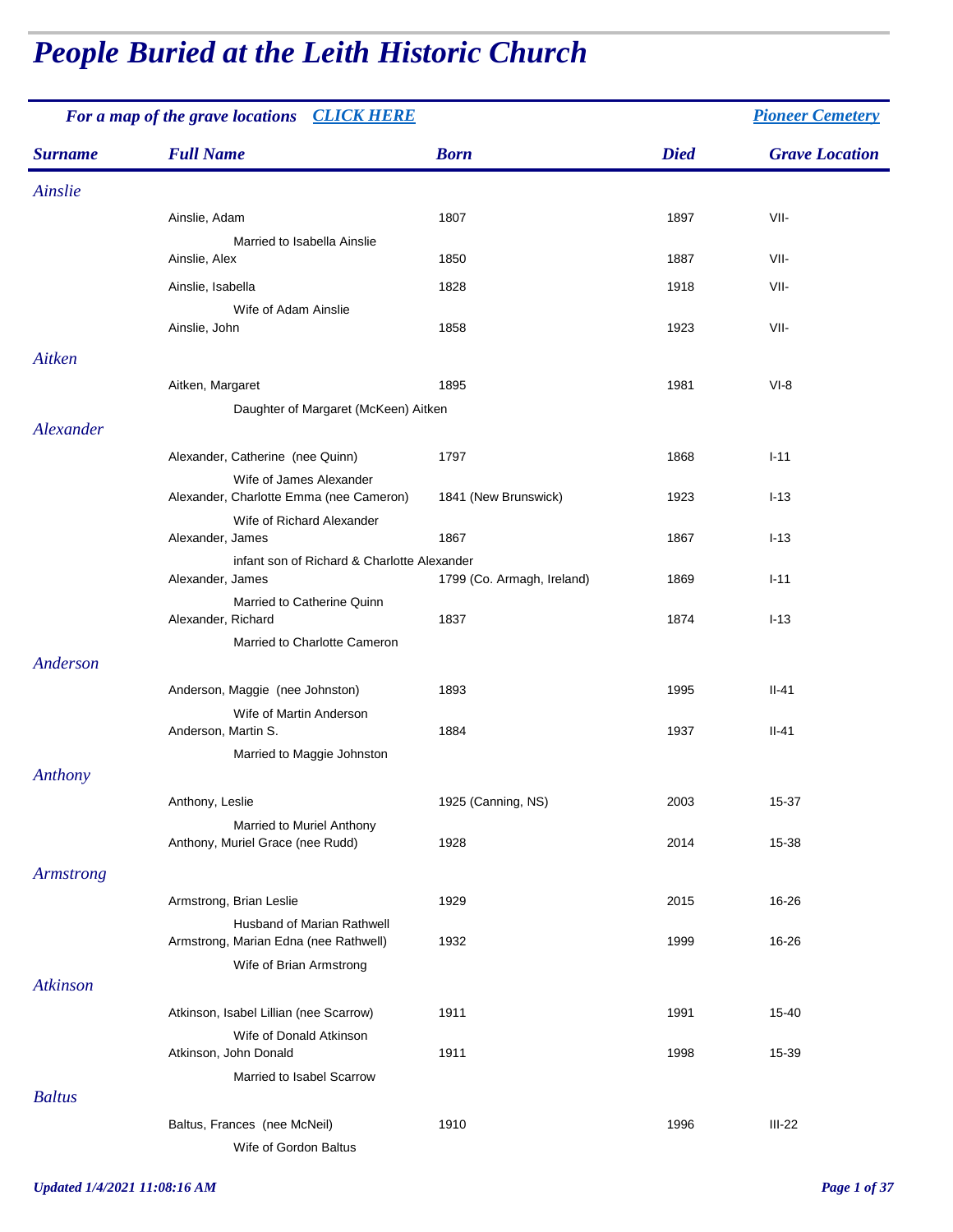| For a map of the grave locations CLICK HERE |                                                                   |                            |             | <b>Pioneer Cemetery</b> |
|---------------------------------------------|-------------------------------------------------------------------|----------------------------|-------------|-------------------------|
| <b>Surname</b>                              | <b>Full Name</b>                                                  | <b>Born</b>                | <b>Died</b> | <b>Grave Location</b>   |
|                                             | Baltus, Gordon James                                              | 1910                       | 1969        | $III-22$                |
|                                             | Married to Frances McNeil                                         |                            |             |                         |
| <b>Bannerman</b>                            |                                                                   |                            |             |                         |
|                                             | Bannerman, Clifford Cochrane                                      | 1915                       | 2016        | 19-28                   |
|                                             | Bannerman, Jeanette Elizabeth (nee Bell)                          | 1930                       | 2017        | 19-28                   |
| <b>Barrett</b>                              |                                                                   |                            |             |                         |
|                                             | Barrett, Emily Rosetta                                            | 1923 (England)             | 2015        | $III-54$                |
|                                             | Wife of William John Barrett                                      |                            |             |                         |
|                                             | Barrett, Harvey                                                   | 1893                       | 1965        | II-6                    |
|                                             | Captain; married to Margaret Eva Barrett<br>Barrett, Margaret Eva | 1890                       | 1975        | II-6                    |
|                                             | Wife of Capt. Harvey Barrett<br>Barrett, William John (Jack)      | 1918                       | 1993        | $III-54$                |
| <b>Bawden</b>                               |                                                                   |                            |             |                         |
|                                             | Bawden, Richard Paul                                              | 1938                       | 2017        | 13-33                   |
| <b>Beilstein</b>                            |                                                                   |                            |             |                         |
|                                             | Beilstein, Elizabeth Helen (nee Bettke)                           | 1919 (Sault Ste Marie, MI) | 2007        | $13 - 10$               |
|                                             | Wife of Robert Beilstein<br>Beilstein, Robert Carl                | 1920 (Kitchener)           | 2008        | $13 - 10$               |
|                                             | Married to Helen Bettke                                           |                            |             |                         |
| <b>Bell</b>                                 | WW II veteran                                                     |                            |             |                         |
|                                             | Bell, Andrew Daniel                                               | 1925                       | 1990        | $III-55$                |
|                                             | Married to Audrey Kennedy                                         |                            |             |                         |
|                                             | Bell, John Cameron (Joe)                                          | 1933                       | 1993        | 19-26                   |
|                                             | Married to Dorothy Schwartz<br>Bell, Mary (nee Lang)              | 1886                       | 1972        | $III-56$                |
|                                             | Wife of Thomas Bell<br>Bell, Thomas Daniel                        | 1885                       | 1973        | <b>III-56</b>           |
|                                             | Married to Mary Lang                                              |                            |             |                         |
| <b>Bergstra</b>                             |                                                                   |                            |             |                         |
|                                             | Bergstra, Findlay Paterson                                        | 1983                       | 2006        | $III-78$                |
|                                             | Son of Susan Glover                                               |                            |             |                         |
| <b>Bernard</b>                              |                                                                   |                            |             |                         |
|                                             | Bernard, Douglas John                                             | 1950                       | 1990        | 19-22                   |
|                                             | Married to Donna Fallowfield                                      |                            |             |                         |
| <b>Bluhm</b>                                |                                                                   |                            |             |                         |
|                                             | Bluhm, Charles August                                             | 1901                       | 1988        | III-84                  |
|                                             | Bluhm, Rubina (Ruby) Ethel (nee McKee)<br>Wife of Charles Bluhm   | 1897                       | 1994        | $III-84$                |
| <b>Boorman</b>                              |                                                                   |                            |             |                         |
|                                             | Boorman, Elizabeth Marlean                                        | 1949                       | 2016        | 2A-30                   |
| <b>Boshart</b>                              |                                                                   |                            |             |                         |
|                                             | Boshart, Lorna May                                                | 1930                       | 2018        | 13-26                   |
|                                             |                                                                   |                            |             |                         |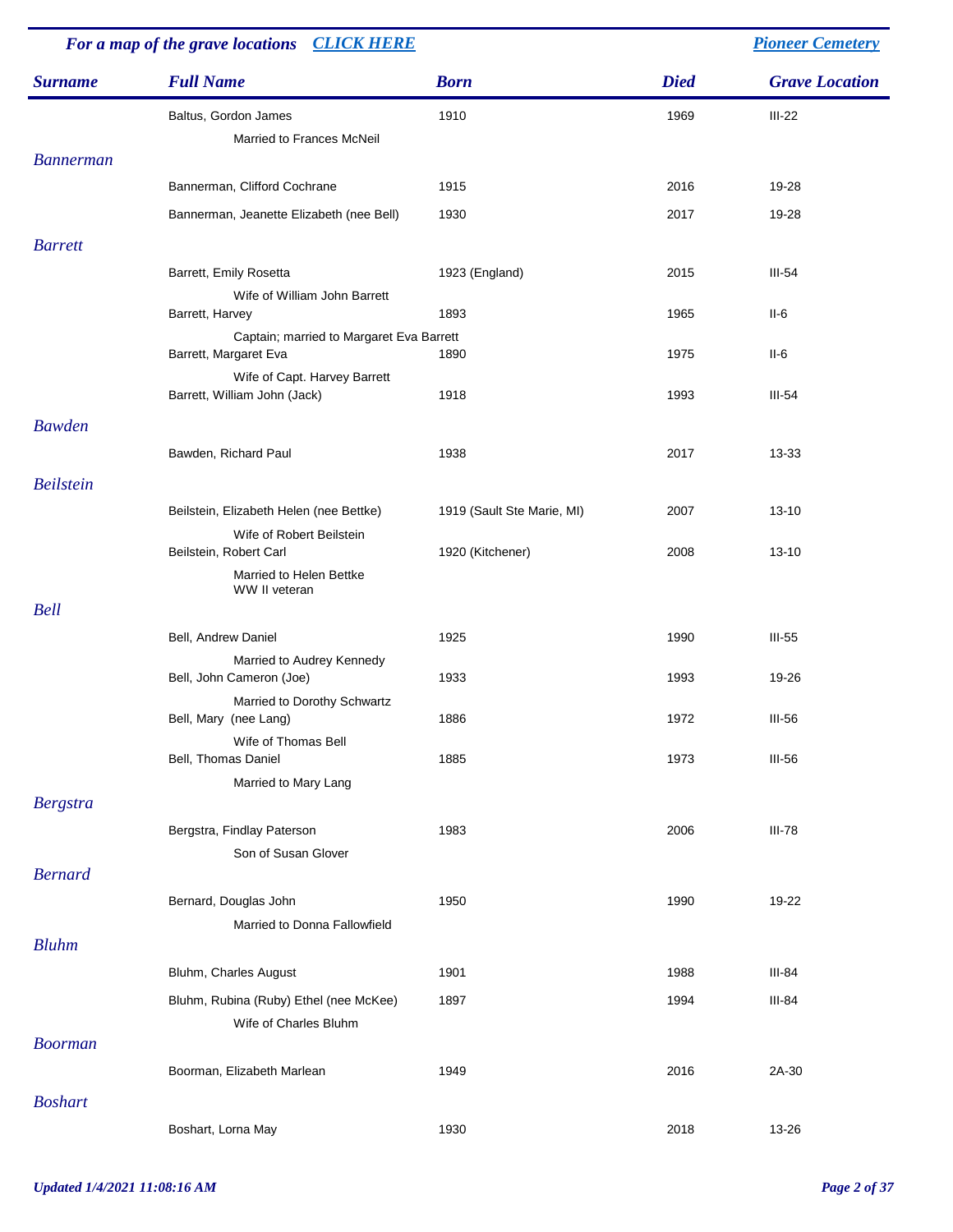| For a map of the grave locations CLICK HERE |                                                                        |             |             | <b>Pioneer Cemetery</b> |
|---------------------------------------------|------------------------------------------------------------------------|-------------|-------------|-------------------------|
| <b>Surname</b>                              | <b>Full Name</b>                                                       | <b>Born</b> | <b>Died</b> | <b>Grave Location</b>   |
| <b>Bouchard</b>                             |                                                                        |             |             |                         |
|                                             | Bouchard, Donna Marie (nee Turner)                                     | 1946        | 1994        | $III-66$                |
|                                             | Daughter of Frank & Jessie Turner                                      |             |             |                         |
| <b>Bowie</b>                                |                                                                        |             |             |                         |
|                                             | Bowie, Christine Lucille                                               | 1946        | 2018        | $15-9$                  |
|                                             | Bowie, Irvin Samuel                                                    | 1939        | 2019        | $9-8$                   |
|                                             | Bowie, Leonard Abraham                                                 | 1941        | 2017        | $9 - 13$                |
|                                             | Bowie, Marlane Theresa (nee Hellam)<br>Wife of Irvin Bowie             | 1947        | 1985        | $21 - 14$               |
|                                             | Bowie, Maurice Ina (nee Garbutt)                                       | 1913        | 2005        | $9 - 11$                |
|                                             | Wife of Samuel Bowie<br>Bowie, Phillip Roger                           | 1950        | 2016        | $9 - 12$                |
|                                             | Bowie, Robert Bing                                                     | 1943        | 2017        | $9 - 14$                |
| <b>Brewster</b>                             |                                                                        |             |             |                         |
|                                             | Brewster, James Maitland                                               | 1918        | 1992        | $17-6$                  |
|                                             | Married to Jean Stackhouse<br>Brewster, Jean Muriel (nee Stackhouse)   | 1920        | 1996        | $17-6$                  |
|                                             | Wife of Dr. Maitland Brewster<br>Brewster, John Andrew                 | 1953        | 2011        | $17-5$                  |
| <b>Bricker</b>                              |                                                                        |             |             |                         |
|                                             | Bricker, Beverly Ann                                                   | 1941        | 2017        | $9 - 34$                |
| <b>Broadfoot</b>                            |                                                                        |             |             |                         |
|                                             | Broadfoot, James Allan                                                 | 1947        | 2001        | $VI-14$                 |
|                                             | Son of Sadie Irene Broadfoot<br>Broadfoot, Sadie Irene (nee Vanwyck)   | 1925        | 2008        | $VI-14$                 |
|                                             | Daughter of William James and Sadie Rae Vanwyck                        |             |             |                         |
| <b>Broderick</b>                            |                                                                        |             |             |                         |
|                                             | Broderick, Francis Rixon<br>Son of Frank & Jane Broderick              | 1895        | 1958        | VII-                    |
|                                             | Broderick, Frank                                                       | 1856        | 1915        | VII-                    |
|                                             | Married to Jane Rixon<br>Broderick, Jane L. (nee Rixon)                | 1867        | 1933        | VII-                    |
|                                             | Wife of Frank Broderick                                                |             |             |                         |
| <b>Brooking</b>                             |                                                                        |             |             |                         |
|                                             | Brooking, Dorothy (nee Tapson)                                         | 1919        | 2003        | 13-18                   |
|                                             | Wife of Howard Stanley Brooking<br>Brooking, Howard Stanley            | 1919        | 1999        | $13 - 18$               |
|                                             | Married to Dorothy Tapson                                              |             |             |                         |
| <b>Broomfield</b>                           |                                                                        |             |             |                         |
|                                             | Broomfield, Terrance (Terry) Norman<br>Married to Kimberley Broomfield | 1959        | 1989        | 17-22                   |
| <b>Brown</b>                                |                                                                        |             |             |                         |
|                                             | Brown, Gordon Elwood                                                   | 1931        | 2019        | $10 - 19$               |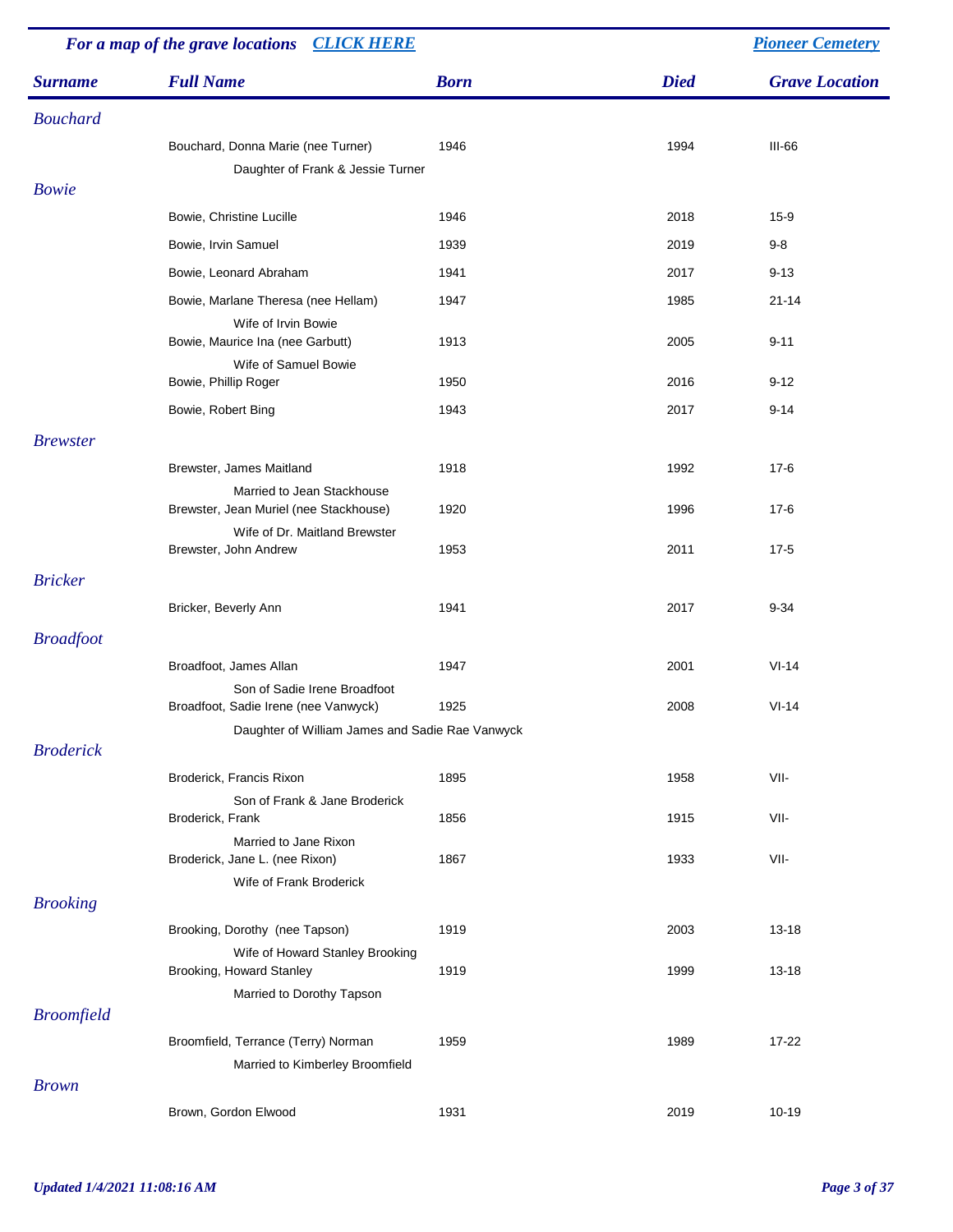|                 | For a map of the grave locations CLICK HERE                          |                |             | <b>Pioneer Cemetery</b> |
|-----------------|----------------------------------------------------------------------|----------------|-------------|-------------------------|
| <b>Surname</b>  | <b>Full Name</b>                                                     | <b>Born</b>    | <b>Died</b> | <b>Grave Location</b>   |
|                 | Brown, Ruby Winnifred (nee Murray)                                   | 1931           | 2011        | $10 - 19$               |
|                 | Wife of Elwood Brown                                                 |                |             |                         |
| <b>Buckley</b>  |                                                                      |                |             |                         |
|                 | Buckley, George T.                                                   | 1871           | 1937        | $II-14$                 |
|                 | Buckley, James                                                       | 1833           | 1918        | $II-13$                 |
|                 | Married to Jane White<br>Buckley, Jane (nee White)                   | 1828           | 1900        | $II-13$                 |
|                 | Wife of James Buckley<br>Buckley, Janet Sarah (nee McHray)           | 1868           | 1960        | $II-12$                 |
|                 | Wife of William Buckley<br>Buckley, John Henry                       | 1868 (England) | 1952        | $II-14$                 |
|                 | Buckley, Mary Jane                                                   | 1862           | 1940        | $II-14$                 |
|                 | Buckley, William                                                     | 1850           | 1924        | $II-12$                 |
|                 | Married to Janet Sarah McHray                                        |                |             |                         |
| <b>Bumstead</b> |                                                                      |                |             |                         |
|                 | Bumstead, Rae Clarence                                               | 1919           | 1990        | $22 - 15$               |
|                 | Married to Shirley McInnis<br>Bumstead, Shirley Louise (nee McInnis) | 1924           | 2014        | $22 - 16$               |
|                 | Mother of Les Bumstead                                               |                |             |                         |
| <b>Burke</b>    |                                                                      |                |             |                         |
|                 | Burke, Michael Stuart                                                | 1944           | 2004        | $10-3$                  |
|                 | Married to Janet Burke                                               |                |             |                         |
| <b>Burnett</b>  |                                                                      |                |             |                         |
|                 | Burnett, Elizabeth Anne (nee Brewster)                               | 1916           | 2000        | $17-9$                  |
|                 | Burnett, Francis (Frank) William                                     | 1947           | 2020        | $13-9$                  |
|                 | <b>Married to Diane Burnett</b><br>Burnett, Michael William          |                | 2006        | $13-9$                  |
|                 |                                                                      |                |             |                         |
| <b>Burr</b>     |                                                                      |                |             |                         |
|                 | Burr, Mary (nee Coates)                                              | 1855           | 1909        | $1-28$                  |
|                 | Daughter of Helen Coates<br>Burr, Peter                              | 1815           | 1878        | $I-28$                  |
|                 | Burr, William M.                                                     | 1861           | 1931        | VII-                    |
|                 | Burr, William Noah                                                   |                |             |                         |
|                 |                                                                      | 1861           | 1939        | $I-28$                  |
| <b>Butchart</b> |                                                                      |                |             |                         |
|                 | Butchart, Charles                                                    | 1869           | 1871        | $I-14$                  |
|                 | Infant son of David & Susannah Butchart<br>Butchart, Sophia          | 1865           | 1865        | $I - 14$                |
|                 | Infant daughter of David & Susannah Butchart                         |                |             |                         |
| Buzza           |                                                                      |                |             |                         |
|                 | Buzza, Doris Blanche (nee Eagles)                                    | 1918           | 2008        | 20-27                   |
|                 | Wife of Gordon Buzza<br>Buzza, Edmund                                | 1850           | 1932        | $II-48$                 |
|                 | Married to Mary Jane Noble<br>Buzza, George                          | 1819           | 1889        | $III-18$                |
|                 | Married to Jane Buzza                                                |                |             |                         |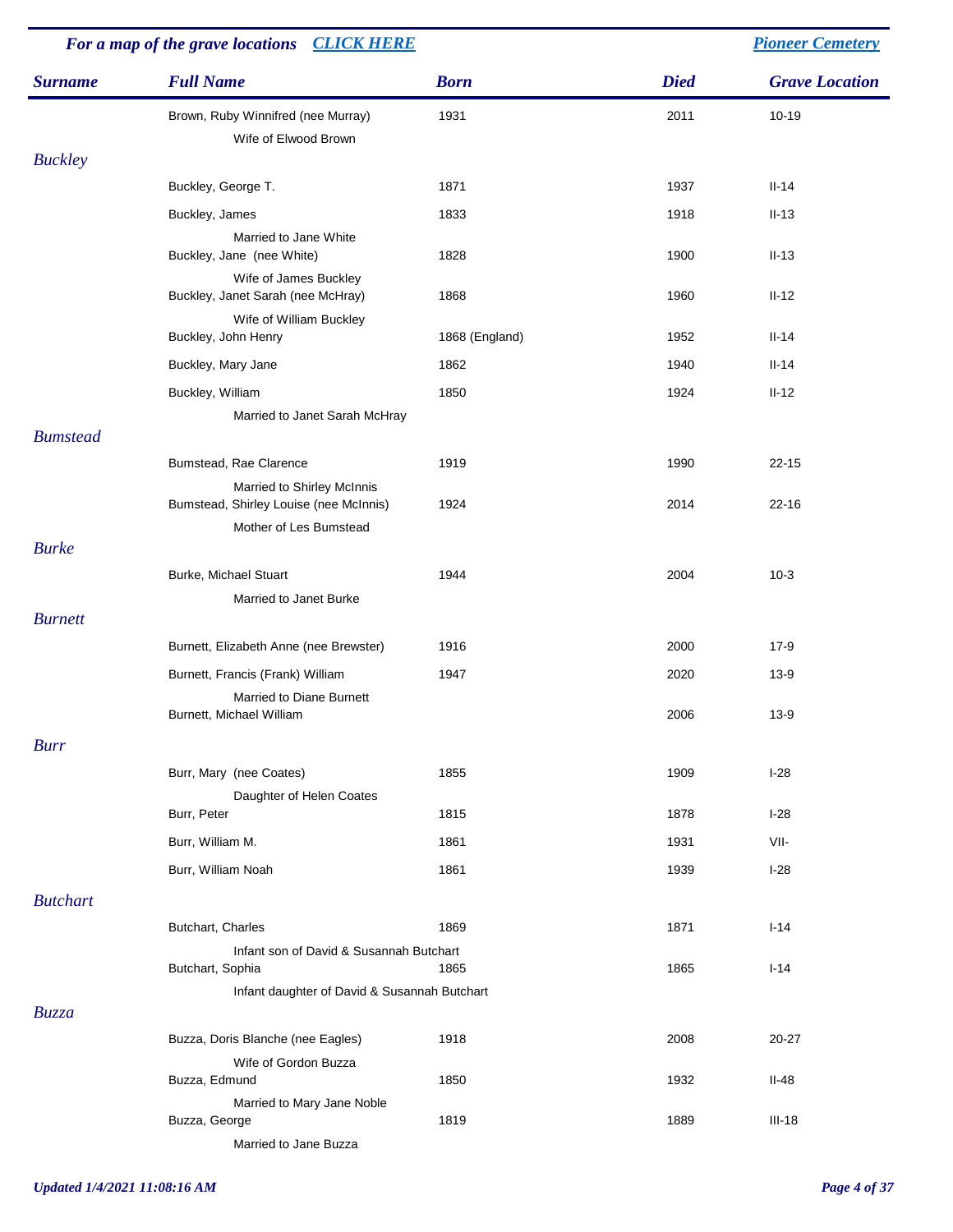#### *Surname Full Name Born Died Grave Location For a map of the grave locations [CLICK HERE](http://www.leithchurch.ca/cemeterymap.jpg) [Pioneer Cemetery](http://www.leithchurch.ca/Cemetery.htm)* Buzza, Gordon Wilson 1911 2010 20-27 married to Doris Eagles Buzza, Isabella (nee Sutherland) 1903 1995 1995 VI-2 Wife of William Buzza Buzza, James Edmund 1885 1972 VI-12 Married to Pauline Pratt Buzza, Jane 1894 ili-19 ili-19 ili-19 ili-19 ili-19 ili-19 ili-19 ili-19 ili-19 ili-19 ili-19 ili-19 ili-19 il Wife of George Buzza Buzza, Janet Henderson (nee McKeen) 1871 1946 1946 1946 VI-1 Wife of Samuel Buzza Buzza, John Wilson 1902 1983 VI-2 Brother of William Buzza Buzza, Mary Jane (nee Noble) 1852 1948 1948 II-48 Wife of Edmund Buzza Buzza, Pauline Stinson (nee Pratt) 1892 1982 1982 VI-12 Wife of James Buzza Buzza, Roy James 1930 1990 VI-12 Son of James & Pauline Buzza Buzza, Samuel Peter 1870 1870 1942 VI-1 Married to Janet McKeen Buzza, William Ross and the Communication of the 1899 1963 1963 VI-1 Married to Isabella Sutherland *Byers* Byers, Betty Lou (nee Hillier) 1932 1932 2017 22-24 Byers, Jeffrey Mervyn 1952 1952 1962 2008 1-3 Son of Mervyn and Betty Byers Byers, Mervyn Earl 22-24 2001 22-24 Married to Betty-Lou Hillyer Byers, Michael Earl 1951 1951 1996 1-3 Son of Mervyn and Betty Byers Byers, Robert Alexander 1990 22-26 Son of Michael & Annette Byers Byers, Robert William 1939 1990 1990 22-25 Married to Shereen Bell *Cameron* Cameron, Angus 1878 1956 I-5 Married to Janet Quesnel Cameron, Angus W. 1913 and 1913 I-19 and 1913 I-19 and 1913 I-19 and 1913 I-19 and 1913 I-19 and 1913 I-19 and 1913 Son of Donald & Margaret Cameron Cameron, Arthur 1941 1866 1941 1866 1941 1866 1941 1850 1941 1850 1941 1850 1941 1850 1860 1872 1886 1897 1898 1898 1898 1899 1898 1899 1898 1899 1899 1898 1899 1899 1899 1899 1899 1899 1899 1899 1899 1899 1899 1899 1899 1 Married to Jean Gibson Cameron, Arthur 1837 1887 1887 1887 1887 1-12 Married to Isabella Alexander Cameron, Catherine (nee McInnis) 1834 1918 1-3 Wife of Alexander. Cameron Cameron, Charles W. 1933 I-51 Married to Esther Gilchrist Cameron, Donald **1964 I-25**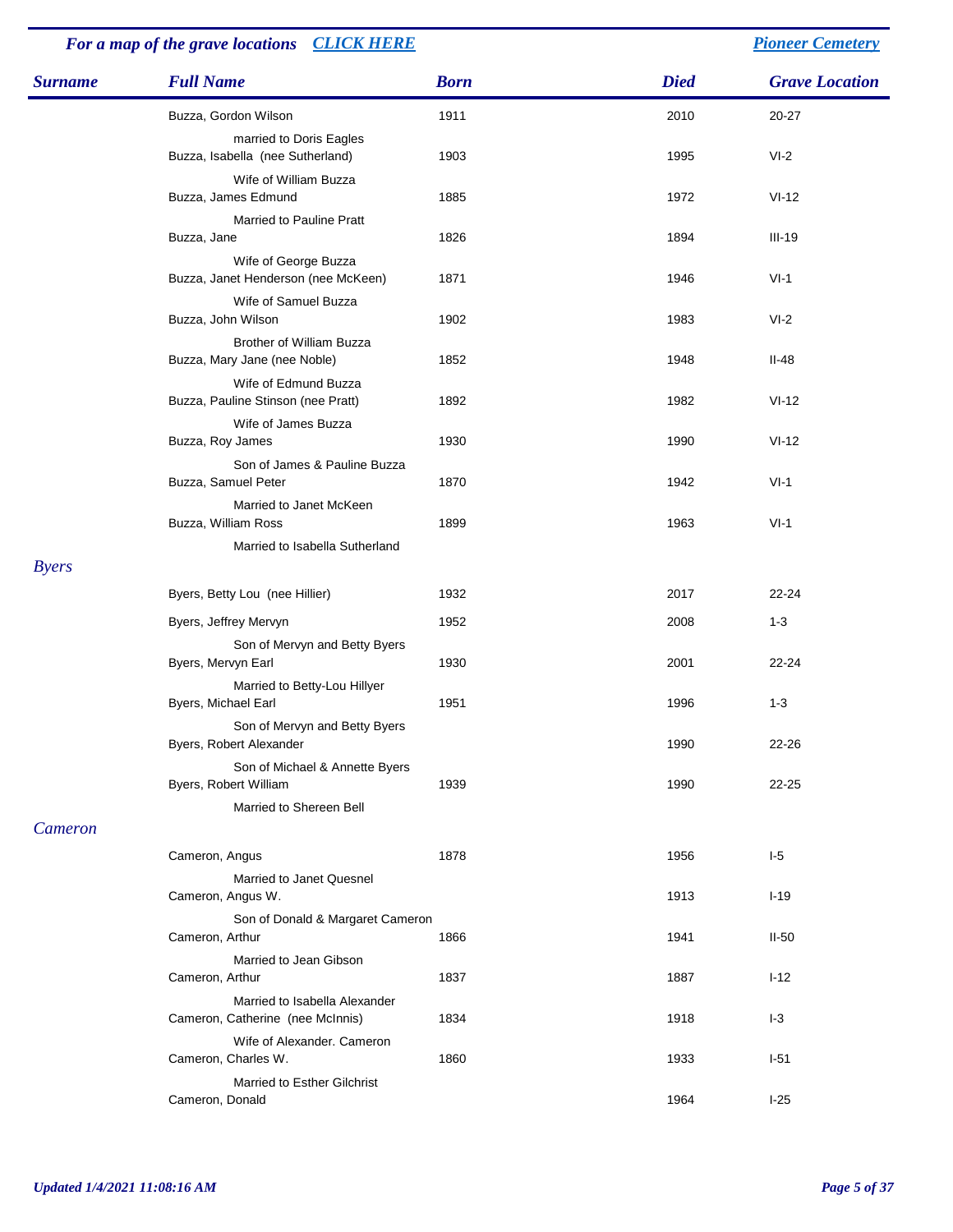## *For a map of the grave locations [CLICK HERE](http://www.leithchurch.ca/cemeterymap.jpg) [Pioneer Cemetery](http://www.leithchurch.ca/Cemetery.htm)*

| <b>Surname</b> | <b>Full Name</b>                                                           | <b>Born</b> | <b>Died</b> | <b>Grave Location</b> |
|----------------|----------------------------------------------------------------------------|-------------|-------------|-----------------------|
|                | Cameron, Donald                                                            | 1825        | 1899        | $I-19$                |
|                | Married to Margaret Cameron<br>Cameron, Eliza Ann (nee Lint)               | 1817        | 1894        | $I-42$                |
|                | Wife of Peter Cameron<br>Cameron, Eliza Jane                               | 1853        | 1941        | $I-6$                 |
|                | Daughter of Peter & Eliza Cameron<br>Cameron, Elizabeth (nee McKenzie)     | 1876        | 1945        | $II-44$               |
|                | Wife of Richard Cameron<br>Cameron, Esther J. (nee Gilchrist)              | 1864        | 1936        | $I-51$                |
|                | Wife of Charles W. Cameron<br>Cameron, George Oliver                       | 1870        | 1956        | II-8                  |
|                | Married to Margaret Eleanor Crawford<br>Cameron, Isabella (nee Alexander)  | 1832        | 1887        | $I-12$                |
|                | Wife of Arthur Cameron<br>Cameron, James                                   | 1864        | 1867        | $I-12$                |
|                | son of Arthur & Isabella Cameron<br>Cameron, James Alexander               | 1867        | 1890        | $I-19$                |
|                | Son of Donald & Margaret Cameron<br>Cameron, James George                  | 1905        | 1943        | $VI-16$               |
|                | Son of Peter & Janet Cameron<br>Cameron, Janet (nee Quesnel)               | 1880        | 1930        | $I-5$                 |
|                | Wife of Angus Cameron<br>Cameron, Janet Turner (nee McLean)                | 1873        | 1961        | $VI-16$               |
|                | Wife of Peter Cameron<br>Cameron, Jean S. (nee Gibson)                     | 1859        | 1927        | $II-50$               |
|                | Wife of Arthur Cameron<br>Cameron, Joseph Alexander                        | 1911        | 1970        | $III-75$              |
|                | Married to Melba Hepburn<br>Cameron, Margaret                              | 1832        | 1907        | $I-19$                |
|                | Wife of Donald Cameron<br>Cameron, Margaret (nee McDowall)                 | 1848        | 1869        | $I - 17$              |
|                | Wife of George Cameron<br>Cameron, Margaret Eleanor (nee Crawford)         | 1874        | 1911        | $II-8$                |
|                | Wife of George Oliver Cameron<br>Cameron, Margaret Isabel                  |             |             | $II-9$                |
|                | Daughter of George & Margaret Cameron (age 6)<br>Cameron, Marion           | 1908        | 2004        | $II-11$               |
|                | Daughter of George & Margaret Cameron<br>Cameron, Melba A.J. (nee Hepburn) | 1909        | 2001        | $III-75$              |
|                | Wife of Alex Cameron<br>Cameron, Peter                                     | 1867        | 1953        | $VI-16$               |
|                | Married to Janet McLean<br>Cameron, Peter                                  | 1812        | 1884        | $I-42$                |
|                | Married to Eliza Ann Lint<br>Cameron, Richard                              | 1873        | 1947        | $II-44$               |
|                | Married to Elizabeth McKenzie<br>Cameron, Stanley C.                       | 1905        | 1956        | $II-9$                |
|                | Son of George & Margaret Cameron<br>Cameron, William R                     | 1866        | 1920        | $I-3$                 |

*Campbell*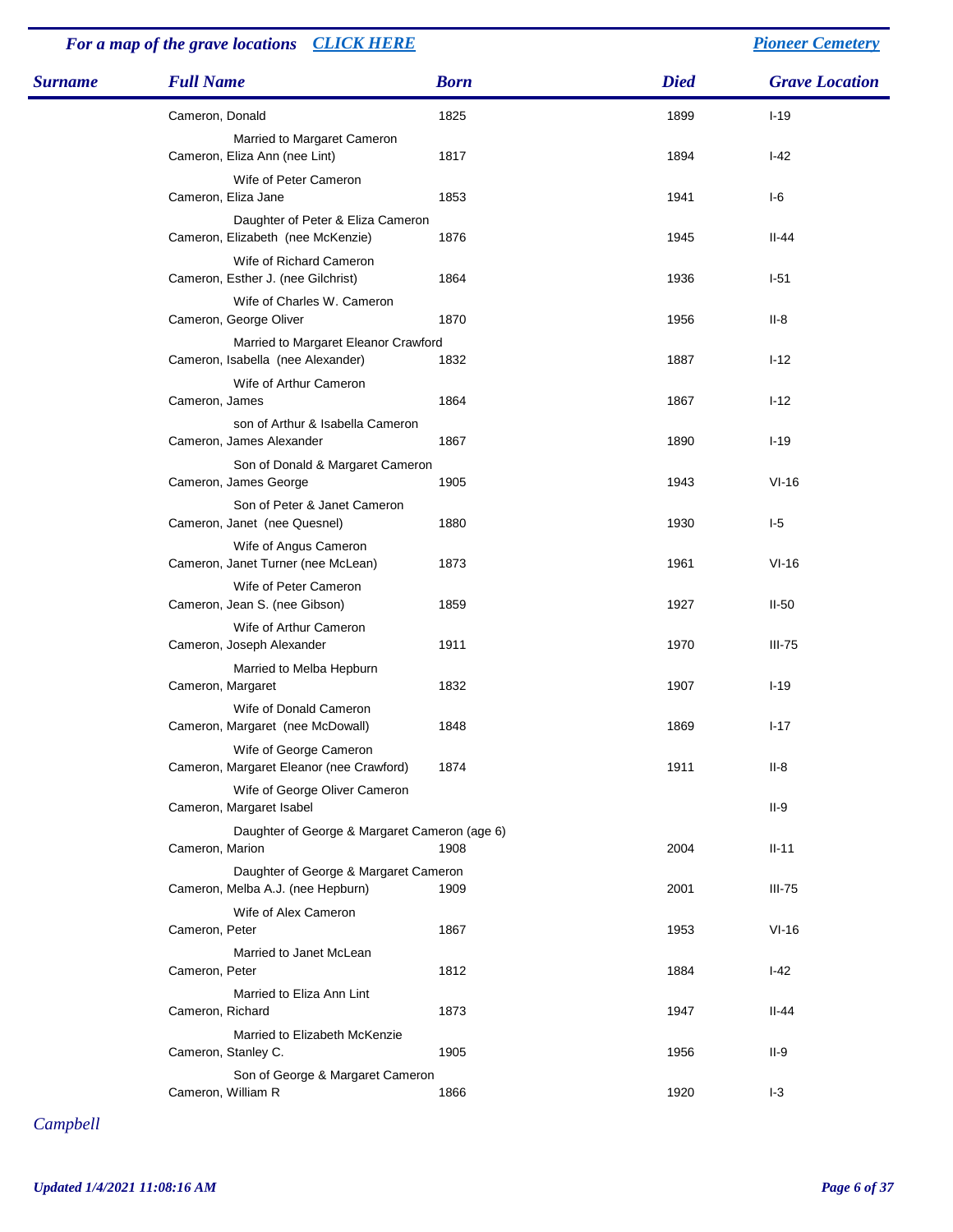| For a map of the grave locations CLICK HERE |                                                                                |                                                                            |             | <b>Pioneer Cemetery</b> |
|---------------------------------------------|--------------------------------------------------------------------------------|----------------------------------------------------------------------------|-------------|-------------------------|
| <b>Surname</b>                              | <b>Full Name</b>                                                               | <b>Born</b>                                                                | <b>Died</b> | <b>Grave Location</b>   |
|                                             | Campbell, Clifford Gillesby                                                    | 1909                                                                       | 1999        | 18-27                   |
|                                             | Campbell, Ian Clifford                                                         | Married to Norah Campbell; Surgeon Lt. Commander Royal Navy, WW il<br>1948 | 2017        | 18-26                   |
|                                             | Married to Nancy Campbell (nee Ofrenchuk)<br>Campbell, Mary Flora (nee McLeod) | 1827 (Islay, Scotland)                                                     | 1905        | $I-41$                  |
|                                             | Wife of William Campbell<br>Campbell, Norah (nee Richardson)                   | 1917                                                                       | 2006        | 18-27                   |
|                                             | Wife of Dr Clifford Gillesby Campbell<br>Campbell, William                     | 1817 (Islay, Scotland)                                                     | 1894        | $I-41$                  |
|                                             | Married to Mary Flora McLeod                                                   |                                                                            |             |                         |
| Carless                                     |                                                                                |                                                                            |             |                         |
|                                             | Carless, Agnes (nee Marshall)                                                  | 1843                                                                       | 1936        | $IV-10$                 |
| Carleton                                    | Wife of Charles Carless                                                        |                                                                            |             |                         |
|                                             | Carleton, Emma Wilhelmine (nee Publuske)                                       | 1905                                                                       | 2001        | III-60                  |
|                                             | Wife of Samuel Carleton                                                        |                                                                            |             |                         |
|                                             | Carleton, Samuel W.                                                            | 1889                                                                       | 1970        | <b>III-60</b>           |
|                                             | Married to Emma Publuske                                                       |                                                                            |             |                         |
| Carter                                      |                                                                                |                                                                            |             |                         |
|                                             | Carter, George                                                                 | 1783                                                                       | 1868        | $I-16$                  |
| Ceasar                                      |                                                                                |                                                                            |             |                         |
|                                             | Ceasar, Harold                                                                 | 1914                                                                       | 1998        | $VI-5$                  |
|                                             | Married to Marion Buzza<br>Ceasar, Marion (nee Buzza)                          | 1905                                                                       | 1995        | $VI-5$                  |
|                                             | Wife of Harold Ceasar                                                          |                                                                            |             |                         |
| Childs                                      |                                                                                |                                                                            |             |                         |
|                                             | Childs, Scott Randle                                                           | 1964                                                                       | 1979        | 23-40                   |
|                                             | Son of Ross & Helen Childs                                                     |                                                                            |             |                         |
| Cioran                                      |                                                                                |                                                                            |             |                         |
|                                             | Cioran, Eugenia                                                                | 1914                                                                       | 1998        | 20-36                   |
|                                             | Mother of Nicholas Cioran<br>Cioran, Nicholas                                  | 1937                                                                       | 2018        | 20-37                   |
| Clark                                       |                                                                                |                                                                            |             |                         |
|                                             | Clark, Henry                                                                   | 1844                                                                       | 1909        | $II-37$                 |
|                                             | Buried in Lang plot                                                            |                                                                            |             |                         |
| Cline                                       |                                                                                |                                                                            |             |                         |
|                                             | Cline, Barbara Jane (nee Marshall)                                             | 1934                                                                       | 2011        | 18-32                   |
|                                             | Wife of Robert C. Cline                                                        |                                                                            |             |                         |
| Coates                                      |                                                                                |                                                                            |             |                         |
|                                             | Coates, Helen                                                                  | 1831                                                                       | 1915        | $I-28$                  |
| Cook                                        |                                                                                |                                                                            |             |                         |
|                                             | Cook, Douglas Gordon                                                           | 1948                                                                       | 1996        | $IV-22$                 |
|                                             | Son of Walter & Laura Cook<br>Cook, Laura (nee Martin)                         | 1914                                                                       | 1993        | $IV-21$                 |
|                                             | Wife of Walter Cook                                                            |                                                                            |             |                         |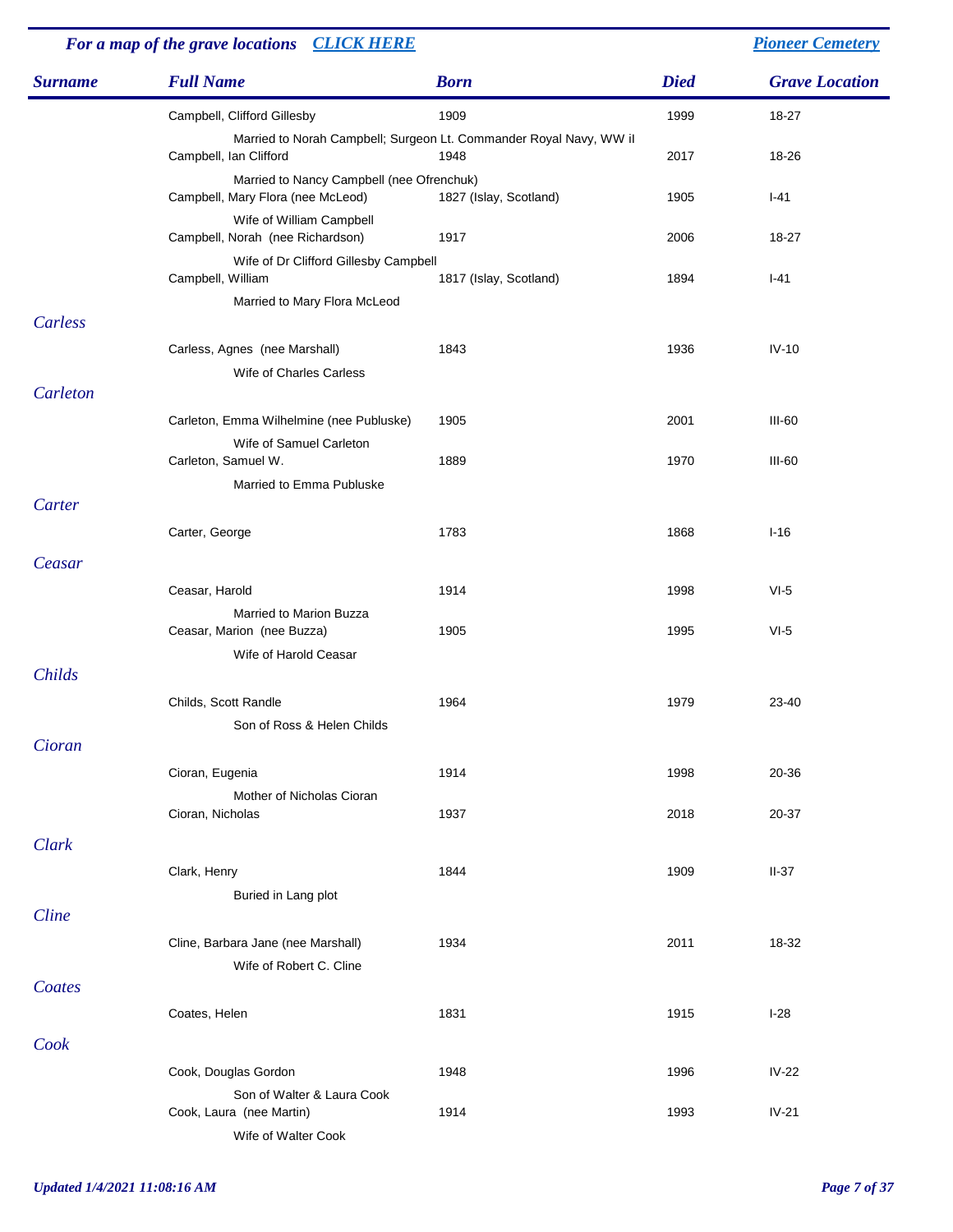| For a map of the grave locations CLICK HERE |                                                           |                              |             | <b>Pioneer Cemetery</b> |
|---------------------------------------------|-----------------------------------------------------------|------------------------------|-------------|-------------------------|
| <b>Surname</b>                              | <b>Full Name</b>                                          | <b>Born</b>                  | <b>Died</b> | <b>Grave Location</b>   |
|                                             | Cook, Walter                                              | 1913                         | 1978        | $IV-21$                 |
|                                             | Married to Laura Martin                                   |                              |             |                         |
| Cooper                                      |                                                           |                              |             |                         |
|                                             | Cooper, Mary (nee Smith)                                  | 1849                         | 1936        | $III-3$                 |
|                                             | Wife of William Cooper                                    |                              |             |                         |
|                                             | Cooper, William                                           | 1842                         | 1927        | $III-3$                 |
|                                             | Married to Mary Smith                                     |                              |             |                         |
| Cornfield                                   |                                                           |                              |             |                         |
|                                             | Cornfield, Clifford Newton                                | 1928                         | 2014        | $3 - 12$                |
|                                             | Husband of Melinda Cornfield                              |                              |             |                         |
| Crawford                                    |                                                           |                              |             |                         |
|                                             | Crawford, Catherine                                       | 1817                         | 1900        | $II-21$                 |
|                                             | Wife of John Crawford<br>Crawford, Catherine (nee Donald) | 1846                         | 1926        | $II-26$                 |
|                                             | Wife of Robert Crawford                                   |                              |             |                         |
|                                             | Crawford, John                                            | 1820 (Lanarkshire, Scotland) | 1896        | $II-21$                 |
|                                             | Married to Catherine Crawford                             |                              |             |                         |
|                                             | Crawford, Robert                                          | 1846                         | 1899        | $II-26$                 |
|                                             | Married to Catherine Donald                               |                              |             |                         |
| Crose                                       |                                                           |                              |             |                         |
|                                             | Crose, Brierley Ann (nee Musson)                          | 1945                         | 1973        | $I-49$                  |
| Cross                                       | Daughter of Gordon & Helen Musson                         |                              |             |                         |
|                                             |                                                           |                              |             |                         |
|                                             | Cross, Henry William John Edward                          |                              | 1954        | $III-64$                |
|                                             | Cross, Jean Kathy                                         |                              | 1968        | $III-68$                |
| <b>Cumming</b>                              |                                                           |                              |             |                         |
|                                             | Cumming, Arthur Murray                                    | 1895                         | 1977        | $I - 74$                |
|                                             | Married to Myrtle Victoria Summerville                    |                              |             |                         |
|                                             | Cumming, Myrtle Victoria (nee Summerville)                | 1897                         | 1969        | $I - 74$                |
|                                             | Wife of Arthur Murray Cumming; mother of Betty Rutherford |                              |             |                         |
| Cunningham                                  |                                                           |                              |             |                         |
|                                             | Cunningham, Elizabeth (nee Saunders)                      | 1830                         | 1919        | $V-33$                  |
|                                             | Wife of Patrick Cunningham                                |                              |             |                         |
| Day                                         |                                                           |                              |             |                         |
|                                             | Day, Alfred A.                                            | 1860                         | 1937        | $III-5$                 |
|                                             | Married to Elizabeth Leibeck<br>Day, Charles Peter        | 1856                         | 1937        | $II-54$                 |
|                                             | Married to 1. Hannah Buzza; 2. Emma Cameron               |                              |             |                         |
|                                             | Day, Charles W.                                           | 1856                         | 1930        | $III-5$                 |
|                                             | Day, Elizabeth (nee Leibeck)                              | 1861                         | 1937        | $III-5$                 |
|                                             | Wife of Alfred Day                                        |                              |             |                         |
|                                             | Day, Emma (nee Cameron)                                   | 1864                         | 1948        | $II-54$                 |
|                                             | Second wife of Charles Day                                |                              |             |                         |
|                                             | Day, Hannah (nee Buzza)<br>First wife of Charles Day      |                              | 1890        | $II-54$                 |
|                                             | Day, John                                                 | 1852                         | 1919        | $II-46$                 |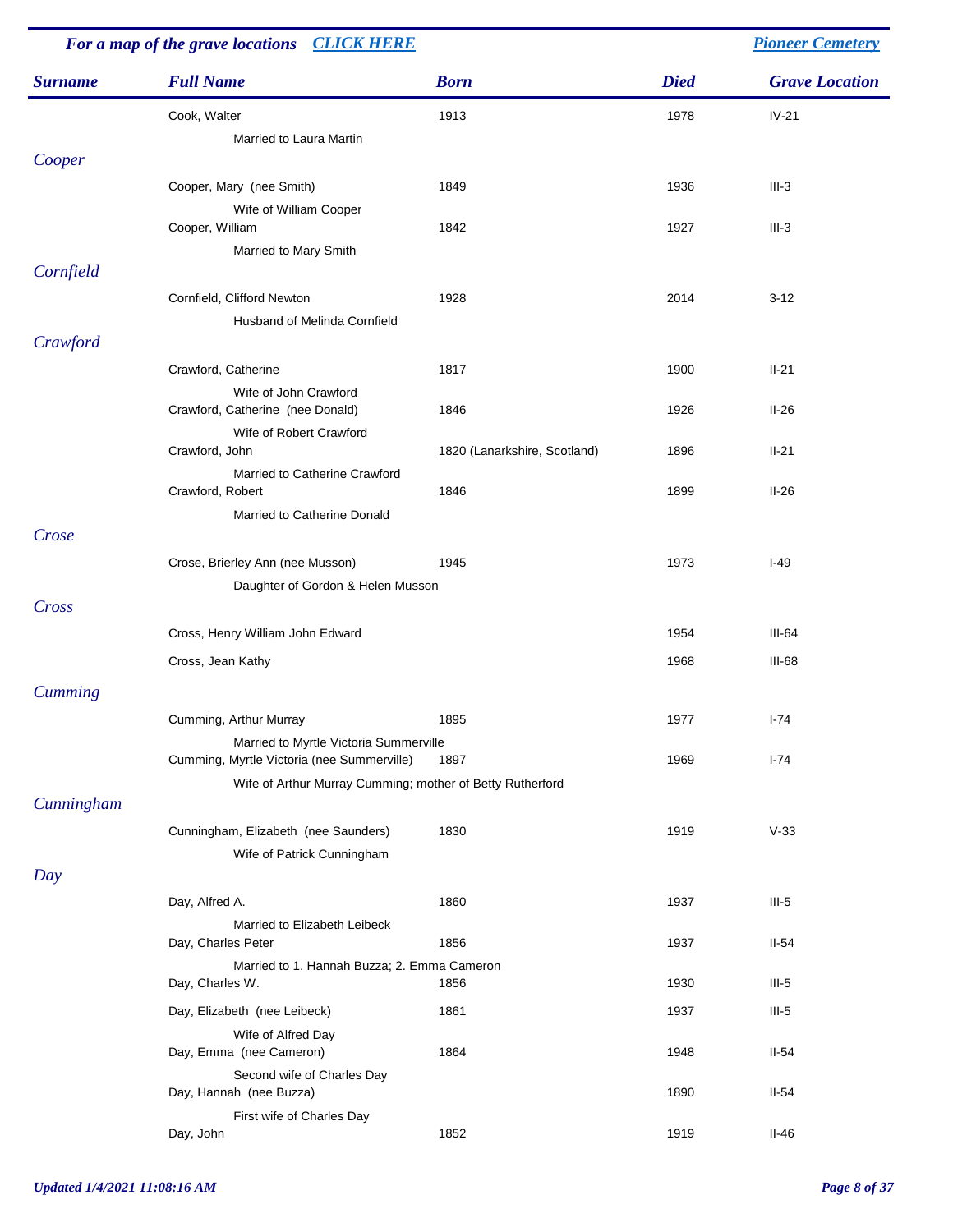|                | For a map of the grave locations CLICK HERE                          |                                  | <b>Pioneer Cemetery</b> |                       |  |
|----------------|----------------------------------------------------------------------|----------------------------------|-------------------------|-----------------------|--|
| <b>Surname</b> | <b>Full Name</b>                                                     | <b>Born</b>                      | <b>Died</b>             | <b>Grave Location</b> |  |
|                | Day, Margaret Ann (nee Alexander)<br>Wife of Sidney Day              | 1861                             | 1939                    | $II-19$               |  |
|                | Day, Mary Ann (nee Dawson)                                           | 1848                             | 1921                    | $II-46$               |  |
|                | Day, Sidney P.                                                       | 1860                             | 1941                    | $II-19$               |  |
|                | Married to Margaret Ann Alexander                                    |                                  |                         |                       |  |
| de Martigny    |                                                                      |                                  |                         |                       |  |
|                | de Martigny, Frances Sheldrick (nee Brewster)                        | 1926                             | 2018                    | 19-6                  |  |
|                | De Martigny, Michael LeMoyne<br>Married to Frances Brewster          | 1923                             | 2001                    | 19-6                  |  |
| Deloughery     |                                                                      |                                  |                         |                       |  |
|                | Deloughery, Denise Marie                                             | 1956                             | 2019                    | $III-29$              |  |
|                | Deloughery, John                                                     | 1956                             | 2019                    | $III-29$              |  |
| Devlin         |                                                                      |                                  |                         |                       |  |
|                | Devlin, David Gordon                                                 | 1945                             | 2012                    | $18-5$                |  |
|                |                                                                      |                                  |                         |                       |  |
| <b>Diggins</b> |                                                                      |                                  |                         |                       |  |
|                | Diggins, Margaret Gertrude (nee Turner)<br>Mother of Dawn Rutherford | 1917 (Nobel, ON)                 | 2002                    | $III-38$              |  |
| <b>Dobson</b>  |                                                                      |                                  |                         |                       |  |
|                | Dobson, Juanita Elizabeth                                            | 1971                             | 2011                    | 2A-30                 |  |
|                | Daughter of Elizabeth Boorman                                        |                                  |                         |                       |  |
| Doucette       |                                                                      |                                  |                         |                       |  |
|                | Doucette, Ralph Sydney                                               | 1946                             | 2009                    | $1 - 9$               |  |
| Douglas        |                                                                      |                                  |                         |                       |  |
|                | Douglas, Donald (Butch) Arnold                                       | 1945                             | 2011                    | $10 - 5$              |  |
|                | Married to Marjorie Tomlinson                                        |                                  |                         |                       |  |
|                | Douglas, Donald George                                               | 1926                             | 2016                    | $9 - 5$               |  |
|                | Douglas, George                                                      | 1926 (Belfast, Northern Ireland) | 2013                    | 17-38                 |  |
|                | Husband of Gwendolyn Conn<br>Douglas, Violet Jewel (nee Barrett)     | 1927                             | 2013                    | $9-5$                 |  |
|                | Wife of Don Douglas                                                  |                                  |                         |                       |  |
| Ead            |                                                                      |                                  |                         |                       |  |
|                | Ead, John Malcolm                                                    | 1904                             | 1980                    | $I-43$                |  |
|                | Married to Margaret Anne Graham<br>Ead, Margaret Anne (nee Graham)   | 1906                             | 1988                    | $I-43$                |  |
|                | Wife of John Malcolm Ead                                             |                                  |                         |                       |  |
| Ede            |                                                                      |                                  |                         |                       |  |
|                | Ede, Victor Ross                                                     | 1951                             | 2013                    | 16-28                 |  |
|                | Husband of Ann Ede                                                   |                                  |                         |                       |  |
| Edwards        |                                                                      |                                  |                         |                       |  |
|                | Edwards, Pauline Alma (nee Buzza)                                    | 1927                             | 2005                    | $VI-7$                |  |
|                | Daughter of James & Pauline Buzza                                    |                                  |                         |                       |  |

*Elliott*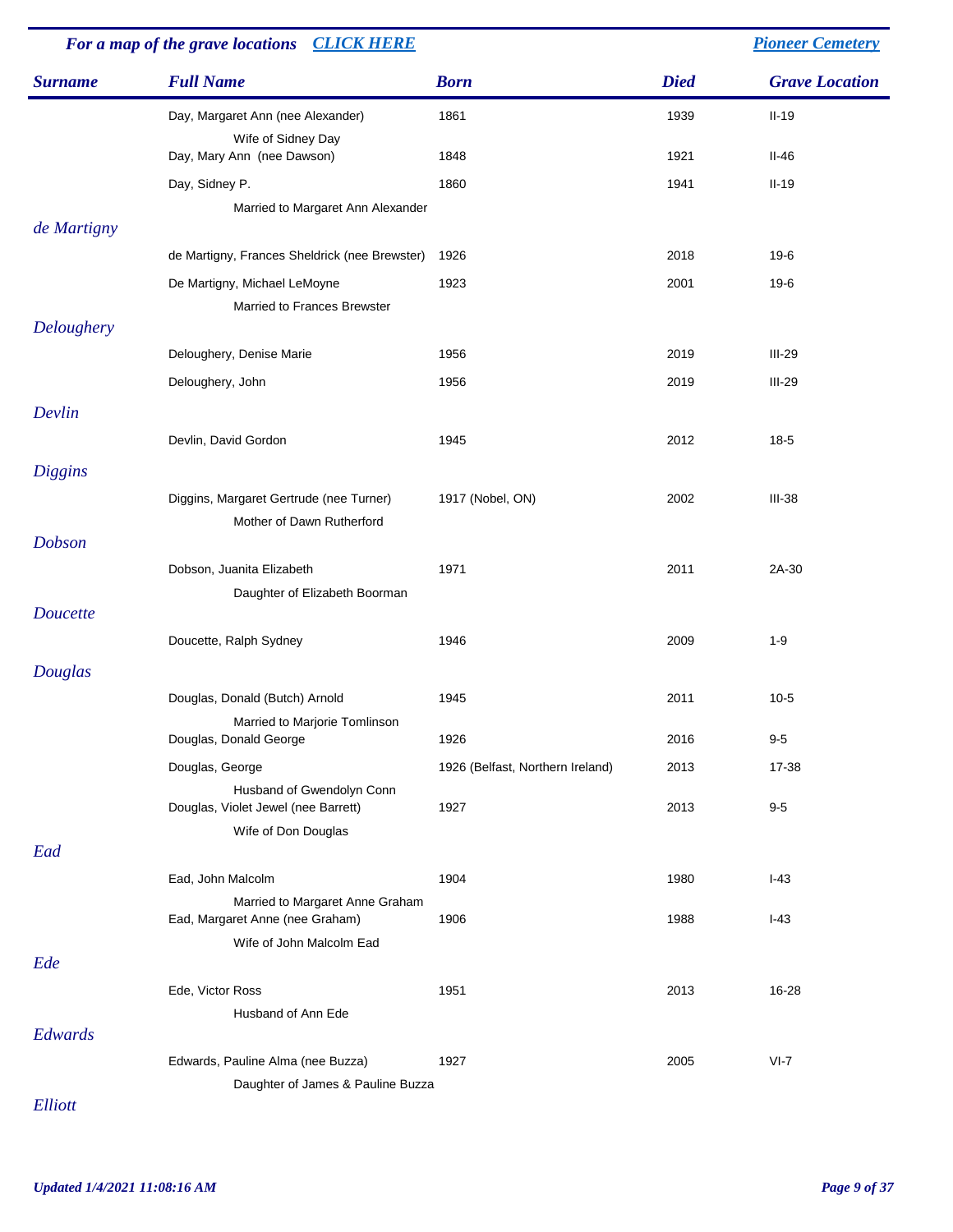| For a map of the grave locations CLICK HERE |                                                                                 |                              |             | <b>Pioneer Cemetery</b> |
|---------------------------------------------|---------------------------------------------------------------------------------|------------------------------|-------------|-------------------------|
| <b>Surname</b>                              | <b>Full Name</b>                                                                | <b>Born</b>                  | <b>Died</b> | <b>Grave Location</b>   |
|                                             | Elliott, Raymond Jerry<br>Husband of Susan Byers                                | 1943 (Botwood, Newfoundland) | 2015        | 22-23                   |
| Etherington                                 |                                                                                 |                              |             |                         |
|                                             | Etherington, Lois Ethel (nee Kearns)<br>Daughter of Burton & Ferne Kearns       | 1926                         | 2003        | $I-44$                  |
| Farmery                                     |                                                                                 |                              |             |                         |
|                                             | Farmery, Hilda Adele (nee Francois)                                             | 1901                         | 1987        | $21 - 18$               |
|                                             | Wife of Kenneth Farmery<br>Farmery, Kenneth Edmund<br>Married to Hilda Francois | 1901                         | 1985        | $21 - 17$               |
| Fawcett                                     |                                                                                 |                              |             |                         |
|                                             | Fawcett, Alma Lillian (nee Swain)                                               | 1902                         | 1978        | $I-31$                  |
|                                             | Wife of James Fawcett                                                           |                              |             |                         |
|                                             | Fawcett, Isabella (nee McKeen)<br>Wife of Robert Fawcett                        | 1873                         | 1935        | $II-20$                 |
|                                             | Fawcett, James                                                                  | 1899                         | 1939        | $I-31$                  |
|                                             | Pte., 147th Battalion<br>Fawcett, Julia May                                     | 1929                         | 1932        | $1-31$                  |
|                                             | Daughter of James & Alma Fawcett<br>Fawcett, Marjorie Leona                     | 1935                         | 1935        | $I-31$                  |
|                                             | Daughter of James & Alma Fawcett<br>Fawcett, Robert                             | 1862                         | 1922        | $II-20$                 |
|                                             | Married to Isabella McKeen<br>Fawcett, Shirley Jane                             | 1928                         | 1928        | $1-31$                  |
|                                             | Daughter of James & Alma Fawcett<br>Fawcett, William                            | 1815                         | 1871        | $I-16$                  |
|                                             | Nephew of George Carter                                                         |                              |             |                         |
| Ferguson                                    |                                                                                 |                              |             |                         |
|                                             | Ferguson, James Lindsay                                                         | 1918                         | 2008        | $10 - 4$                |
|                                             | Father of William Ferguson<br>Ferguson, James Norman                            | 1901                         | 1967        | $VI-6$                  |
|                                             | Married to Winnie Ferguson<br>Ferguson, Mary Edwina (Winnie) (nee Maynar        | 1900                         | 1997        | $VI-6$                  |
|                                             | Wife of James Ferguson                                                          |                              |             |                         |
| Fleming                                     |                                                                                 |                              |             |                         |
|                                             | Fleming, Diana Sherry                                                           | 1928                         | 2010        | 20-39                   |
| Forbes                                      |                                                                                 |                              |             |                         |
|                                             | Forbes, Gail Vivian (nee Forbes)                                                | 1954                         | 2015        | 16-40                   |
| Forgrave                                    |                                                                                 |                              |             |                         |
|                                             | Forgrave, Margaret Katherine (nee Veit)                                         | 1924                         | 1976        | $IV-6$                  |
|                                             | Wife of Ross Forgrave<br>Forgrave, Ross Aubrey                                  | 1923                         | 1999        | $IV-6$                  |
|                                             | D.F.C., B.Sc., JP; Married to Margaret Veit                                     |                              |             |                         |
| Fraser                                      |                                                                                 |                              |             |                         |
|                                             | Fraser, Isabella (nee Cameron)<br>Wife of Thomas Fraser                         | 1840                         | 1913        | $II-7$                  |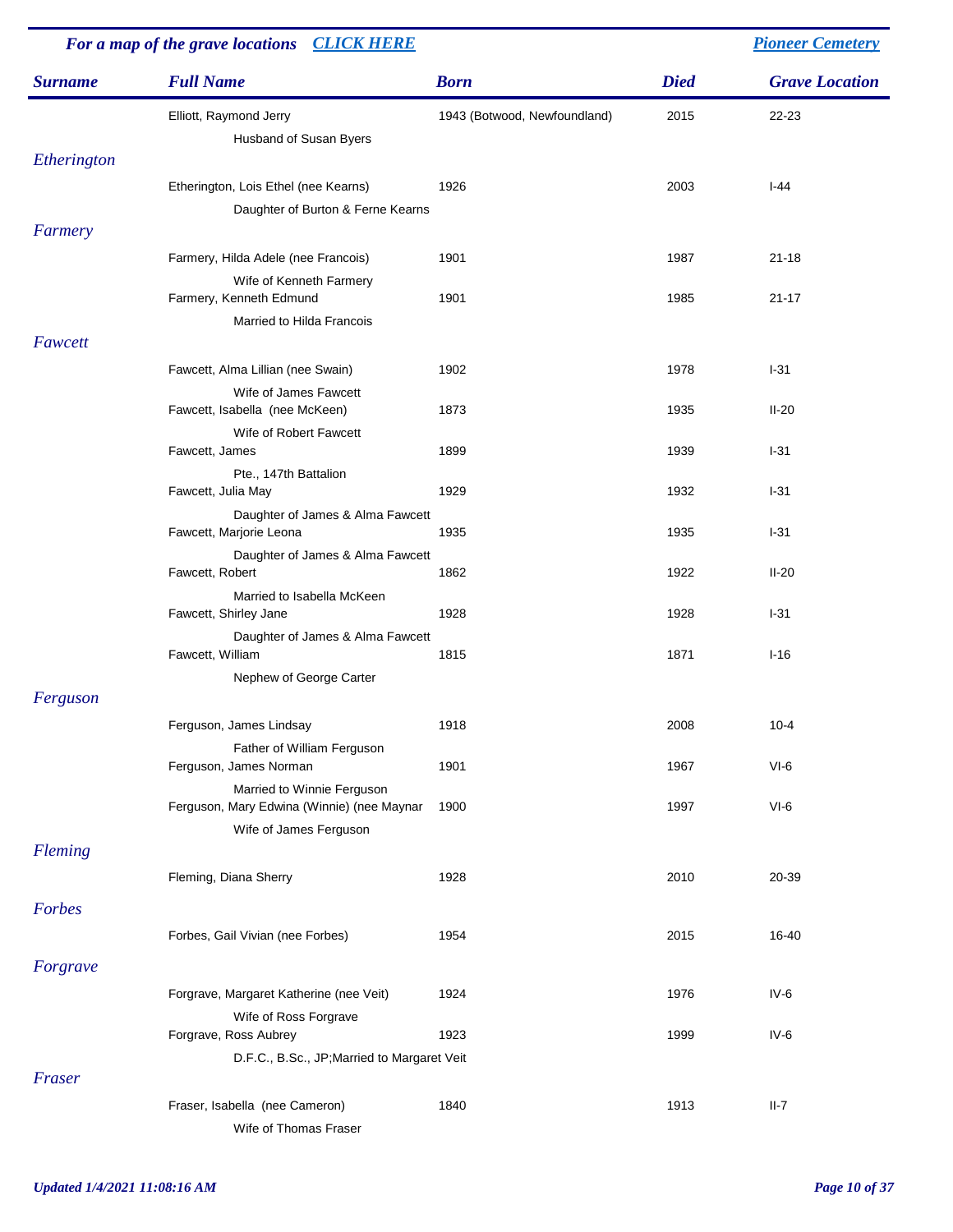| For a map of the grave locations CLICK HERE |                                                        | <b>Pioneer Cemetery</b>                      |             |                       |
|---------------------------------------------|--------------------------------------------------------|----------------------------------------------|-------------|-----------------------|
| <b>Surname</b>                              | <b>Full Name</b>                                       | <b>Born</b>                                  | <b>Died</b> | <b>Grave Location</b> |
|                                             | Fraser, Thomas                                         | 1837                                         | 1913        | $II-7$                |
|                                             | Married to Isabella Cameron                            |                                              |             |                       |
| Frizzell                                    |                                                        |                                              |             |                       |
|                                             | Frizzell, Crawford Cook                                | 1915                                         | 1979        | $V-23$                |
|                                             | Married to Ethel Parr-Kenny                            |                                              |             |                       |
|                                             | Frizzell, Darley J.<br>Son of James & Laura Frizzell   | 1906                                         | 1926        | $V-23$                |
|                                             | Frizzell, Ethel M. (nee Parr-Kenny)                    | 1920                                         | 1986        | $V-23$                |
|                                             | Wife of Crawford Frizzell<br>Frizzell, James Wesley    | 1877                                         | 1951        | $V-23$                |
|                                             | Married to Laura Jackson                               |                                              |             |                       |
|                                             | Frizzell, Laura A. (nee Jackson)                       | 1881                                         | 1926        | $V-23$                |
| <b>Gentles</b>                              | Wife of James Frizzell                                 |                                              |             |                       |
|                                             |                                                        |                                              |             |                       |
|                                             | Gentles, Jack Edward                                   |                                              | 2005        | $1 - 16$              |
| German                                      | Father of David Rayfield                               |                                              |             |                       |
|                                             |                                                        |                                              |             |                       |
|                                             | German, Donald Allan                                   | 1955                                         | 2015        | 22-32                 |
|                                             | Husband of Janet Hagedorn<br>German, Jessica Lynn      | 1983                                         | 1994        | 22-31                 |
|                                             | Daughter of Al & Janet German                          |                                              |             |                       |
| <b>Gibbons</b>                              |                                                        |                                              |             |                       |
|                                             | Gibbons, Teryn Nichole                                 | 2007                                         | 2007        | 16-36                 |
|                                             | Infant daughter of Terry Gibbons and Jaylyn Bruce      |                                              |             |                       |
| Gibson                                      |                                                        |                                              |             |                       |
|                                             | Gibson, James                                          | 1807 (Carstairs, Lanarkshire, Scotland) 1896 |             | $II-49$               |
|                                             | Married to Janet Rae                                   |                                              |             |                       |
|                                             | Gibson, Janet (nee Rae)                                | 1824                                         | 1908        | $II-49$               |
|                                             | Wife of James Gibson<br>Gibson, John W.                | 1845                                         | 1918        | $II-49$               |
|                                             | Son of James & Janet Gibson                            |                                              |             |                       |
|                                             | Gibson, Mina                                           | 1853                                         | 1867        | $II-50$               |
|                                             | Daughter of James & Janet Gibson                       |                                              |             |                       |
|                                             | Gibson, Robert S.                                      | 1867                                         | 1931        | $II-50$               |
| Gilchrist                                   | Son of James & Janet Gibson                            |                                              |             |                       |
|                                             |                                                        |                                              |             |                       |
|                                             | Gilchrist, Donald Alexander                            | 1918                                         | 2000        | $7 - 16$              |
|                                             | Married to Marjorie Anne Artley<br>Gilchrist, Duncan   | 1856                                         | 1899        | $III-20$              |
|                                             | Married to Margaret Jane Gilchrist<br>Gilchrist, Flora | 1862                                         | 1931        | $III-21$              |
|                                             | Daughter of James Gilchrist<br>Gilchrist, Hugh H.      | 1855                                         | 1935        | $III-21$              |
|                                             | Son of James Gilchrist<br>Gilchrist, James             | 1803 (Islay, Scotland)                       | 1887        | $III-27$              |
|                                             | Married to Mary Hunter                                 |                                              |             |                       |
|                                             | Gilchrist, Margaret Jane                               | 1867                                         | 1923        | $III-20$              |
|                                             | Wife of Duncan Gilchrist                               |                                              |             |                       |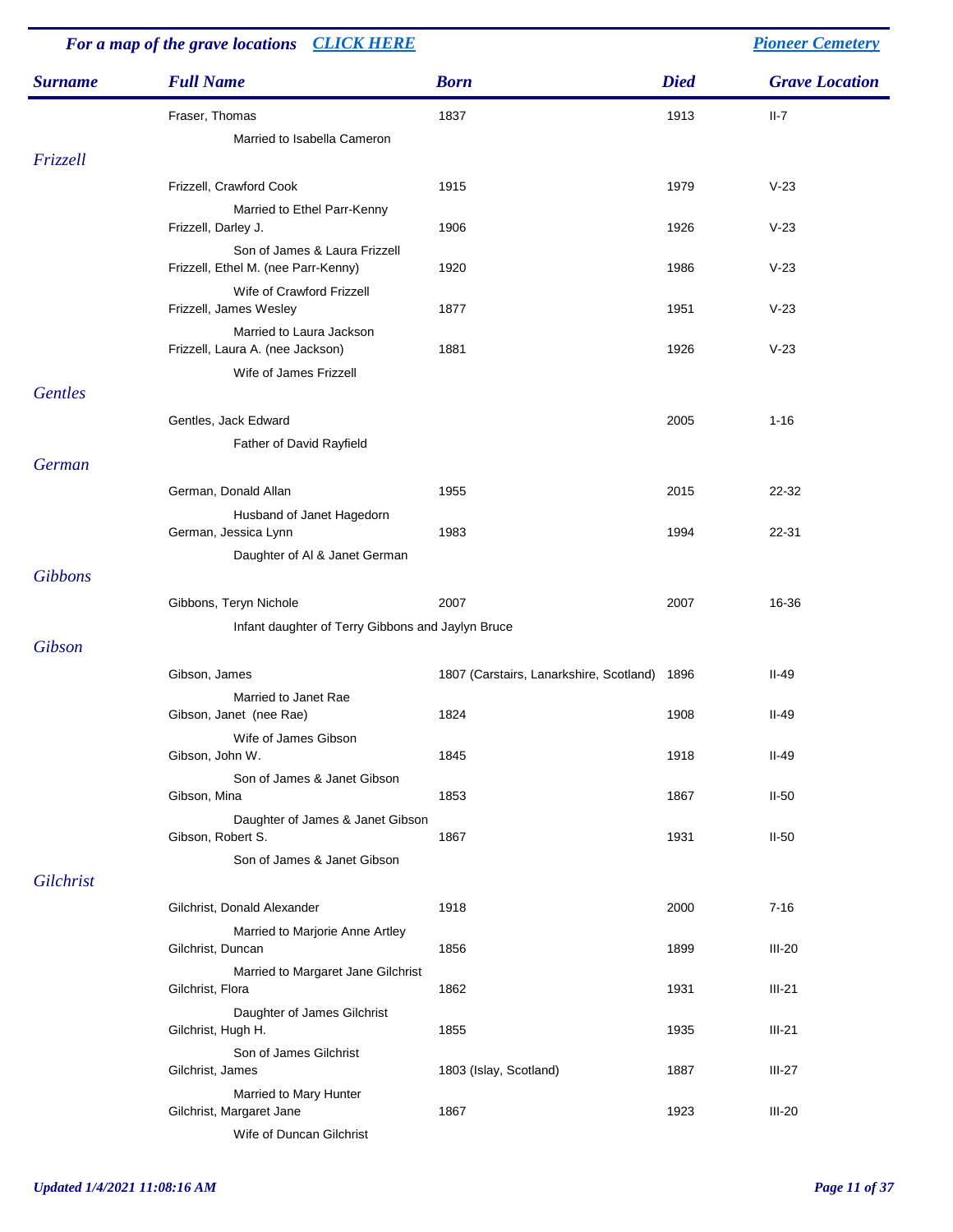| For a map of the grave locations CLICK HERE |                                                                   |                      |             | <b>Pioneer Cemetery</b> |
|---------------------------------------------|-------------------------------------------------------------------|----------------------|-------------|-------------------------|
| <b>Surname</b>                              | <b>Full Name</b>                                                  | <b>Born</b>          | <b>Died</b> | <b>Grave Location</b>   |
|                                             | Gilchrist, Marjorie Anne (nee Artley)                             | 1922                 | 2004        | $7 - 17$                |
|                                             | Married to Donald Alexander Gilchrist                             |                      |             |                         |
|                                             | Gilchrist, Mary (nee Hunter)<br>Wife of James Gilchrist           | 1820                 | 1907        | $III-27$                |
| Glen-Airston                                |                                                                   |                      |             |                         |
|                                             | Glen-Airston, Janet (nee Wilson)                                  | 1824                 | 1883        | $I-15$                  |
|                                             | Wife of William Glen-Airston                                      |                      |             |                         |
|                                             | Glen-Airston, Jesse                                               | 1851                 | 1867        | $I-20$                  |
|                                             | daughter of William & Janet Glen-Airston<br>Glen-Airston, William | 1810 (Scotland)      | 1889        | $I-15$                  |
|                                             | Married to Janet Wilson                                           |                      |             |                         |
| Gonder                                      |                                                                   |                      |             |                         |
|                                             | Gonder, James Edward                                              | 1942                 | 1978        | $III-59$                |
| Goodwill                                    | Married to Lorraine McKeen                                        |                      |             |                         |
|                                             |                                                                   |                      |             |                         |
|                                             | Goodwill, William Lorne<br>Married to Margaret McLarty            | 1927                 | 2004        | 17-32                   |
| Graham                                      |                                                                   |                      |             |                         |
|                                             | Graham, Ca meron John                                             | 1932                 | 2020        | $1 - 17$                |
|                                             | Married to Jocelyn Graham                                         |                      |             |                         |
|                                             | Graham, Daniel                                                    | 1857                 | 1941        | $I-9$                   |
|                                             | Married to Mary McKechnie<br>also infant - no date given          |                      |             |                         |
|                                             | Graham, Elgin Richard                                             | 1947                 | 2017        | $3 - 19$                |
|                                             | Graham, Frances Romaine (nee Hepburn)                             | 1912                 | 2000        | $3 - 17$                |
|                                             | Wife of Lorne Graham                                              |                      |             |                         |
|                                             | Graham, Harriet (nee McInnis)                                     | 1833                 | 1913        | $I-1$                   |
|                                             | Wife of John Graham<br>Graham, Helen (nee Cameron)                | 1901                 | 1988        | $VI-15$                 |
|                                             | Wife of John Graham                                               |                      |             |                         |
|                                             | Graham, Jocelyn Irene (nee Sanderson)                             | 1931                 | 2019        | $I-17$                  |
|                                             | Wife of Cameron Graham<br>Graham, John                            | 1823                 | 1888        | $I-1$                   |
|                                             | <b>Married to Harriet McInnis</b>                                 |                      |             |                         |
|                                             | Graham, John Lorne                                                | 1901                 | 1972        | $VI-16$                 |
|                                             | B.A., B.D., C.D.; Married to Helen Cameron;                       |                      |             |                         |
|                                             | Chaplain in RCN, WW II<br>Graham, Lorne Newbury                   | 1913                 | 1989        | $3 - 17$                |
|                                             | Married to Frances Hepburn                                        |                      |             |                         |
|                                             | Pte. In Perth Regiment, WW II<br>Graham, Lottie (nee Day)         | 1886                 | 1966        | $II-19$                 |
|                                             | Daughter of Sidney & Margaret Day                                 |                      |             |                         |
|                                             | Graham, Mary (nee McKechnie)                                      | 1868                 | 1934        | $I-9$                   |
|                                             | Wife of Daniel Graham                                             |                      |             |                         |
|                                             | Graham, Murray Kimberley<br>Married to Evelyn Johnston            | 1953                 | 1994        | $3 - 16$                |
|                                             | Graham, William Ellis                                             | 1936 (Kirkland Lake) | 2020        | $21 - 28$               |
|                                             | Graham, William John (Bud)                                        | 1939                 | 1996        | 19-9                    |
|                                             | Married to Anita Beilstein                                        |                      |             |                         |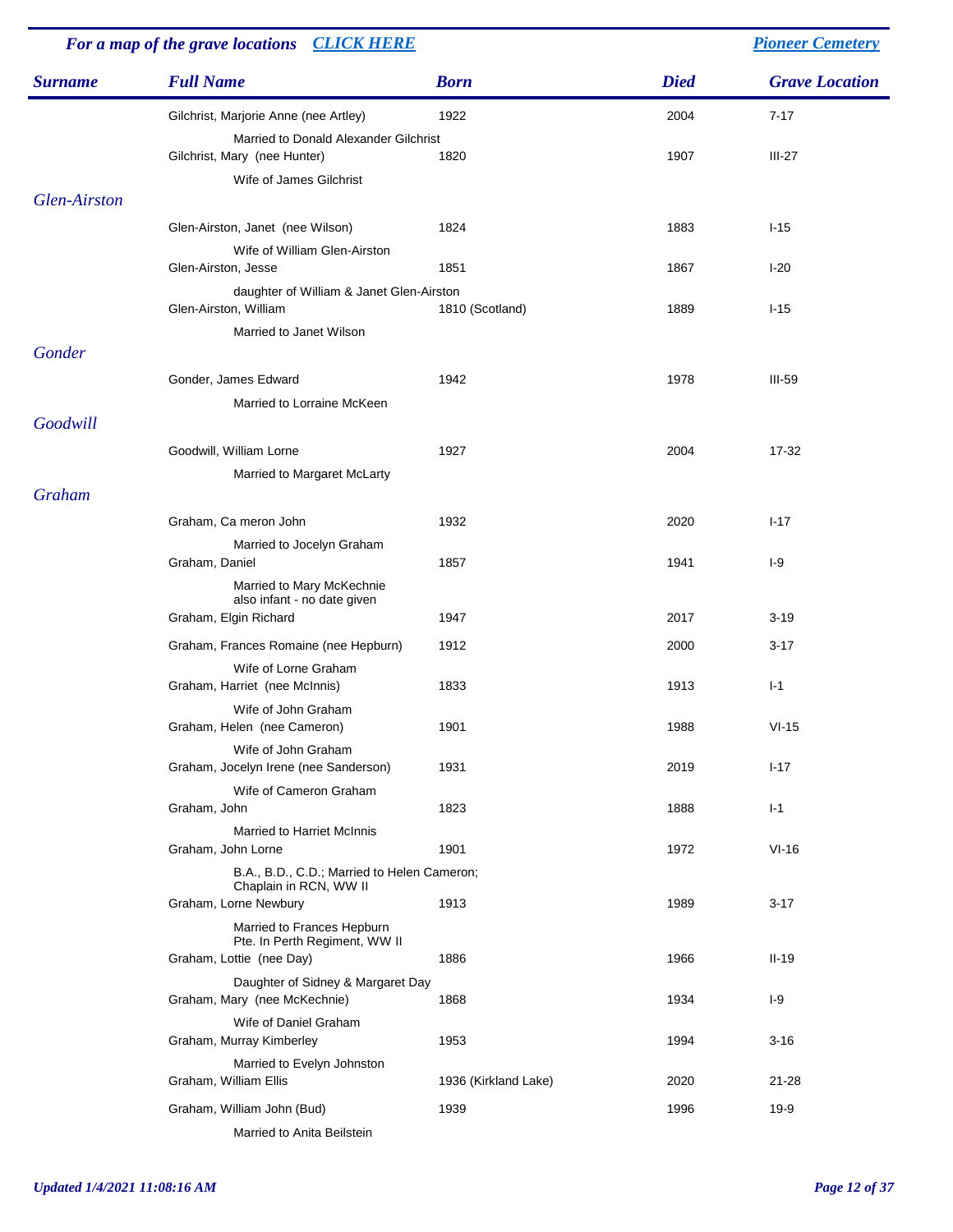| For a map of the grave locations CLICK HERE |                                                                                                   |                                |             | <b>Pioneer Cemetery</b> |
|---------------------------------------------|---------------------------------------------------------------------------------------------------|--------------------------------|-------------|-------------------------|
| <b>Surname</b>                              | <b>Full Name</b>                                                                                  | <b>Born</b>                    | <b>Died</b> | <b>Grave Location</b>   |
| Grant                                       |                                                                                                   |                                |             |                         |
|                                             | Grant, Isabelle Marion (nee Wentworth)                                                            | 1913                           | 1999        | $21 - 12$               |
|                                             | Wife of Leslie Grant<br>Grant, James Lloyd                                                        | 1937                           | 1989        | $20 - 9$                |
|                                             | Married to Joyce Totten<br>Grant, Leslie Alexander<br>Married to Isabelle Wentworth               | 1903                           | 1992        | $21 - 11$               |
| Gregory                                     |                                                                                                   |                                |             |                         |
|                                             | Gregory, James Turner                                                                             |                                | 2000        | $III-76$                |
|                                             | Gregory, Margaret (nee McLean)<br>Wife of James Gregory                                           | 1917                           | 2002        | III-76                  |
| Grierson                                    |                                                                                                   |                                |             |                         |
|                                             | Grierson, Janet E.                                                                                | 1828                           | 1914        | $III-12$                |
|                                             | Wife of Robert Grierson<br>Grierson, Robert<br>Married to Janet Grierson                          | 1810 (Roxburghshire, Scotland) | 1892        | $III-12$                |
| <b>Gurney</b>                               |                                                                                                   |                                |             |                         |
|                                             | Gurney, John Richard<br>Married to Norma Thomson                                                  | 1949                           | 2001        | $22 - 19$               |
| Haggerty                                    |                                                                                                   |                                |             |                         |
|                                             | Haggerty, Margaret Ruth<br>Mother of Shereen Byers                                                | 1920                           | 1999        | 22-25                   |
| Hall                                        |                                                                                                   |                                |             |                         |
|                                             | Hall, Graham D. (Digger)                                                                          | 1928                           | 2000        | $17 - 18$               |
|                                             | Married to Patricia Graham<br>Hall, Patricia Doreen (nee Hurlbut)<br>Wife of Graham (Digger) Hall | 1931                           | 1994        | $17 - 18$               |
| Hamilton                                    |                                                                                                   |                                |             |                         |
|                                             | Hamilton, Adam Lemerchant                                                                         | 1876                           | 1954        | $II-47$                 |
|                                             | Married to Tillie Scott<br>Hamilton, Tillie (nee Scott)                                           | 1877                           | 1934        | $II-47$                 |
| <b>Harvey</b>                               | Wife of Adam Hamilton                                                                             |                                |             |                         |
|                                             | Harvey, Ruth Lenore                                                                               | 1929                           | 2017        | $I-45$                  |
|                                             | Harvey, Robert Milo                                                                               | 1929                           | 2019        | $I-45$                  |
| Hemington                                   |                                                                                                   |                                |             |                         |
|                                             | Hemington, Edward William                                                                         | 1907                           | 1971        | $III-64$                |
|                                             | Married to Rose Hemmington                                                                        |                                |             |                         |
| Henderson                                   |                                                                                                   |                                |             |                         |
|                                             | Henderson, James<br>Brother of William Henderson                                                  | 1884                           | 1971        | $I-52$                  |
|                                             | Henderson, John                                                                                   | 1932                           | 1999        | $III-30$                |
|                                             | Married to Dorothy Roblin<br>Henderson, Mary Margaret (Nora)<br>Wife of William Henderson         | 1894                           | 1984        | $I-52$                  |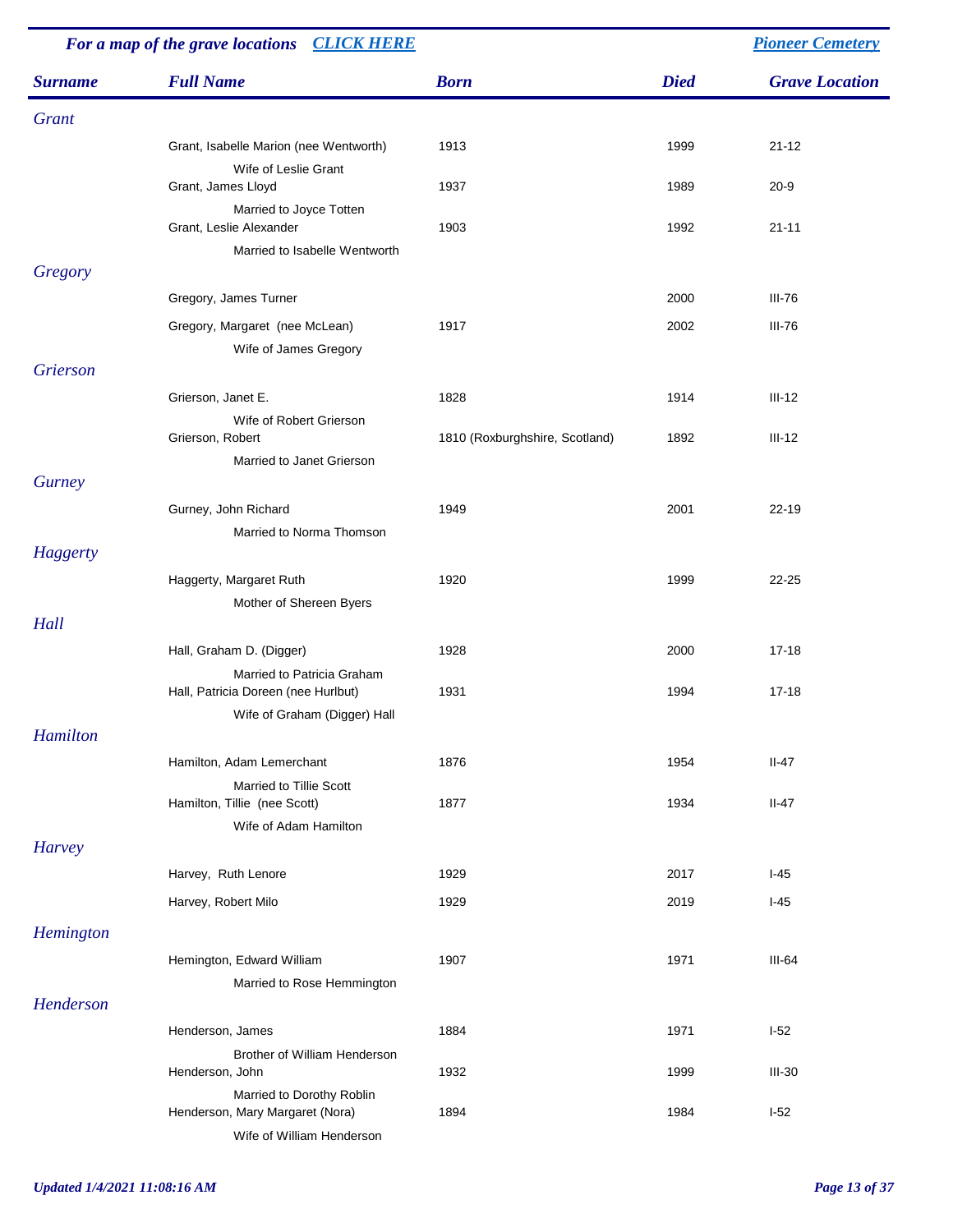| For a map of the grave locations CLICK HERE |                                                 |                                 |             | <b>Pioneer Cemetery</b> |
|---------------------------------------------|-------------------------------------------------|---------------------------------|-------------|-------------------------|
| <b>Surname</b>                              | <b>Full Name</b>                                | <b>Born</b>                     | <b>Died</b> | <b>Grave Location</b>   |
|                                             | Henderson, William                              | 1892                            | 1963        | $I-52$                  |
|                                             | Married to Mary Margaret (Nora) Henderson       |                                 |             |                         |
| <b>Henry</b>                                |                                                 |                                 |             |                         |
|                                             | Henry, Janet E. (nee Gibson)                    | 1851 (Dumbartonshire, Scotland) | 1912        | $II-45$                 |
|                                             | Wife of Robert Henry                            |                                 |             |                         |
|                                             | Henry, Jennie                                   | 1880                            | 1882        | $II-45$                 |
|                                             | Daughter of Robert & Janet Henry<br>Henry, John | 1876                            | 1878        | $II-45$                 |
|                                             | Son of Robert & Janet Henry                     |                                 |             |                         |
|                                             | Henry, Robert                                   | 1840 (Dumbartonshire, Scotland) | 1896        | $II-45$                 |
|                                             | Married to Janet Gibson                         |                                 |             |                         |
| Hepburn                                     |                                                 |                                 |             |                         |
|                                             | Hepburn, James Elgin                            | 1920                            | 2011        | $III-75$                |
|                                             | Brother of Helen Knaggs and Melba Cameron       |                                 |             |                         |
| Hibma                                       |                                                 |                                 |             |                         |
|                                             | Hibma, Dirk                                     | 1921                            | 1996        | 22-28                   |
|                                             | Married to Jannetje Hogendoorn                  |                                 |             |                         |
|                                             | Hibma, Jannetje (nee Hogendoorn)                | 1923                            | 2016        | 22-28                   |
| Hickson                                     |                                                 |                                 |             |                         |
|                                             | Hickson, Frances Carolyn (nee Cathrae)          | 1931                            | 2002        | 19-27                   |
|                                             | Wife of Ralph Hickson                           |                                 |             |                         |
|                                             | Hickson, Ralph John Lewis                       | 1932                            | 2010        | 19-27                   |
|                                             | Married to Frances Cathrae                      |                                 |             |                         |
|                                             | Hickson, Robert Roy                             | 1928                            | 2019        | $2A-3$                  |
| Hilliker                                    |                                                 |                                 |             |                         |
|                                             | Hilliker, Frederick John                        | 1940                            | 2019        | $1 - 18$                |
|                                             |                                                 |                                 |             |                         |
| Hindman                                     |                                                 |                                 |             |                         |
|                                             | Hindman, Betty Violet                           | 1930                            | 1997        | $17 - 4$                |
| Hoffman                                     |                                                 |                                 |             |                         |
|                                             | Hoffman, Gelt                                   | 1919                            | 1997        | $I-55$                  |
|                                             | Married to Agnes Amelia Bumstead                |                                 |             |                         |
| Hofman                                      |                                                 |                                 |             |                         |
|                                             | Hofman, Agnes Amelia (nee Bumstead)             | 1919                            | 1992        | $1-55$                  |
|                                             | Wife of Gelt Hofman                             |                                 |             |                         |
|                                             | Hofman, John                                    | 1921 (Netherlands)              | 2011        | $14-6$                  |
|                                             | Married to Dorothy Hofman                       |                                 |             |                         |
| Holmes                                      |                                                 |                                 |             |                         |
|                                             | Holmes, Judith Ann                              | 1931                            | 2018        | $I-45$                  |
| Hope                                        |                                                 |                                 |             |                         |
|                                             |                                                 |                                 |             |                         |
|                                             | Hope, Andrew H.                                 | 1861                            | 1938        | $II-25$                 |
|                                             | Married to Margaret Veitch<br>Hope, John G.     | 1899                            | 1924        | $II-25$                 |
|                                             | Son of Andrew & Margaret Hope                   |                                 |             |                         |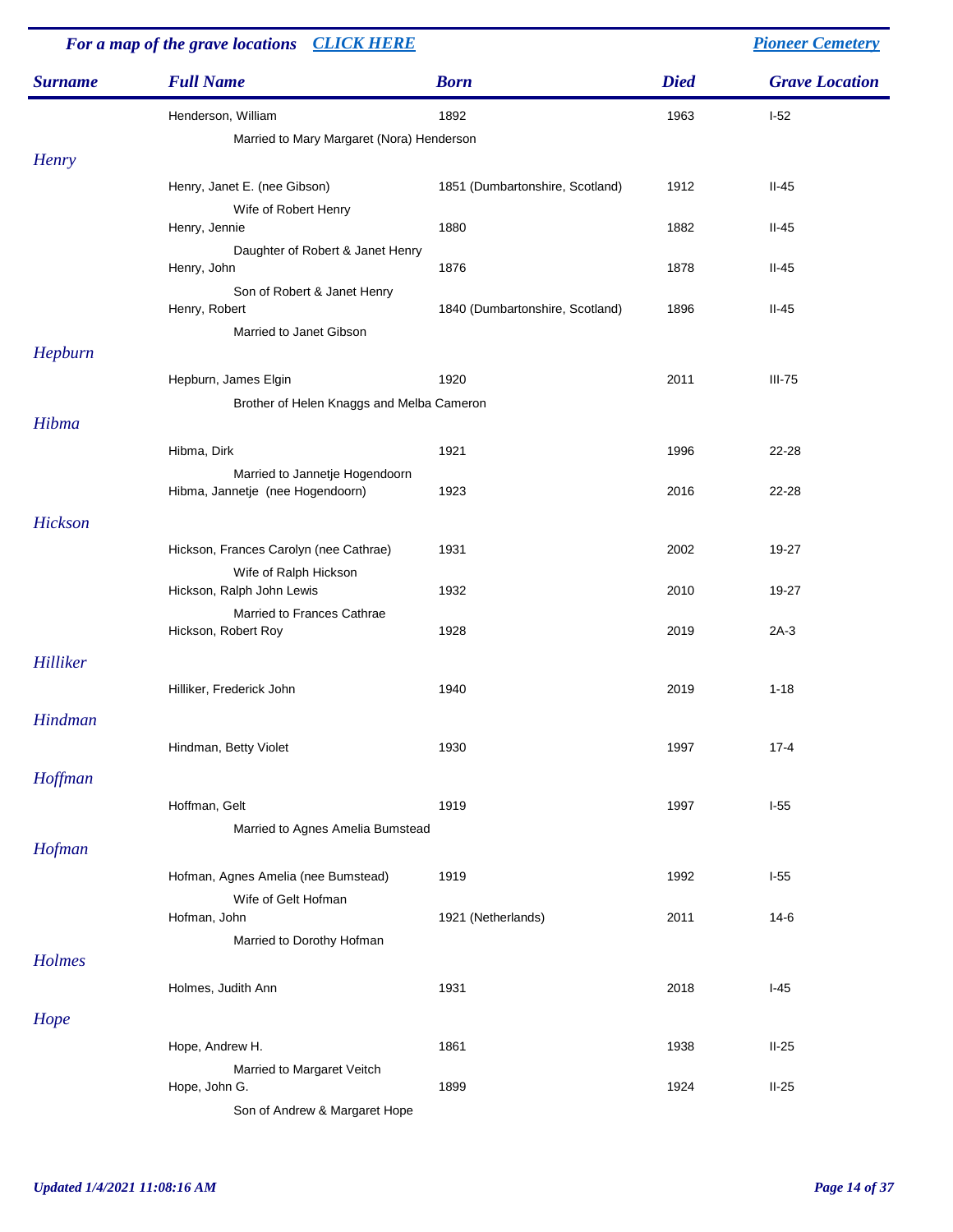| For a map of the grave locations CLICK HERE |                                                          |                          | <b>Pioneer Cemetery</b> |                       |  |
|---------------------------------------------|----------------------------------------------------------|--------------------------|-------------------------|-----------------------|--|
| <b>Surname</b>                              | <b>Full Name</b>                                         | <b>Born</b>              | <b>Died</b>             | <b>Grave Location</b> |  |
|                                             | Hope, Margaret (nee Veitch)                              | 1870                     | 1916                    | $II-25$               |  |
|                                             | Wife of Andrew Hope                                      |                          |                         |                       |  |
| <b>Hornby</b>                               |                                                          |                          |                         |                       |  |
|                                             | Hornby, Murray Kenneth                                   | 1933                     | 2003                    | 15-29                 |  |
|                                             | Married to Lois Hornby                                   |                          |                         |                       |  |
| Howard                                      |                                                          |                          |                         |                       |  |
|                                             | Howard, John Charles                                     | 1929                     | 2011                    | 18-24                 |  |
|                                             | Married to Margaret McNaughton                           |                          |                         |                       |  |
| Hunter                                      |                                                          |                          |                         |                       |  |
|                                             | Hunter, Alexander                                        | 1828 (Glasgow, Scotland) | 1869                    | $II-31$               |  |
|                                             | Minister of Leith & Johnston congregations               |                          |                         |                       |  |
| Inglis                                      |                                                          |                          |                         |                       |  |
|                                             | Inglis, Margaret                                         |                          |                         | $III-49$              |  |
|                                             | Infant daughter of William & Mary Inglis                 |                          |                         |                       |  |
|                                             | Inglis, Mary L.                                          | 1833                     | 1901                    | $III-49$              |  |
|                                             | Wife of Rev. William Inglis<br>Inglis, Sydney            |                          |                         | III-49                |  |
|                                             | Infant son of William & Mary Inglis                      |                          |                         |                       |  |
|                                             | Inglis, William                                          | 1833                     | 1901                    | III-49                |  |
| <i>Ivey</i>                                 | Married to Mary Inglis                                   |                          |                         |                       |  |
|                                             |                                                          |                          |                         |                       |  |
|                                             | Ivey, Charles Raymond                                    | 1941                     | 2018                    | 13-26                 |  |
|                                             | Ivey, Janet Ellen (nee Grant)                            | 1942                     | 2014                    | $21 - 11$             |  |
|                                             | Wife of Charles Ivey                                     |                          |                         |                       |  |
| <b>Jackson</b>                              |                                                          |                          |                         |                       |  |
|                                             | Jackson, James H.                                        | 1853                     | 1921                    | $V-22$                |  |
|                                             | Married to Mary Ann Cook<br>Jackson, Mary Ann (nee Cook) | 1855                     | 1941                    | $V-22$                |  |
|                                             | Wife of James Jackson                                    |                          |                         |                       |  |
| <b>Jacobs</b>                               |                                                          |                          |                         |                       |  |
|                                             | Jacobs, Shirley May                                      | 1950                     | 2019                    | $III-36$              |  |
|                                             |                                                          |                          |                         |                       |  |
| <b>Johann</b>                               |                                                          |                          |                         |                       |  |
|                                             | Johann, Helen Agnes (nee Buzza)                          | 1923                     | 2008                    | 19-10                 |  |
|                                             | Wife of Morley Johann                                    |                          |                         |                       |  |
|                                             | Johann, Morley B.                                        | 1924                     | 1996                    | 19-10                 |  |
| <b>Johnson</b>                              | Married to Helen Buzza                                   |                          |                         |                       |  |
|                                             |                                                          |                          |                         |                       |  |
|                                             | Johnson, Daphne Roscoe (nee Martin)                      | 1926                     | 2008                    | $3 - 11$              |  |
|                                             | Wife of John Johnson<br>Johnson, Joan Blondell           | 1937                     | 2008                    | $9-9$                 |  |
|                                             | Johnson, John Elis                                       | 1926                     | 2014                    | $3 - 11$              |  |
|                                             | Husband of Daphne Johnson<br>WW II,- LAC, RCAF           |                          |                         |                       |  |

*Johnston*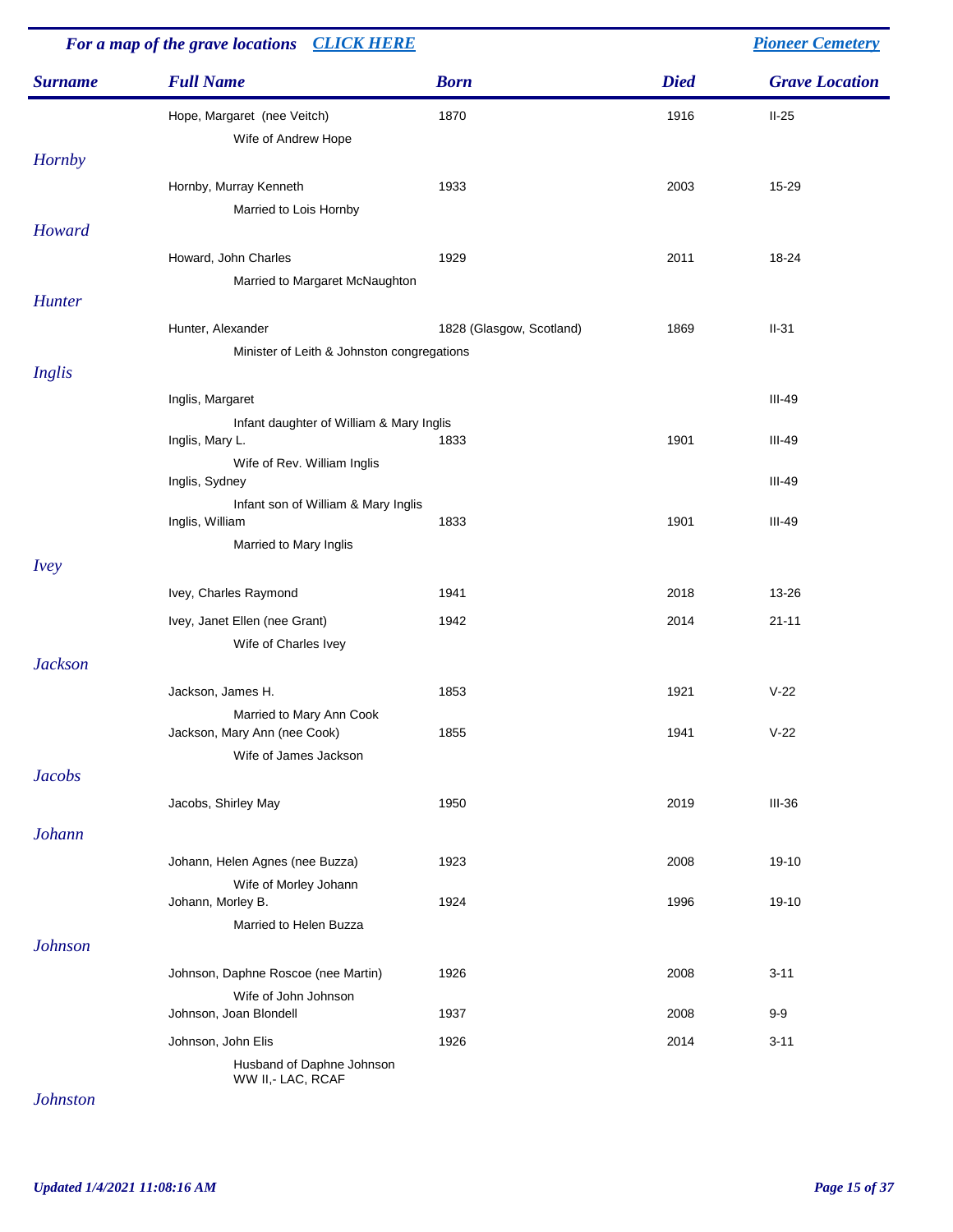| For a map of the grave locations CLICK HERE |                                                                       |                           |             | <b>Pioneer Cemetery</b> |
|---------------------------------------------|-----------------------------------------------------------------------|---------------------------|-------------|-------------------------|
| <b>Surname</b>                              | <b>Full Name</b>                                                      | <b>Born</b>               | <b>Died</b> | <b>Grave Location</b>   |
|                                             | Johnston, Annie                                                       | 1895                      | 1978        | $V-16$                  |
|                                             | Sister of Archie Johnston<br>Johnston, Archie                         | 1899                      | 1980        | $V-16$                  |
|                                             | Married to Janet Johnston<br>Johnston, Janet Anne (nee McKay)         | 1902                      | 1972        | $V-16$                  |
| <b>Jolley</b>                               | Wife of Archie Johnston                                               |                           |             |                         |
|                                             | Jolley, Elizabeth                                                     | 1808                      | 1883        | $II-27$                 |
|                                             | Wife of William Jolley<br>Jolley, George                              | 1844                      | 1872        | $II-28$                 |
|                                             | Married to Janet Crawford<br>Jolley, Janet (nee Crawford)             | 1847                      | 1896        | $II-28$                 |
|                                             | Wife of George Jolley<br>Jolley, William                              | 1851                      | 1904        | $II-27$                 |
|                                             | Son of William & Elizabeth Jolley<br>Jolley, William                  | 1808 (Yorkshire, England) | 1869        | $II-27$                 |
| <b>Juniper</b>                              | Married to Elizabeth Jolley                                           |                           |             |                         |
|                                             | Juniper, Carl Clesson                                                 | 1933                      | 2017        | $22 - 13$               |
|                                             | Juniper, Nancy Josephine (nee Cripps)                                 | 1934                      | 2007        | $22 - 14$               |
| Kay                                         | Wife of Carl Juniper                                                  |                           |             |                         |
|                                             | Kay, Mickey Donald                                                    | 1944                      | 2019        | $21 - 22$               |
| <b>Kearns</b>                               | Husband of Patricia (Wright) Kay                                      |                           |             |                         |
|                                             | Kearns, Burton Wilmot                                                 | 1907                      | 1986        | $I-44$                  |
|                                             | Married to Ferne Alvada Chapman<br>Kearns, Ferne Alvada (nee Chapman) | 1907                      | 1985        | $I-44$                  |
|                                             | Wife of Burton Wilmot Kearns                                          |                           |             |                         |
| Keefer                                      | Keefer, Jacob                                                         |                           |             |                         |
|                                             | Married to Mary Corbet                                                | 1804 (Hamilton, Scotland) | 1881        | $1-26$                  |
|                                             | Keefer, Margaret (nee Aitken)                                         | 1852                      | 1907        | $I-27$                  |
|                                             | Wife of William Keefer<br>Keefer, Mary (nee Corbet)                   | 1803                      | 1887        | $I-26$                  |
|                                             | Wife of Jacob Keefer<br>Keefer, William                               | 1831                      | 1903        | $I-27$                  |
| Kemp                                        | Married to Margaret Aitken                                            |                           |             |                         |
|                                             | Kemp, Charles Soole                                                   | 1839                      | 1928        | $V-27$                  |
|                                             | Married to Eliza Warren<br>Kemp, Eliza (nee Warren)                   | 1839                      | 1921        | $V-27$                  |
| Kennedy                                     | Wife of Charles Kemp                                                  |                           |             |                         |
|                                             | Kennedy, William                                                      | 1933                      | 2017        | $21 - 21$               |

*Kirkwood*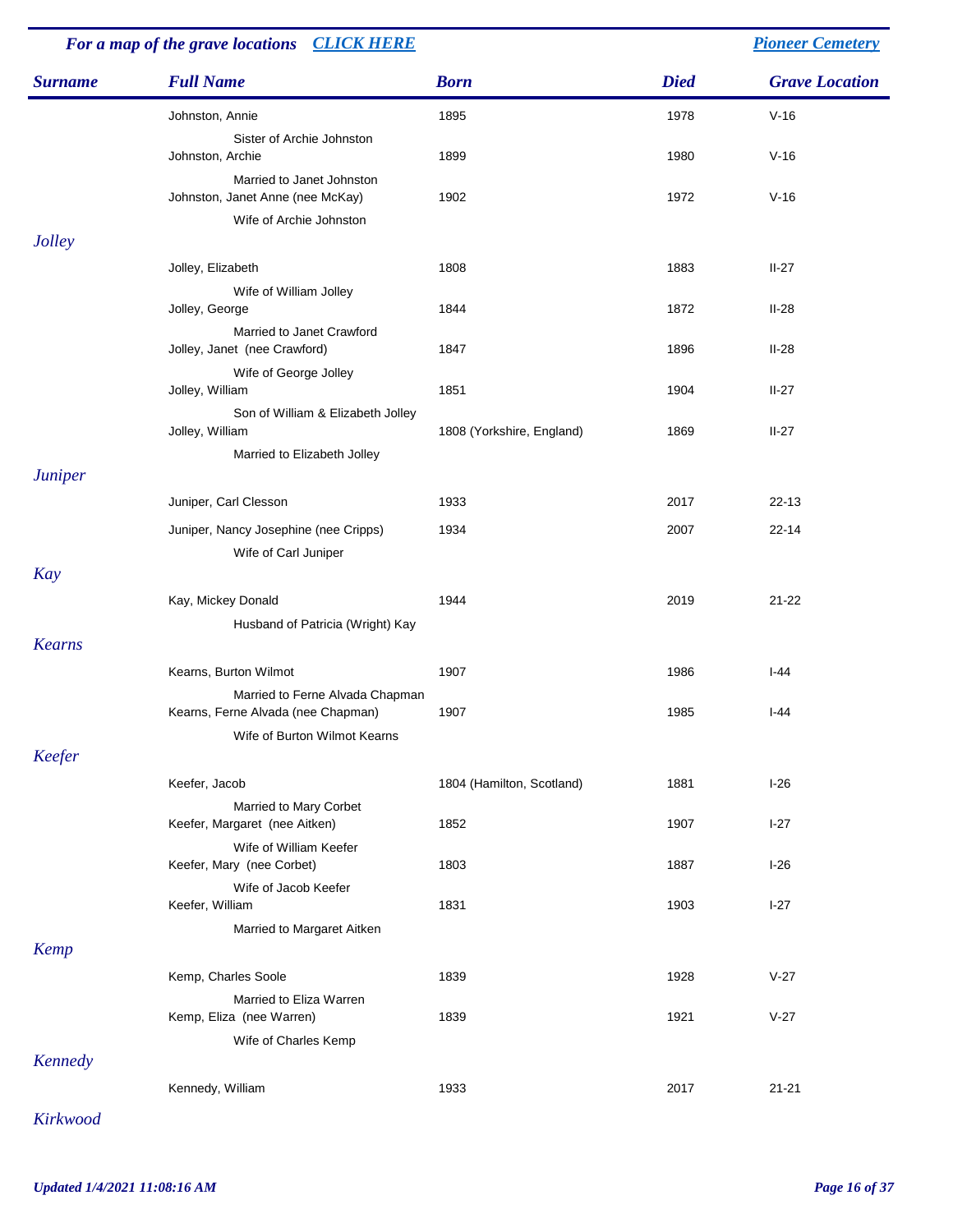| <b>Full Name</b><br><b>Died</b><br><b>Grave Location</b><br><b>Surname</b><br><b>Born</b><br>1859<br>$III-1$<br>Kirkwood, Alexander<br>1943<br>Married to Mary Leah Hayball<br>$III-1$<br>Kirkwood, Liston<br>1897<br>1968<br>Son of Alexander & Mary Kirkwood<br>$III-1$<br>Kirkwood, Mary Leah (nee Hayball)<br>1865<br>1925<br>Wife of Alexander Kirkwood<br>$III-2$<br>Kirkwood, Ruby Alexandra<br>1980<br>Daughter of Alexander & Mary Kirkwood<br>Kivell<br>18-18<br>Kivell, Rosemary Anne (nee Vermilyea)<br>1945<br>1999<br>Wife of Floyd Fitzsimmonds<br><b>Knaggs</b><br>$III-72$<br>Knaggs, Helen M (nee Hepburn)<br>1918<br>2013<br>Wife of Jack Knaggs<br>Knaggs, John (Jack) Frederick<br>1910<br>$III-72$<br>1992<br>Married to Helen Hepburn; Lance Corporal R.C.O.C.<br>Knott<br><b>III-79</b><br>Knott, Garfield W.<br>1915<br>1995<br>Married to Viola (Vi) Torrie<br>Knott, Viola (Vi) Mary (nee Torrie)<br>1915<br>1972<br><b>III-79</b><br>Wife of Garfield Knott<br>Lamb<br>$9 - 18$<br>Lamb, Arthur Garrett<br>1937<br>2006<br>Lamb, Daisy Margaret (nee Wright)<br>1933<br>2010<br>$9 - 19$<br>Lang<br>$II-32$<br>1870<br>1908<br>Lang, Alice R. (nee Inglis)<br>Wife of Andrew Lang<br>1841<br>1902<br>$II-32$<br>Lang, Andrew<br>Married to Alice Inglis<br>$II-38$<br>Lang, Annie M (nee Dignon)<br>1854<br>1927<br>Wife of Christopher M. Lang<br>1845<br>$II-32$<br>Lang, Archibald B.<br>1902 | For a map of the grave locations CLICK HERE |                                       |  | <b>Pioneer Cemetery</b> |
|------------------------------------------------------------------------------------------------------------------------------------------------------------------------------------------------------------------------------------------------------------------------------------------------------------------------------------------------------------------------------------------------------------------------------------------------------------------------------------------------------------------------------------------------------------------------------------------------------------------------------------------------------------------------------------------------------------------------------------------------------------------------------------------------------------------------------------------------------------------------------------------------------------------------------------------------------------------------------------------------------------------------------------------------------------------------------------------------------------------------------------------------------------------------------------------------------------------------------------------------------------------------------------------------------------------------------------------------------------------------------------------------------------------------------|---------------------------------------------|---------------------------------------|--|-------------------------|
|                                                                                                                                                                                                                                                                                                                                                                                                                                                                                                                                                                                                                                                                                                                                                                                                                                                                                                                                                                                                                                                                                                                                                                                                                                                                                                                                                                                                                              |                                             |                                       |  |                         |
|                                                                                                                                                                                                                                                                                                                                                                                                                                                                                                                                                                                                                                                                                                                                                                                                                                                                                                                                                                                                                                                                                                                                                                                                                                                                                                                                                                                                                              |                                             |                                       |  |                         |
|                                                                                                                                                                                                                                                                                                                                                                                                                                                                                                                                                                                                                                                                                                                                                                                                                                                                                                                                                                                                                                                                                                                                                                                                                                                                                                                                                                                                                              |                                             |                                       |  |                         |
|                                                                                                                                                                                                                                                                                                                                                                                                                                                                                                                                                                                                                                                                                                                                                                                                                                                                                                                                                                                                                                                                                                                                                                                                                                                                                                                                                                                                                              |                                             |                                       |  |                         |
|                                                                                                                                                                                                                                                                                                                                                                                                                                                                                                                                                                                                                                                                                                                                                                                                                                                                                                                                                                                                                                                                                                                                                                                                                                                                                                                                                                                                                              |                                             |                                       |  |                         |
|                                                                                                                                                                                                                                                                                                                                                                                                                                                                                                                                                                                                                                                                                                                                                                                                                                                                                                                                                                                                                                                                                                                                                                                                                                                                                                                                                                                                                              |                                             |                                       |  |                         |
|                                                                                                                                                                                                                                                                                                                                                                                                                                                                                                                                                                                                                                                                                                                                                                                                                                                                                                                                                                                                                                                                                                                                                                                                                                                                                                                                                                                                                              |                                             |                                       |  |                         |
|                                                                                                                                                                                                                                                                                                                                                                                                                                                                                                                                                                                                                                                                                                                                                                                                                                                                                                                                                                                                                                                                                                                                                                                                                                                                                                                                                                                                                              |                                             |                                       |  |                         |
|                                                                                                                                                                                                                                                                                                                                                                                                                                                                                                                                                                                                                                                                                                                                                                                                                                                                                                                                                                                                                                                                                                                                                                                                                                                                                                                                                                                                                              |                                             |                                       |  |                         |
|                                                                                                                                                                                                                                                                                                                                                                                                                                                                                                                                                                                                                                                                                                                                                                                                                                                                                                                                                                                                                                                                                                                                                                                                                                                                                                                                                                                                                              |                                             |                                       |  |                         |
|                                                                                                                                                                                                                                                                                                                                                                                                                                                                                                                                                                                                                                                                                                                                                                                                                                                                                                                                                                                                                                                                                                                                                                                                                                                                                                                                                                                                                              |                                             |                                       |  |                         |
|                                                                                                                                                                                                                                                                                                                                                                                                                                                                                                                                                                                                                                                                                                                                                                                                                                                                                                                                                                                                                                                                                                                                                                                                                                                                                                                                                                                                                              |                                             |                                       |  |                         |
|                                                                                                                                                                                                                                                                                                                                                                                                                                                                                                                                                                                                                                                                                                                                                                                                                                                                                                                                                                                                                                                                                                                                                                                                                                                                                                                                                                                                                              |                                             |                                       |  |                         |
|                                                                                                                                                                                                                                                                                                                                                                                                                                                                                                                                                                                                                                                                                                                                                                                                                                                                                                                                                                                                                                                                                                                                                                                                                                                                                                                                                                                                                              |                                             |                                       |  |                         |
|                                                                                                                                                                                                                                                                                                                                                                                                                                                                                                                                                                                                                                                                                                                                                                                                                                                                                                                                                                                                                                                                                                                                                                                                                                                                                                                                                                                                                              |                                             |                                       |  |                         |
|                                                                                                                                                                                                                                                                                                                                                                                                                                                                                                                                                                                                                                                                                                                                                                                                                                                                                                                                                                                                                                                                                                                                                                                                                                                                                                                                                                                                                              |                                             |                                       |  |                         |
|                                                                                                                                                                                                                                                                                                                                                                                                                                                                                                                                                                                                                                                                                                                                                                                                                                                                                                                                                                                                                                                                                                                                                                                                                                                                                                                                                                                                                              |                                             |                                       |  |                         |
|                                                                                                                                                                                                                                                                                                                                                                                                                                                                                                                                                                                                                                                                                                                                                                                                                                                                                                                                                                                                                                                                                                                                                                                                                                                                                                                                                                                                                              |                                             |                                       |  |                         |
|                                                                                                                                                                                                                                                                                                                                                                                                                                                                                                                                                                                                                                                                                                                                                                                                                                                                                                                                                                                                                                                                                                                                                                                                                                                                                                                                                                                                                              |                                             |                                       |  |                         |
|                                                                                                                                                                                                                                                                                                                                                                                                                                                                                                                                                                                                                                                                                                                                                                                                                                                                                                                                                                                                                                                                                                                                                                                                                                                                                                                                                                                                                              |                                             |                                       |  |                         |
|                                                                                                                                                                                                                                                                                                                                                                                                                                                                                                                                                                                                                                                                                                                                                                                                                                                                                                                                                                                                                                                                                                                                                                                                                                                                                                                                                                                                                              |                                             |                                       |  |                         |
|                                                                                                                                                                                                                                                                                                                                                                                                                                                                                                                                                                                                                                                                                                                                                                                                                                                                                                                                                                                                                                                                                                                                                                                                                                                                                                                                                                                                                              |                                             |                                       |  |                         |
|                                                                                                                                                                                                                                                                                                                                                                                                                                                                                                                                                                                                                                                                                                                                                                                                                                                                                                                                                                                                                                                                                                                                                                                                                                                                                                                                                                                                                              |                                             |                                       |  |                         |
|                                                                                                                                                                                                                                                                                                                                                                                                                                                                                                                                                                                                                                                                                                                                                                                                                                                                                                                                                                                                                                                                                                                                                                                                                                                                                                                                                                                                                              |                                             |                                       |  |                         |
|                                                                                                                                                                                                                                                                                                                                                                                                                                                                                                                                                                                                                                                                                                                                                                                                                                                                                                                                                                                                                                                                                                                                                                                                                                                                                                                                                                                                                              |                                             | Practised medicine in Sault Ste Marie |  |                         |
| Lang, Burnie G.J.<br>1847<br>1878<br>$II-36$                                                                                                                                                                                                                                                                                                                                                                                                                                                                                                                                                                                                                                                                                                                                                                                                                                                                                                                                                                                                                                                                                                                                                                                                                                                                                                                                                                                 |                                             |                                       |  |                         |
| Son of William & Susan Lang<br>Lang, Christopher M<br>1854<br>$II-38$<br>1911                                                                                                                                                                                                                                                                                                                                                                                                                                                                                                                                                                                                                                                                                                                                                                                                                                                                                                                                                                                                                                                                                                                                                                                                                                                                                                                                                |                                             |                                       |  |                         |
| Married to Annie Dignon<br>$II-37$<br>Lang, Henry Clark<br>1844<br>1909                                                                                                                                                                                                                                                                                                                                                                                                                                                                                                                                                                                                                                                                                                                                                                                                                                                                                                                                                                                                                                                                                                                                                                                                                                                                                                                                                      |                                             |                                       |  |                         |
| Son of William & Susan Lang<br>$V-21$<br>Lang, Janet M.<br>1829<br>1863                                                                                                                                                                                                                                                                                                                                                                                                                                                                                                                                                                                                                                                                                                                                                                                                                                                                                                                                                                                                                                                                                                                                                                                                                                                                                                                                                      |                                             |                                       |  |                         |
| Wife of William Lang<br>1836<br>1909<br>$II-37$<br>Lang, Jannet                                                                                                                                                                                                                                                                                                                                                                                                                                                                                                                                                                                                                                                                                                                                                                                                                                                                                                                                                                                                                                                                                                                                                                                                                                                                                                                                                              |                                             |                                       |  |                         |
| Daughter of William & Susan Lang                                                                                                                                                                                                                                                                                                                                                                                                                                                                                                                                                                                                                                                                                                                                                                                                                                                                                                                                                                                                                                                                                                                                                                                                                                                                                                                                                                                             |                                             |                                       |  |                         |
| $V-11$<br>Lang, Jean F.<br>1856<br>1931                                                                                                                                                                                                                                                                                                                                                                                                                                                                                                                                                                                                                                                                                                                                                                                                                                                                                                                                                                                                                                                                                                                                                                                                                                                                                                                                                                                      |                                             |                                       |  |                         |
| $V-12$<br>Lang, Magaret McKeen<br>1860<br>1939                                                                                                                                                                                                                                                                                                                                                                                                                                                                                                                                                                                                                                                                                                                                                                                                                                                                                                                                                                                                                                                                                                                                                                                                                                                                                                                                                                               |                                             |                                       |  |                         |
| 1834<br>$II-36$<br>Lang, Margaret<br>1906<br>Daughter of William & Susan Lang                                                                                                                                                                                                                                                                                                                                                                                                                                                                                                                                                                                                                                                                                                                                                                                                                                                                                                                                                                                                                                                                                                                                                                                                                                                                                                                                                |                                             |                                       |  |                         |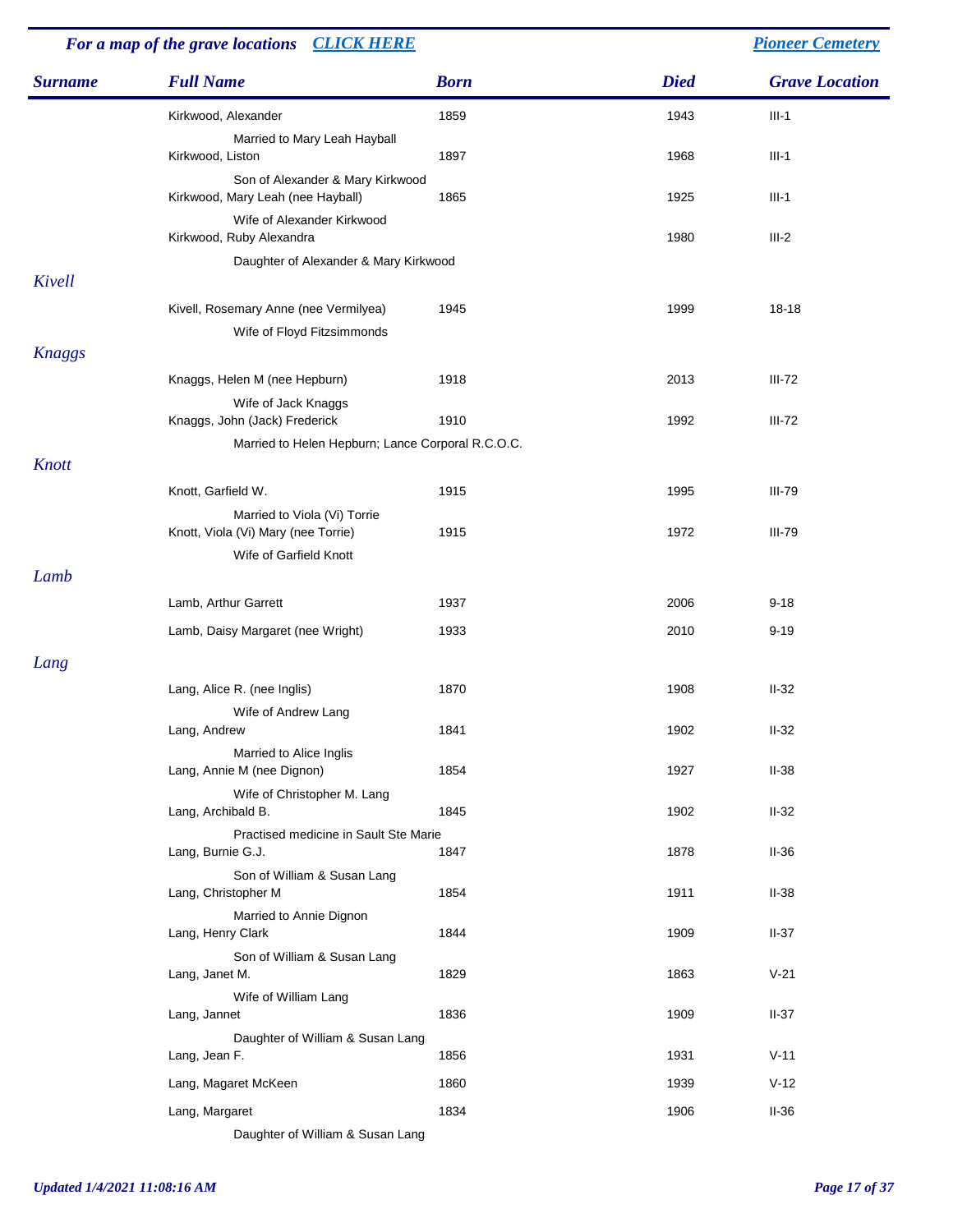| For a map of the grave locations CLICK HERE |                                                                                     |                           | <b>Pioneer Cemetery</b> |                       |
|---------------------------------------------|-------------------------------------------------------------------------------------|---------------------------|-------------------------|-----------------------|
| <b>Surname</b>                              | <b>Full Name</b>                                                                    | <b>Born</b>               | <b>Died</b>             | <b>Grave Location</b> |
|                                             | Lang, Susan (nee Burnie)<br>Wife of William Lang                                    | 1807                      | 1886                    | $II-33$               |
|                                             | Lang, Thomas D.<br>Son of William & Susan Lang                                      | 1841                      | 1870                    | $II-33$               |
|                                             | Lang, William                                                                       | 1796 (Hamilton, Scotland) | 1868                    | $II-33$               |
|                                             | MD; LRGP; MRCP(Edin); MRCT(London). Married to Susan Burnie<br>Lang, William        | 1827                      | 1912                    | $V-20$                |
| Lemon                                       | Reeve of Sydenham; married to Janet Lang                                            |                           |                         |                       |
|                                             | Lemon, Albert                                                                       | 1874                      | 1949                    | $III-10$              |
|                                             | Married to Janet Reid<br>Lemon, Albert                                              |                           |                         | $III-10$              |
|                                             | Infant son of Albert & Janet Lemon<br>Lemon, Elizabeth                              | 1840                      | 1872                    | $IV-10$               |
|                                             | Wife of Charles Lemon<br>Lemon, Joanne Elizabeth (nee Lemon)                        | 1952                      | 2015                    | $III-45$              |
|                                             | Lemon, John Ellwood                                                                 | 1923                      | 1994                    | $III-45$              |
|                                             | Married to Ruth Marshall<br>Lemon, Lorne                                            | 1919                      | 2007                    | 14-30                 |
|                                             | Husband of Alberta McKee<br>Lemon, Pearl                                            |                           |                         | $III-10$              |
|                                             | Infant daughter of Albert & Janet Lemon<br>Lemon, Ruth (nee Marshall)               | 1920                      | 1994                    | $III-45$              |
| Letourneau                                  | Wife of John Ellwood Lemon                                                          |                           |                         |                       |
|                                             | Letourneau, Joan Catherine (nee Kirby)                                              |                           | 1993                    | 18-20                 |
|                                             | Mother of Lesa, Lana, Lyle, Loni                                                    |                           |                         |                       |
| Lipsit                                      |                                                                                     |                           |                         |                       |
|                                             | Lipsit, Cameron                                                                     | 1925                      | 2015                    | $11 - 29$             |
| Little                                      | Husband of Marilyn Jane Lipsit                                                      |                           |                         |                       |
|                                             | Little, Herbert Johnson                                                             | 1891                      | 1963                    | $I - 7$               |
|                                             | Married to Ina Day<br>Little, Ina Lynte (nee Day)                                   | 1894                      | 1964                    | $I - 7$               |
|                                             | Wife of Herbert Little<br>Little, John B.                                           | 1922                      | 1993                    | 19-24                 |
|                                             | Married to Vera Little<br>Little, Mary Elizabeth                                    | 1935                      | 2012                    | $I-45$                |
|                                             | Daughter of Herbert and Lynte Little<br>Little, Vera Alice Marguerite (nee Chapman) | 1924                      | 2007                    | 19-25                 |
|                                             | Wife of John Blakely Little                                                         |                           |                         |                       |
| Littler                                     |                                                                                     |                           |                         |                       |
|                                             | Littler, Elaine Marie (nee Knott)                                                   |                           | 1992                    | <b>III-79</b>         |
| Lounds                                      | Daughter of Garfield & Vi Knott                                                     |                           |                         |                       |
|                                             | Lounds, Marjorie Aileen (nee Rose)                                                  | 1906                      | 1985                    | $21 - 13$             |
|                                             | Wife of Stanley Lounds                                                              |                           |                         |                       |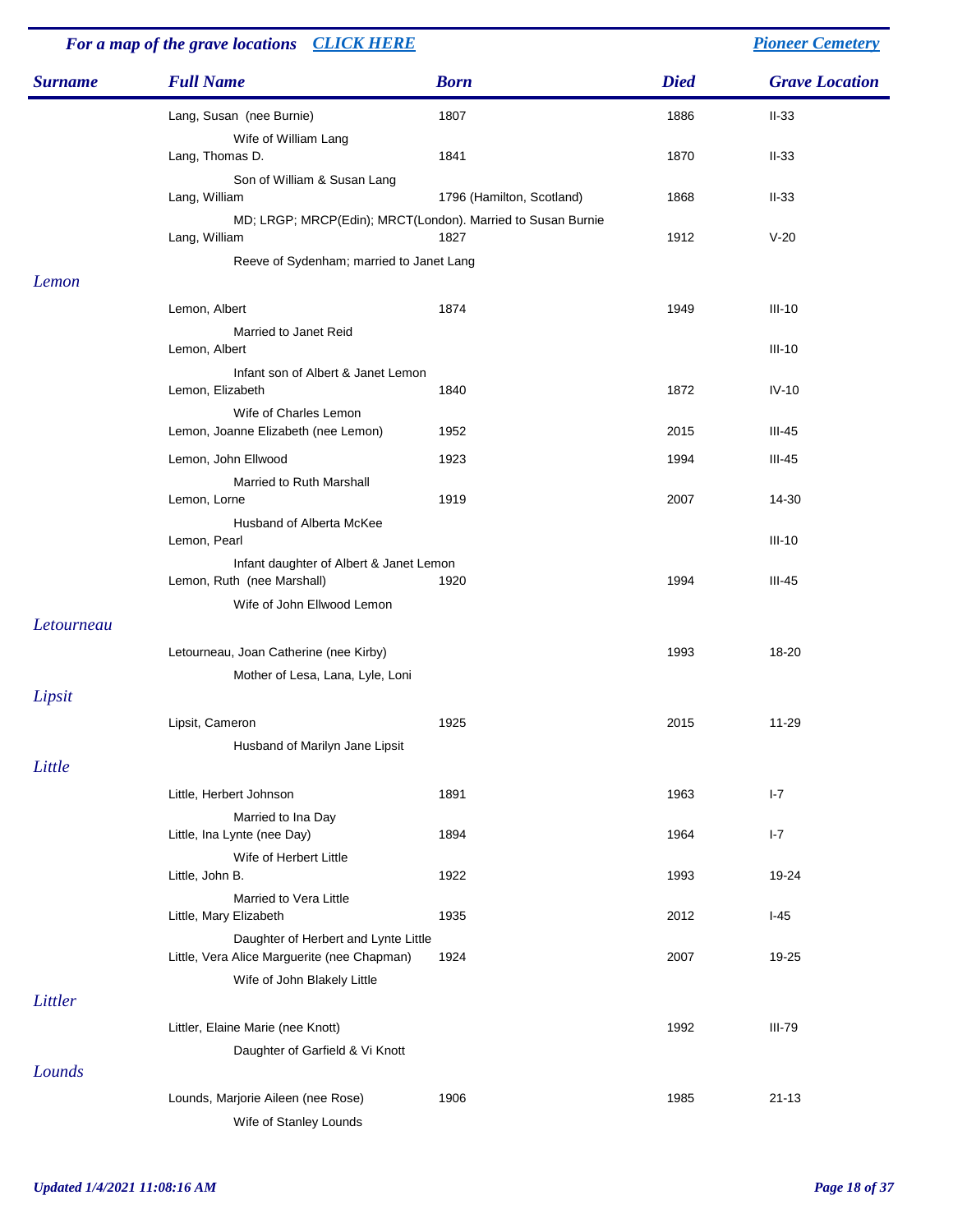| For a map of the grave locations CLICK HERE |                                                                                   |             | <b>Pioneer Cemetery</b> |                       |  |
|---------------------------------------------|-----------------------------------------------------------------------------------|-------------|-------------------------|-----------------------|--|
| <b>Surname</b>                              | <b>Full Name</b>                                                                  | <b>Born</b> | <b>Died</b>             | <b>Grave Location</b> |  |
|                                             | Lounds, Stanley F.                                                                | 1902        | 1993                    | $21 - 13$             |  |
|                                             | Married to Marjorie Rose                                                          |             |                         |                       |  |
| Loveday                                     |                                                                                   |             |                         |                       |  |
|                                             | Loveday, Edna                                                                     | 1913        | 2000                    | $IV-13$               |  |
|                                             | Wife of James Loveday                                                             |             |                         |                       |  |
|                                             | Loveday, James Horace                                                             | 1910        | 1979                    | $IV-14$               |  |
|                                             | Married to Edna Loveday                                                           |             |                         |                       |  |
| Lynn                                        |                                                                                   |             |                         |                       |  |
|                                             | Lynn, Edith May (nee Parker)                                                      | 1904        | 1998                    | $IV-20$               |  |
|                                             | Wife of Hugh Lynn                                                                 |             |                         |                       |  |
|                                             | Lynn, Harvey Semple                                                               | 1912        | 1979                    | $IV-19$               |  |
|                                             | Married to Marian Jobe                                                            |             |                         |                       |  |
|                                             | Lynn, Hugh                                                                        | 1916        | 2005                    | $IV-20$               |  |
|                                             | Brother of Harvey Lynn; Married to Edith May Parker<br>Lynn, Marian F. (nee Jobe) | 1917        | 1980                    | $IV-19$               |  |
|                                             | Wife of Harvey Lynn                                                               |             |                         |                       |  |
| <b>MacKay</b>                               |                                                                                   |             |                         |                       |  |
|                                             | MacKay, Hector                                                                    | 1851        | 1878                    | $II-34$               |  |
|                                             | MacKay, John T.                                                                   | 1845        | 1875                    | $II-34$               |  |
| <b>MacLean</b>                              |                                                                                   |             |                         |                       |  |
|                                             | MacLean, Samuel                                                                   |             | 1967                    | <b>III-76</b>         |  |
|                                             | MacLean, Wendy Dianne                                                             | 1943        | 2005                    | <b>III-76</b>         |  |
|                                             | Daughter of Margaret Gregory                                                      |             |                         |                       |  |
| <b>MacLeod</b>                              |                                                                                   |             |                         |                       |  |
|                                             | MacLeod, Donald Thomas                                                            | 1944        | 2015                    | 12-30                 |  |
|                                             | Husband of Julia Ireland                                                          |             |                         |                       |  |
|                                             | MacLeod, Dorothy Anne                                                             |             | 2006                    | 13-30                 |  |
|                                             | Wife of Jack MacLeod                                                              |             |                         |                       |  |
|                                             | MacLeod, John (Jack) Alexander                                                    | 1918        | 2011                    | 13-30                 |  |
|                                             | Married to Dorothy Anne MacLeod                                                   |             |                         |                       |  |
| <b>MacPherson</b>                           |                                                                                   |             |                         |                       |  |
|                                             | MacPherson, Lillian Lola (nee Kirkwood)                                           | 1898        | 1976                    | $III-2$               |  |
|                                             | Daughter of Alexander & Mary Kirkwood                                             |             |                         |                       |  |
| <b>Majury</b>                               |                                                                                   |             |                         |                       |  |
|                                             | Majury, Allan Edward Walter                                                       | 1942        | 2004                    | $7 - 3$               |  |
|                                             | Husband of Mary Majury                                                            |             |                         |                       |  |
| <b>Marshall</b>                             |                                                                                   |             |                         |                       |  |
|                                             | Marshall, Anthoney                                                                | 1811        | 1888                    | $IV-9$                |  |
|                                             | Married to Mary Ann Eaton                                                         |             |                         |                       |  |
|                                             | Marshall, Edgar Eaton                                                             | 1899        | 1976                    | $IV-12$               |  |
|                                             | Married to Lillian Hawksford                                                      |             |                         |                       |  |
|                                             | Marshall, Elizabeth (nee Lawson)                                                  | 1888        | 1968                    | $III-46$              |  |
|                                             | Wife of John Marshall                                                             |             |                         |                       |  |
|                                             | Marshall, Helen                                                                   | 1853        | 1863                    | $IV-9$                |  |
|                                             | Daughter of Anthoney & Mary Ann Marshall                                          |             |                         |                       |  |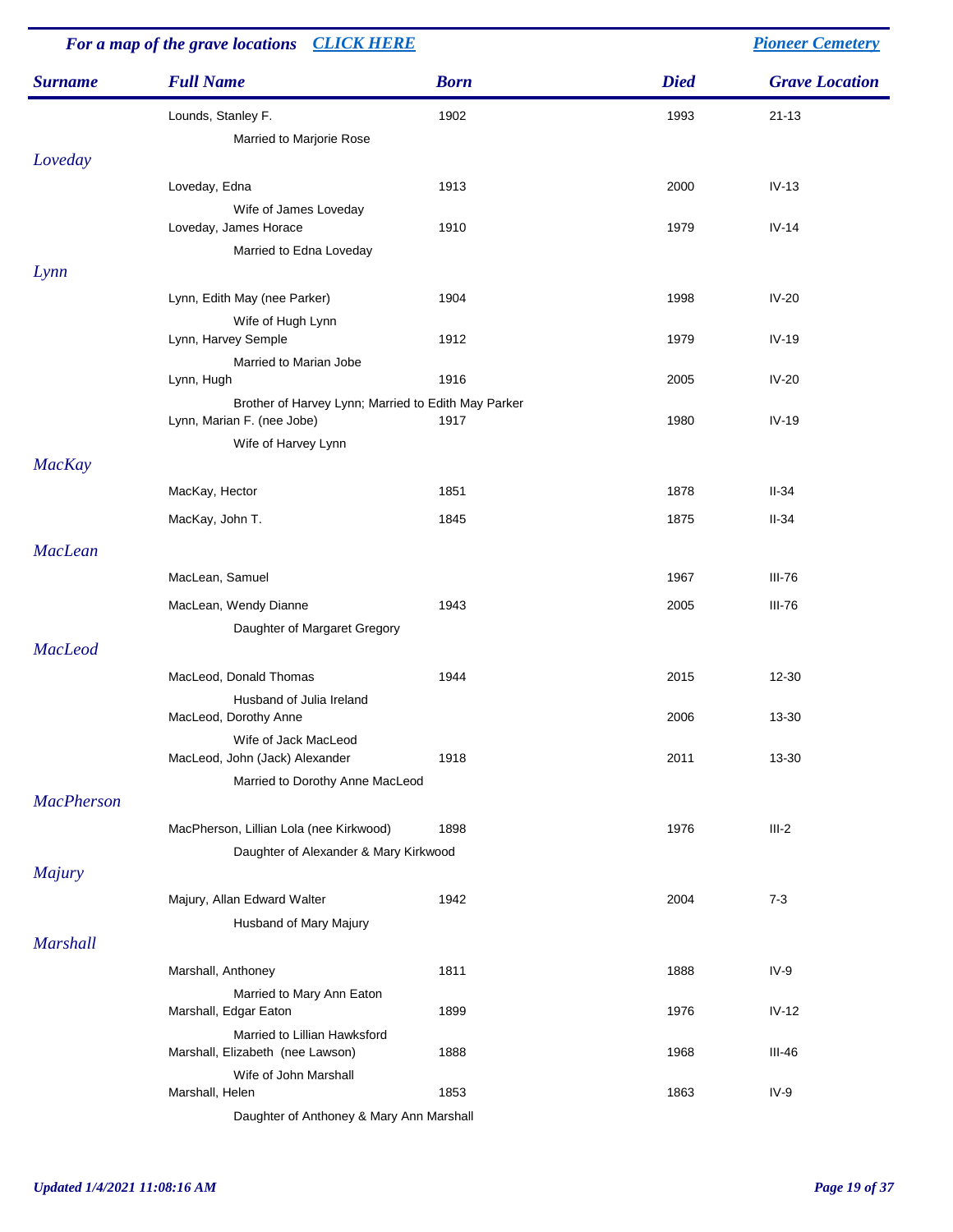#### *Surname Full Name Born Died Grave Location For a map of the grave locations [CLICK HERE](http://www.leithchurch.ca/cemeterymap.jpg) [Pioneer Cemetery](http://www.leithchurch.ca/Cemetery.htm)* Marshall, John Allan 1887 1965 III-46 Pte.,147th Battalion, C.E.F. Marshall, Lillian Flora (nee Hawksford) 1906 1985 1985 IV-12 Wife of Edgar Marshall Marshall, Lorraine 1927 1927 1989 III-46 Daughter of John & Elizabeth Marshall Marshall, Louis David **1893** 1893 1966 1966 11-43 Marshall, Mary Ann (nee Eaton) 1816 1907 1907 1V-9 Wife of Anthoney Marshall Marshall, Peter 1864 1864 IV-9 Son of Anthoney & Mary Ann Marshall Marshall, William Anthony **1885** 1969 1969 III-43 Veteran of WW I *Martin* Martin, Audrey Beatrice **1905** 1905 1997 1997 IV-21 Sister of Laura (Martin) Cook *Mathison* Mathison, Donald **1883** 1890 **II-24** Son of John & Margaret Mathison Mathison, Dorothy **1850** 1899 II-30 Daughter of John & Hughena Mathison Mathison, Frederick George 1888 1888 1888 1888 II-29 Infant son of William & Jane Ann Mathison Mathison, Hughena 1813 1813 1890 II-30 Wife of John Mathison Mathison, Jane Ann (nee Jolley) 1845 1937 1937 II-29 Wife of William Mathison Mathison, John 1807 1900 II-30 Married to Hughena Mathison Mathison, John A. 1879 1879 1904 1904 II-29 Son of William & Jane Mathison Mathison, Kenneth 1807 1807 1807 1807 1807 1807 1808 1812 1879 1-21 Mathison, William 1878 1878 II-29 Infant son of William & Jane Ann Mathison Mathison, William 1844 1907 II-29 Married to Jane Ann Jolley Mathison, William J. 1873 1873 II-29 Infant son of William & Jane Mathison *McArthur* McArthur, Dugald L. 1853 1923 1923 III-33 Married to Mary Ann Buzza McArthur, James Robert 1933 1933 2019 10-27 Husband of Frances (Kennedy) McArthur McArthur, Mary Ann (nee Buzza) 1861 1943 1943 III-33 Wife of Dugald McArthur McArthur, Rae L. 1890 1910 III-33 Son of Dugald & Mary McArthur

McArthur, Walter 1889 1889 1890 1890 1890 11-33

Son of Dugald & Mary McArthur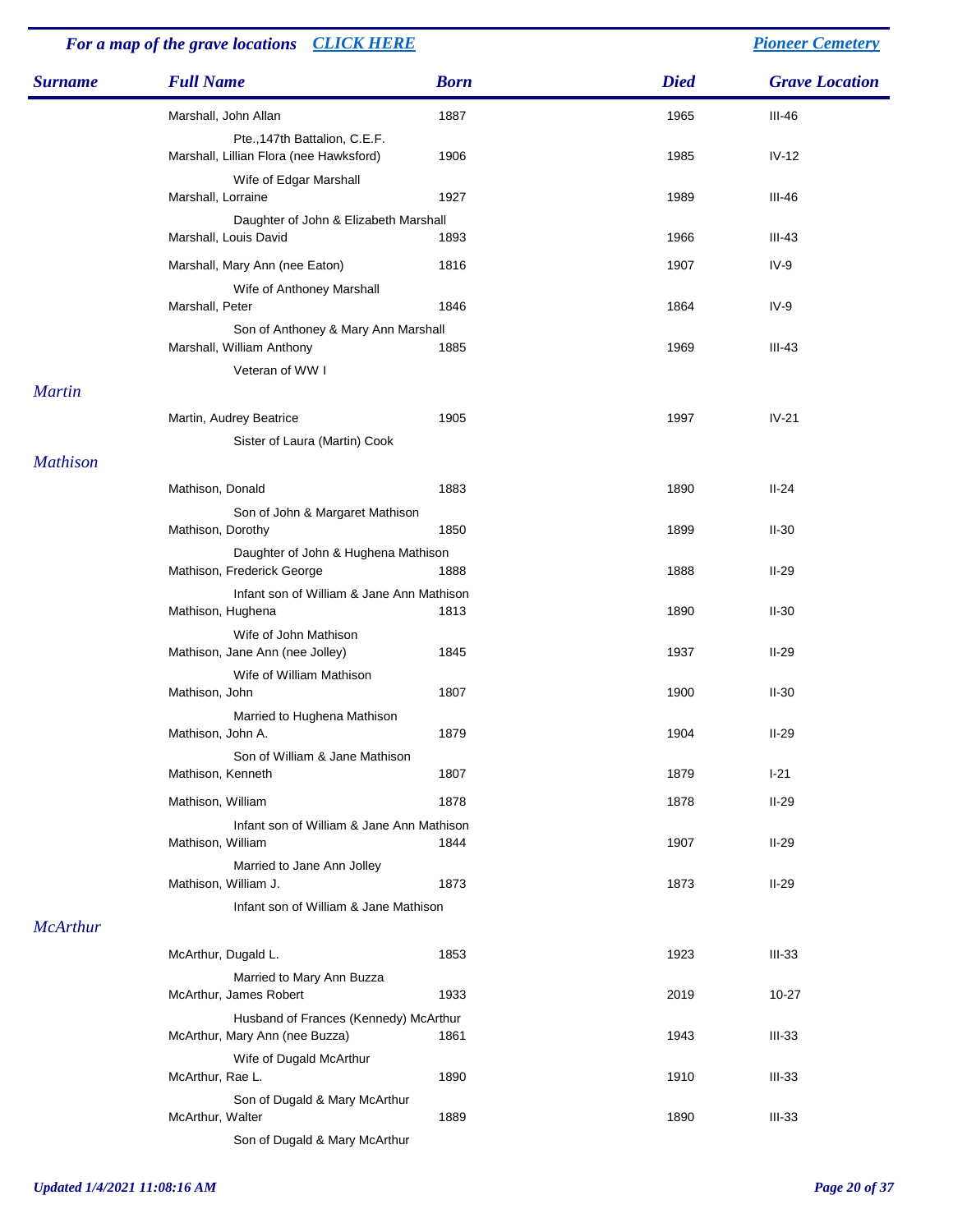| For a map of the grave locations CLICK HERE |                                                    |             |             | <b>Pioneer Cemetery</b> |  |
|---------------------------------------------|----------------------------------------------------|-------------|-------------|-------------------------|--|
| <b>Surname</b>                              | <b>Full Name</b>                                   | <b>Born</b> | <b>Died</b> | <b>Grave Location</b>   |  |
| <b>McCaffery</b>                            |                                                    |             |             |                         |  |
|                                             | McCaffery, Margaret                                | 1880        | 1968        | $I-53$                  |  |
|                                             | Mother of Flora Nicholson                          |             |             |                         |  |
| <b>McCrossan</b>                            |                                                    |             |             |                         |  |
|                                             | McCrossan, Denise Diane                            | 1958        | 2015        | $IV-7$                  |  |
|                                             | Sister of Kelly Rollings                           |             |             |                         |  |
| <b>McDowell</b>                             |                                                    |             |             |                         |  |
|                                             | McDowell, Elizabeth                                | 1862        | 1881        | $I-47$                  |  |
|                                             | McDowell, Jennet                                   | 1859        | 1868        | $I-47$                  |  |
| <b>McGill</b>                               |                                                    |             |             |                         |  |
|                                             | McGill, Margaret Elizabeth (Betty)                 | 1936        | 2007        | $III-29$                |  |
|                                             | Daughter of Millard and Mae McGill                 |             |             |                         |  |
| <b>McGregor</b>                             |                                                    |             |             |                         |  |
|                                             | McGregor, Arthur S.                                | 1928        | 1953        | $II-18$                 |  |
|                                             | Son of William & Julia McGregor                    |             |             |                         |  |
|                                             | McGregor, Jacqueline M. (nee Wey)                  | 1929        | 1996        | $17 - 15$               |  |
|                                             | Wife of Wilfred McGregor<br>McGregor, John Wesley  | 1930        | 1989        | $17 - 16$               |  |
|                                             | Married to Doreen Weldrick                         |             |             |                         |  |
|                                             | McGregor, Julia A. (nee Stewart)                   | 1901        | 1952        | $II-18$                 |  |
|                                             | Wife of William John McGregor                      |             |             |                         |  |
|                                             | McGregor, Margaret Annie (nee McKee)               | 1920        | 1989        | 18-14                   |  |
|                                             | Wife of William McGregor<br>McGregor, Wilfred E    | 1926        | 2004        | $17 - 14$               |  |
|                                             | Married to Jacqueline Wey                          |             |             |                         |  |
|                                             | McGregor, William Gordon                           | 1923        | 2001        | 18-15                   |  |
|                                             | Married to Margaret McKee                          |             |             |                         |  |
|                                             | McGregor, William John<br>Married to Julia Stewart | 1879        | 1948        | $II-18$                 |  |
| <b>McKaig</b>                               |                                                    |             |             |                         |  |
|                                             | McKaig, Amanda                                     | 1876        | 1906        | $I-30$                  |  |
|                                             | also infant son                                    |             |             |                         |  |
| <b>McKay</b>                                |                                                    |             |             |                         |  |
|                                             | McKay, Donald Gordon                               | 1899        | 2000        | $V-15$                  |  |
|                                             | Married to Olive Beattie                           |             |             |                         |  |
|                                             | McKay, Hector C.                                   | 1873        | 1873        | $I-2$                   |  |
|                                             | Son of Donald & Hannah McKay, aged 3 mo., 20 days  | 1865        | 1956        | $V-17$                  |  |
|                                             | McKay, Hugh<br>Married to Jennie Chadwick          |             |             |                         |  |
|                                             | McKay, Hugh Ross                                   | 1901        | 1978        | $V-18$                  |  |
|                                             | Son of Hugh & Jennie McKay                         |             |             |                         |  |
|                                             | McKay, Ida Jane                                    | 1900        | 1975        | $V-18$                  |  |
|                                             | Daughter of Hugh & Jennie McKay                    | 1895        | 1973        | $III-70$                |  |
|                                             | McKay, James Wesley<br>Married to Maud McKee       |             |             |                         |  |
|                                             | McKay, Jennie (nee Chadwick)                       | 1862        | 1932        | $V-17$                  |  |
|                                             | Wife of Hugh McKay                                 |             |             |                         |  |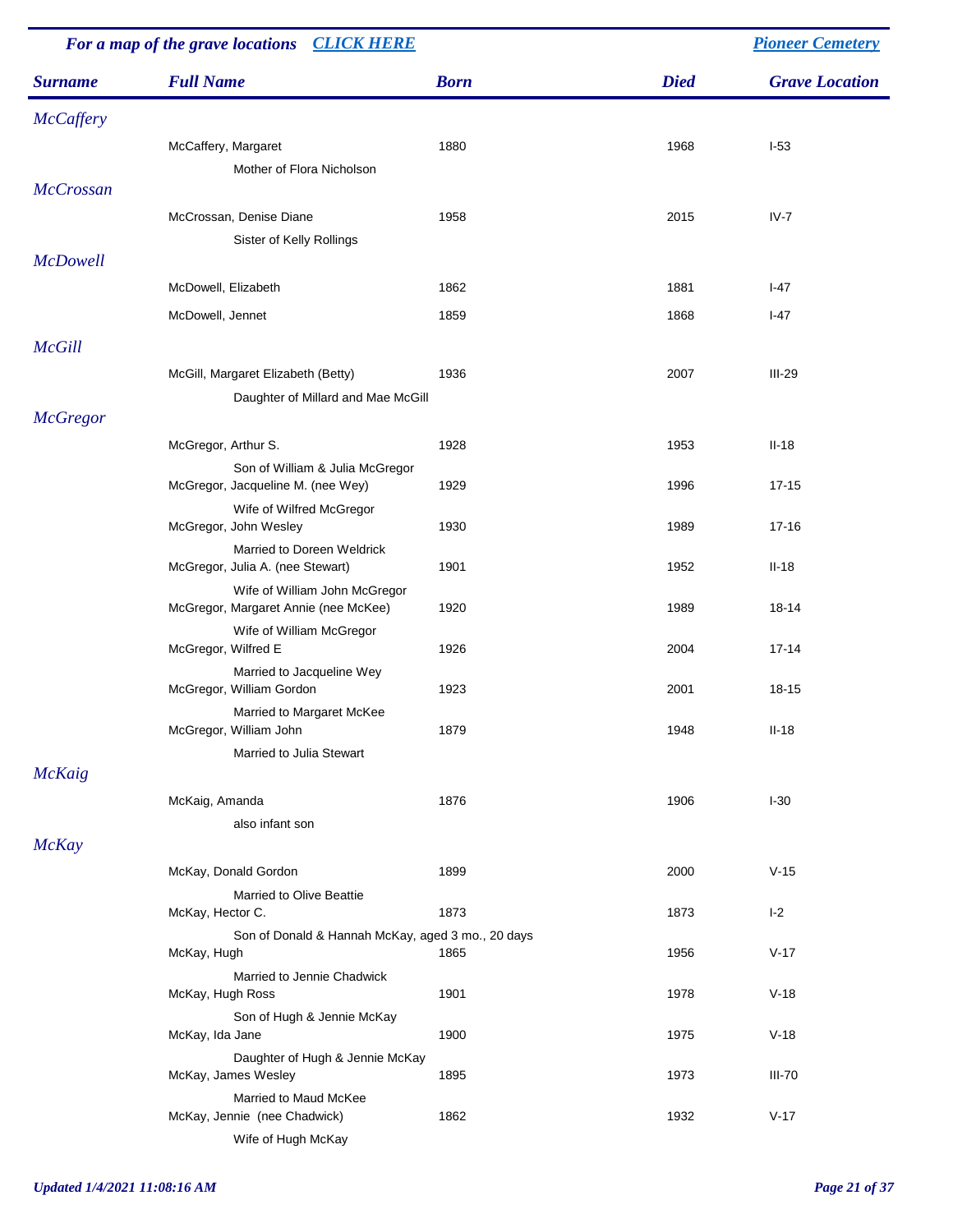| For a map of the grave locations<br><b>CLICK HERE</b> |                                                                                                |                        |             | <b>Pioneer Cemetery</b> |  |
|-------------------------------------------------------|------------------------------------------------------------------------------------------------|------------------------|-------------|-------------------------|--|
| <b>Surname</b>                                        | <b>Full Name</b>                                                                               | <b>Born</b>            | <b>Died</b> | <b>Grave Location</b>   |  |
|                                                       | McKay, Mary Maud (nee McKee)                                                                   | 1893                   | 1973        | <b>III-70</b>           |  |
|                                                       | Married to James Wesley McKay<br>McKay, Neil Maxwell                                           | 1905                   | 1955        | $V-18$                  |  |
|                                                       | Son of Hugh & Jennie McKay<br>McKay, Olive May (nee Beattie)                                   | 1896                   | 1983        | $V-15$                  |  |
| <b>McKee</b>                                          | Wife of Donald McKay                                                                           |                        |             |                         |  |
|                                                       | McKee, Mary Maud                                                                               | 1893                   | 1971        | <b>III-70</b>           |  |
|                                                       | Wife of James McKay                                                                            |                        |             |                         |  |
| <b>McKeen</b>                                         |                                                                                                |                        |             |                         |  |
|                                                       | McKeen, Abigail (nee Breadner)                                                                 | 1873                   | 1919        | $III-34$                |  |
|                                                       | Wife of John McKeen<br>McKeen, Agnes                                                           | 1877                   | 1977        | III-42                  |  |
|                                                       | Daughter of John & Jessie McKeen<br>McKeen, Alexander (Sandy) Ross                             | 1932                   | 2012        | $VI-11$                 |  |
|                                                       | McKeen, Catherine Brown                                                                        | 1915                   | 1989        | $III-47$                |  |
|                                                       | Daughter of Ross & Flora McKeen<br>McKeen, Dorothy Ruth (nee Sanders)                          | 1917                   | 1983        | $III-57$                |  |
|                                                       | Wife of Cormack McKeen<br>McKeen, Duncan Cormack                                               | 1919                   | 2016        | $III-57$                |  |
|                                                       | McKeen, Elizabeth (nee Blanpied)                                                               | 1926                   | 2017        | $VI-9$                  |  |
|                                                       | McKeen, Flora (nee Brown)                                                                      | 1877                   | 1971        | $III-47$                |  |
|                                                       | Wife of Ross McKeen<br>McKeen, Frank Hutchison                                                 | 1903                   | 1969        | $II-52$                 |  |
|                                                       | Married to Maude Cameron<br>McKeen, George Thomson                                             | 1902                   | 1984        | $II-51$                 |  |
|                                                       | Married to Marion Riddell<br>McKeen, Hazel Joyce (nee Bailey)                                  | 1904                   | 1991        | $VI-10$                 |  |
|                                                       | Wife of Robert McKeen<br>McKeen, Isabella (nee Thompson-Ross)                                  | 1827 (Leith, Scotland) | 1917        | $III-35$                |  |
|                                                       | Wife of William McKeen<br>McKeen, James                                                        | 1798                   | 1883        | $III-41$                |  |
|                                                       | Married to Jean Lang<br>McKeen, James Ross                                                     | 1864                   | 1876        | $III-35$                |  |
|                                                       | Son of William & Isabella McKeen<br>McKeen, Jean (nee Lang)                                    | 1798                   | 1881        | III-48                  |  |
|                                                       | Wife of James McKeen<br>McKeen, Jean (nee Lang)                                                | 1798                   | 1881        | $III-41$                |  |
|                                                       | Wife of James McKeen<br>McKeen, Jessie (nee Ross)                                              | 1846                   | 1912        | $III-41$                |  |
|                                                       | Wife of John McKeen<br>McKeen, John                                                            | 1837                   | 1920        | $III-41$                |  |
|                                                       | Married to Jessie Ross<br>McKeen, John A.                                                      | 1912                   | 1997        | $III-57$                |  |
|                                                       | Married to Rita Lafontaine<br>McKeen, John Henderson                                           | 1866                   | 1957        | $III-34$                |  |
|                                                       | Married to Abigail Breadner<br>McKeen, Margaret (nee Deguerre)<br>Wife of William James McKeen | 1901                   | 1981        | $VI-11$                 |  |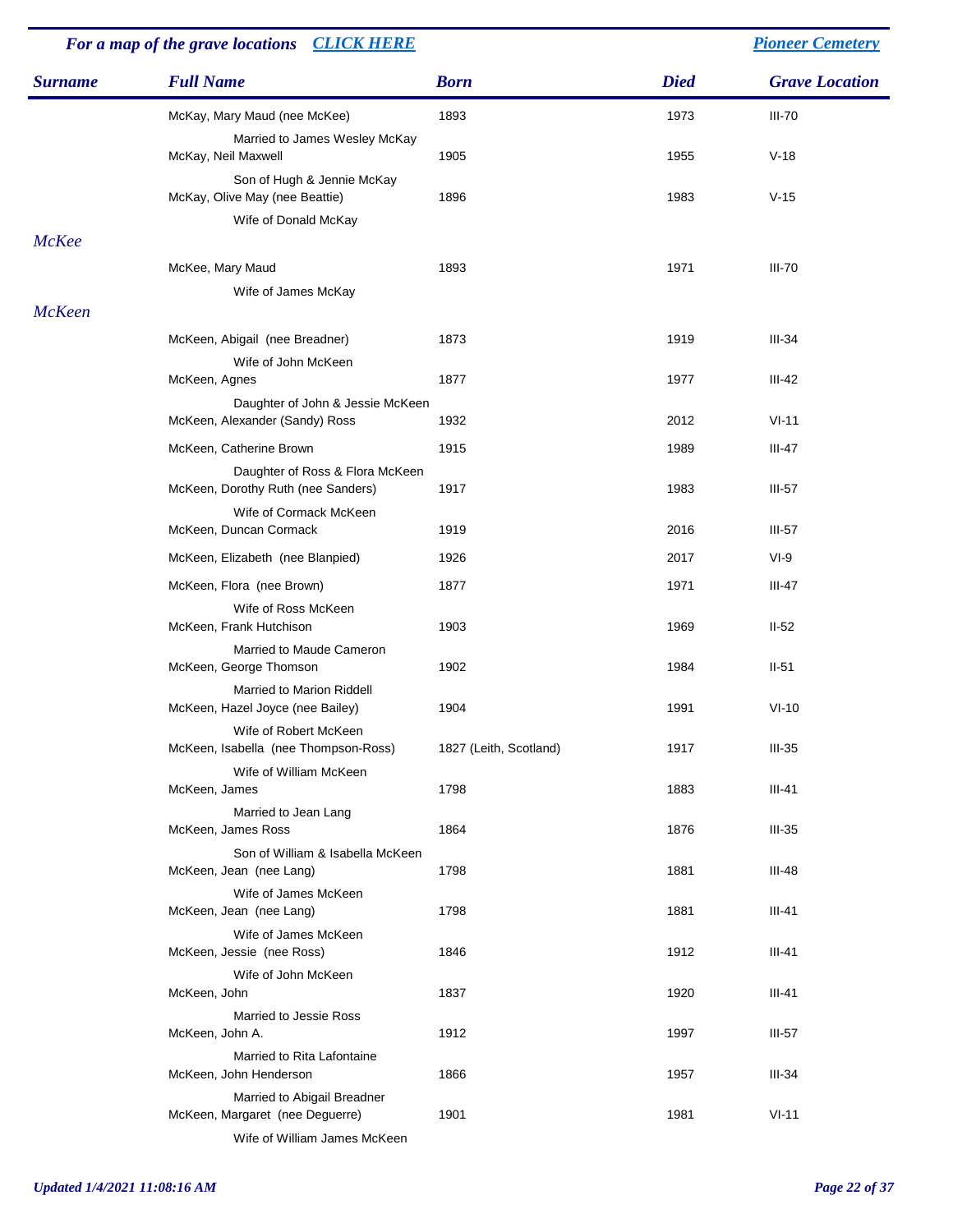### *Surname Full Name Born Died Grave Location For a map of the grave locations [CLICK HERE](http://www.leithchurch.ca/cemeterymap.jpg) [Pioneer Cemetery](http://www.leithchurch.ca/Cemetery.htm)* McKeen, Margaret Christina 1880 1975 11-42 Daughter of John & Jessie McKeen McKeen, Marion B. (nee Riddell) 1904 1904 1997 1997 II-51 Wife of George McKeen McKeen, Mary Winnifred (nee Kirkwood) 1889 1976 1976 111-2 Daughter of Alexander & Mary Kirkwood McKeen, Maude Armstrong (nee Cameron) 1909 1972 1972 11-52 Wife of Frank McKeen McKeen, Rita Helen (nee Lafontaine) 1926 1926 1920 11 2011 11-57 Wife of John A (Jack) McKeen McKeen, Robert P. 1905 1993 1993 VI-10 Married to Hazel Bailey McKeen, Ross 1882 1947 III-47 Married to Flora Brown McKeen, William B 1927 2009 VI-9 Husband of Elizabeth (Blanpied) McKeen McKeen, William James 1899 1946 VI-11 Married to Margaret Deguerre McKeen, William Lang 1827 (Dumfries, Scotland) 1909 III-35 Married to Isabella Thompson-Ross *McKenzie* McKenzie, Catherine (nee Jolley) 1870 1899 1899 II-27 Wife of William McKenzie McKenzie, Jennie 1899 1899 II-27 Infant daughter of Catherine & William McKenzie *McLean* McLean, Donald Edmund 1932 12-9 Husband of Rosemary McLean McLean, Rosemary (nee Calvin) 1932 12-9 2011 12-9 Wife of Edmund McLean McLean, Wesley James 2016 2016 2016 2016 2016 *McLeod* McLeod, Donald 1824 1896 1-40 McLeod, William 1855 1-35 Son of Norman & Christina McLeod *McMann* McMann, Dorothy 1937 1937 2020 13-17 Wife of Howard McMann *McMeekin* McMeekin, Helen Marjorie (nee Downing) 1922 2012 9-38 Wife of William Robert McMeekin McMeekin, Paul John 1953 2015 17-39 Husband of Ruth Leslie McMeekin, William Robert 1916 1916 1997 1997 9-37 Married to Helen McMeekin *McMillan* McMillan, Margery A (nee McLeod) 1861 1893 1893 1-34

Wife of Archibald McMillan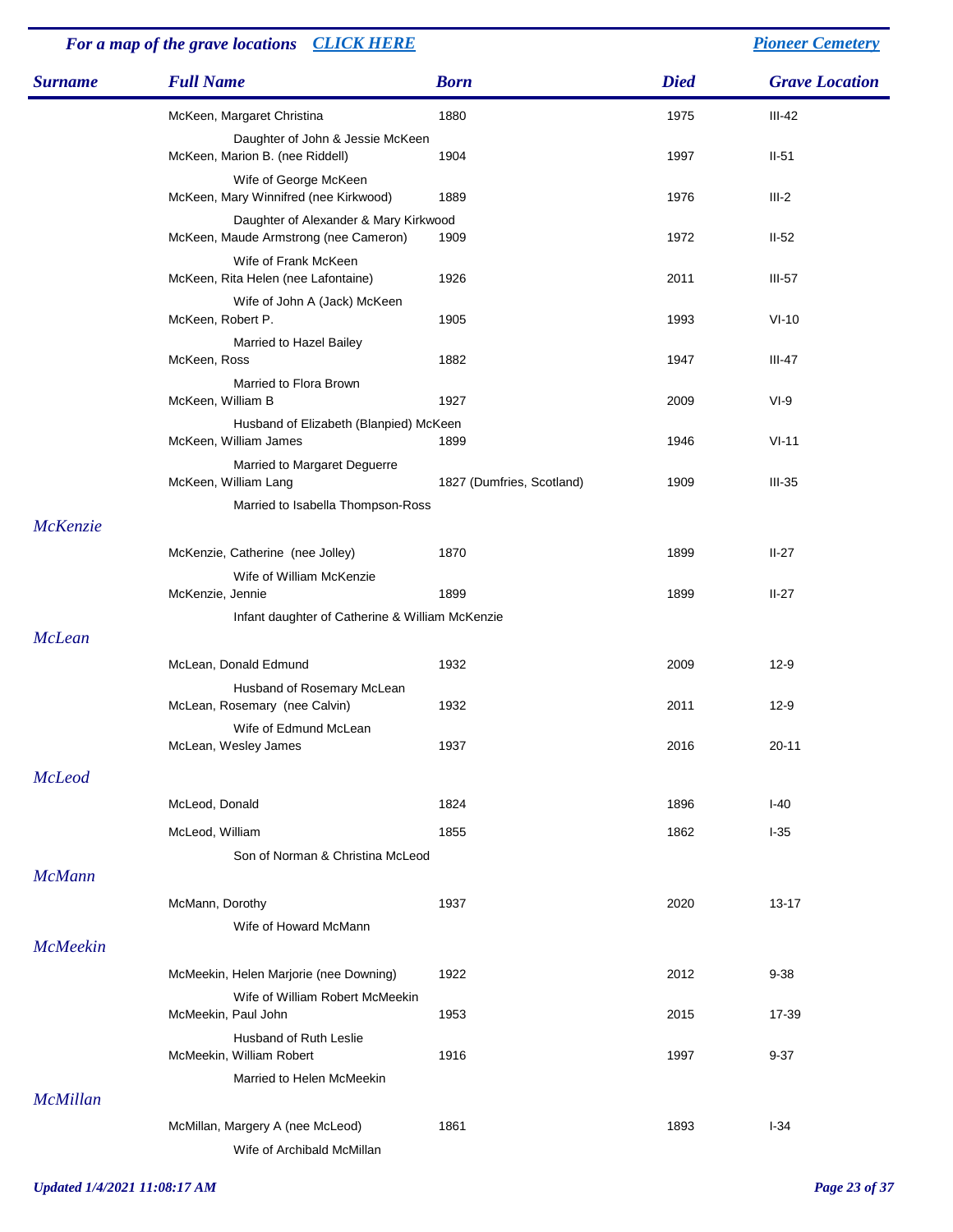| For a map of the grave locations CLICK HERE |                                                                         |             | <b>Pioneer Cemetery</b> |                       |
|---------------------------------------------|-------------------------------------------------------------------------|-------------|-------------------------|-----------------------|
| <b>Surname</b>                              | <b>Full Name</b>                                                        | <b>Born</b> | <b>Died</b>             | <b>Grave Location</b> |
| <b>McNeil</b>                               |                                                                         |             |                         |                       |
|                                             | McNeil, Alice Maude (nee Beattie)                                       | 1876        | 1964                    | $V-31$                |
|                                             | Wife of James McNeil<br>McNeil, Edna Mae                                | 1897        | 1983                    | $V-30$                |
|                                             | McNeil, Eliza (Lila) Jane                                               | 1875        | 1960                    | $V-30$                |
|                                             | Daughter of Neil & Frances McNeil<br>McNeil, Ethel Irene (nee Day)      | 1887        | 1966                    | $III-23$              |
|                                             | Wife of Francis McNeil<br>McNeil, Frances Ann (nee Cameron)             | 1849        | 1920                    | $V-30$                |
|                                             | Wife of Neil McNeil<br>McNeil, Francis                                  | 1881        | 1960                    | $III-23$              |
|                                             | Married to Ethel Day<br>McNeil, James B.                                | 1872        | 1944                    | $V-31$                |
|                                             | <b>Married to Alice Beattie</b><br>McNeil, Jean Ruby                    | 1905        | 1975                    | $V-31$                |
|                                             | Daughter of James & Alice McNeil<br>McNeil, Mary Elizabeth              | 1869        | 1942                    | $V-30$                |
|                                             | Daughter of Neil & Frances McNeil<br>McNeil, Nancy Jane (nee Buzza)     | 1854        | 1932                    | $III-25$              |
|                                             | Wife of Walter McNeil<br>McNeil, Neil                                   | 1843        | 1921                    | $V-30$                |
|                                             | Married to Frances Cameron<br>McNeil, Peter Cameron                     | 1878        |                         | $III-23$              |
|                                             | McNeil, Walter                                                          | 1848        | 1912                    | $III-25$              |
| <b>McPhatter</b>                            | Married to Nancy Jane Buzza                                             |             |                         |                       |
|                                             | McPhatter, Charles Wesley                                               | 1930        | 2010                    | 18-39                 |
|                                             | married to Ruth McPhatter<br>McPhatter, Ruth Gwendoline                 | 1930        | 2019                    | 18-40                 |
| <b>McReynolds</b>                           |                                                                         |             |                         |                       |
|                                             | McReynolds, Caroline Amelia (nee McKee)                                 | 1886        | 1969                    | III-69                |
|                                             | Wife of Thomas McReynolds<br>McReynolds, Eleanor Margaret (nee Showell) | 1914        | 1985                    | 8-38                  |
|                                             | Wife of Roland McReynolds<br>McReynolds, Mervyn ("Rolly") James         | 1951        | 2013                    | $1 - 19$              |
|                                             | Husband of Marlene McReynolds<br>McReynolds, Roland Samuel              | 1904        | 1983                    | $8 - 37$              |
|                                             | Married to Eleanor Showell<br>McReynolds, Thomas Edward                 | 1874        | 1964                    | $III-69$              |
| <b>Middleton</b>                            | Married to Caroline McKee                                               |             |                         |                       |
|                                             | Middleton, Keith Stanley                                                | 1945        | 2018                    | 13-19                 |
|                                             | Middleton, Sheilla Mary Alice                                           |             | 2016                    | 13-19                 |
| Miller                                      |                                                                         |             |                         |                       |
|                                             | Miller, Lawrence Grant<br>Married to Barb Miller                        | 1947        | 2020                    | $6 - 16$              |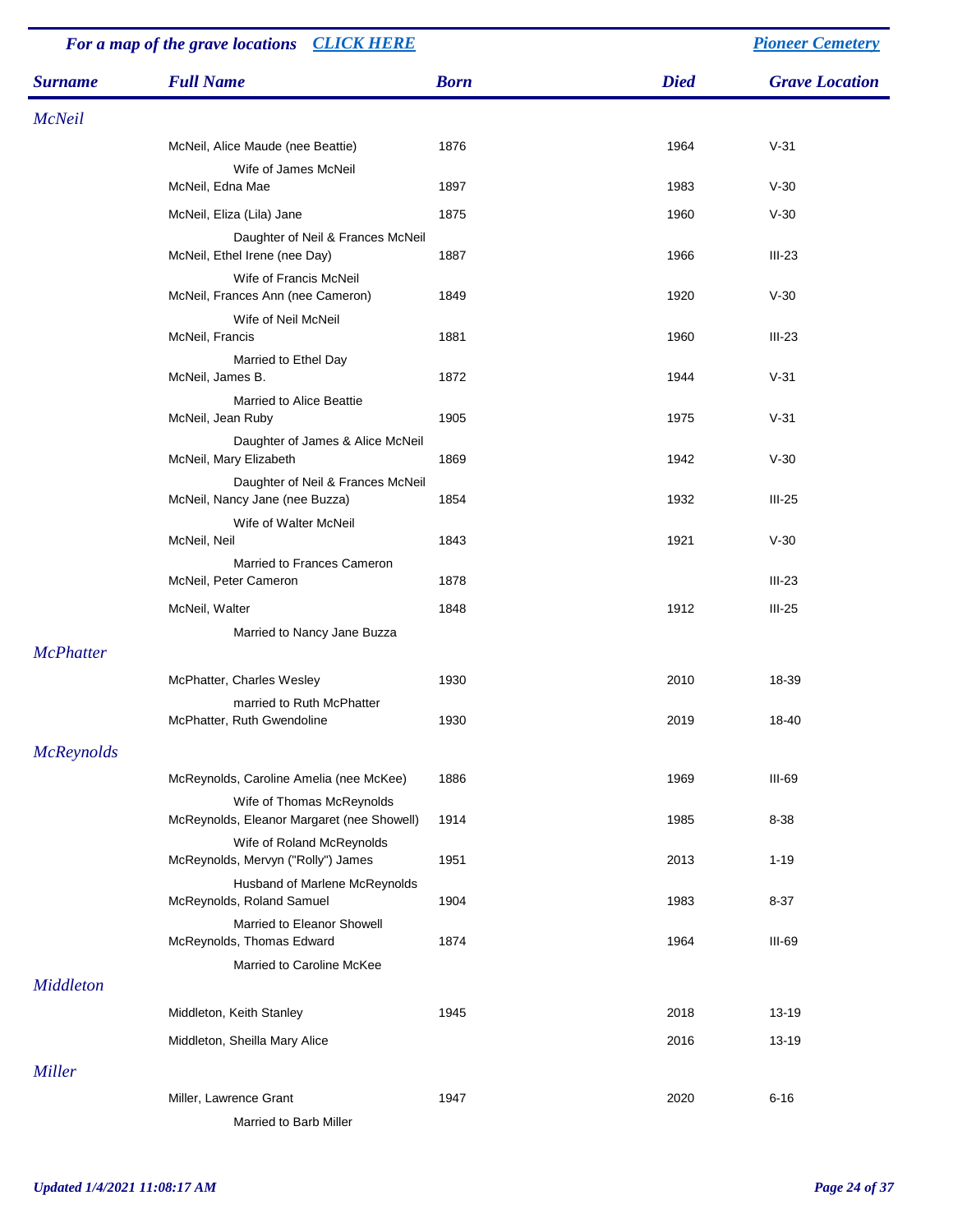| For a map of the grave locations CLICK HERE |                                                                                                |             |                      | <b>Pioneer Cemetery</b> |
|---------------------------------------------|------------------------------------------------------------------------------------------------|-------------|----------------------|-------------------------|
| <b>Surname</b>                              | <b>Full Name</b>                                                                               | <b>Born</b> | <b>Died</b>          | <b>Grave Location</b>   |
| Mitchell                                    |                                                                                                |             |                      |                         |
|                                             | Mitchell, Betty Marie (nee Knaggs)                                                             | 1936        | 1988                 | $II-59$                 |
|                                             | Wife of Russel Mitchell<br>Mitchell, Gwendolyn Isabel (nee Taylor)                             | 1927        | 2015                 | 20-34                   |
|                                             | Wife of Roger Mitchell<br>Mother of Lenore, Ken, Lloyd and Donna<br>Mitchell, James Rutherford | 1893        | 1982                 | $II-53$                 |
|                                             | Married to Margaret Lamont<br>Mitchell, Lloyd Bruce                                            | 1959        | 2002                 | 18-33                   |
|                                             | Married to Pat Bell; son of Roger & Gwen Mitchell<br>Mitchell, Margaret Annie (nee Lamont)     | 1899        | 1982                 | $II-53$                 |
|                                             | Wife of James Mitchell<br>Mitchell, Minnie (nee Rutherford)                                    | 1860        | 1948                 | $II-55$                 |
|                                             | Wife of Thomas Mitchell                                                                        |             |                      |                         |
|                                             | Mitchell, Roger Thomas                                                                         | 1924        | 1996                 | 20-33                   |
|                                             | Married to Gwendolyn Taylor<br>Mitchell, Russell                                               | 1926        | 2017                 | $II-59$                 |
|                                             | Mitchell, Thomas<br>Married to Minnie Rutherford                                               | 1856        | 1948                 | $II-55$                 |
| Morley                                      |                                                                                                |             |                      |                         |
|                                             | Morley, Lawrence Whitaker                                                                      | 1920        | 2013                 | $3-3$                   |
|                                             | Husband of Patricia Marlow (1) and Beverly Beckworth (2)<br>Morley, Mary Gertrude              | 1916        | WWII veteran<br>2010 | $3-3$                   |
| <b>Morris</b>                               |                                                                                                |             |                      |                         |
|                                             | Morris, Catherine (nee Quesnel)                                                                | 1911        | 1994                 | $I-10$                  |
|                                             | Daughter of John & Catherine Quesnel<br>Morris, Roy Carman Edward Gibson                       |             |                      | $I-10$                  |
|                                             | cremated remains buried with his mother Catherine Morris                                       |             |                      |                         |
| <b>Morrison</b>                             |                                                                                                |             |                      |                         |
|                                             | Morrison, Frank Baron (Barry)                                                                  | 1950        | 1982                 | $IV-17$                 |
| <b>Moss</b>                                 |                                                                                                |             |                      |                         |
|                                             | Moss, Janmarie Elizabeth                                                                       | 1948        | 2017                 | 14-38                   |
|                                             | Moss, Stephen Cameron                                                                          | 1944        | 2016                 | 14-37                   |
| <b>Muir</b>                                 |                                                                                                |             |                      |                         |
|                                             | Muir, Andrew Scott                                                                             | 1967        | 1997                 | 15-26                   |
| <b>Mundle</b>                               | Married to Carol (Devlin) Muir                                                                 |             |                      |                         |
|                                             | Mundle, Doris (Dorie) Leddy (nee Fox)                                                          |             | 2004                 | 19-33                   |
|                                             | Wife of Robert Mundle                                                                          |             |                      |                         |
| <b>Murphy</b>                               | Murphy, Jean Eleanor                                                                           | 1923        | 2007                 | $6 - 14$                |
|                                             | Wife of Lloyd Murphy                                                                           |             |                      |                         |
|                                             | Murphy, William Lloyd                                                                          | 1920        | 2012                 | $6 - 13$                |
| <b>Musson</b>                               | Husband of Jean (Fair) Murphy                                                                  |             |                      |                         |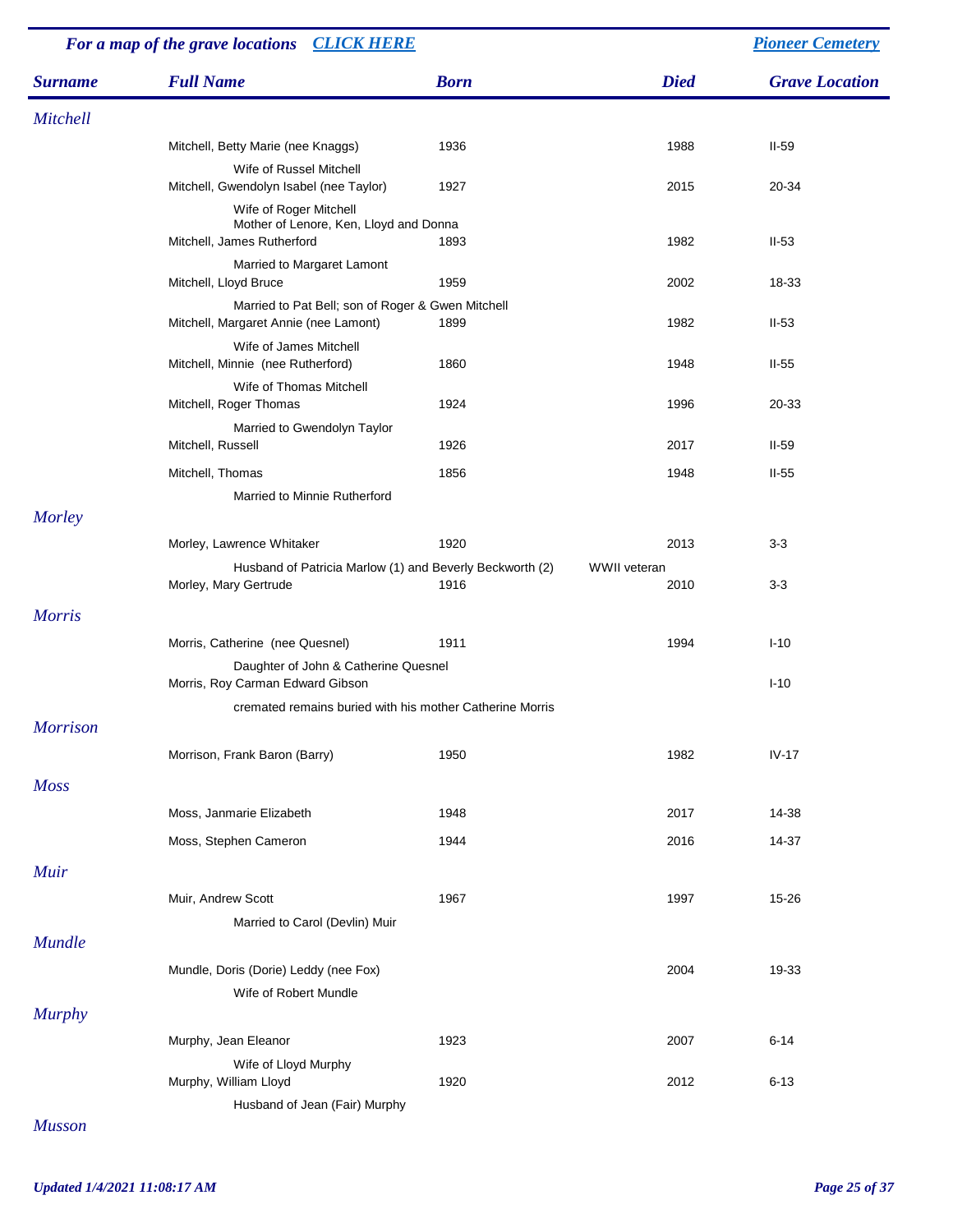| For a map of the grave locations CLICK HERE |                                                                                                  | <b>Pioneer Cemetery</b> |             |                       |
|---------------------------------------------|--------------------------------------------------------------------------------------------------|-------------------------|-------------|-----------------------|
| <b>Surname</b>                              | <b>Full Name</b>                                                                                 | <b>Born</b>             | <b>Died</b> | <b>Grave Location</b> |
|                                             | Musson, Gordon Taylor                                                                            | 1911                    | 1984        | $I-49$                |
|                                             | Married to Helen Bonstein<br>Musson, Helen J. (nee Bonstein)<br>body donated to medical science  | 1912                    | 1990        | $I-49$                |
| <b>Neilson</b>                              |                                                                                                  |                         |             |                       |
|                                             | Neilson, Robert Brown<br>Husband of Barbara Neilson                                              | 1954                    | 2013        | $13 - 6$              |
| <b>Nelson</b>                               |                                                                                                  |                         |             |                       |
|                                             | Nelson, Franklin Horton<br>Married to Stien DeWitt                                               | 1923                    | 2001        | $9 - 30$              |
| Nicholson                                   |                                                                                                  |                         |             |                       |
|                                             | Nicholson, Flora (nee McCaffrey)                                                                 | 1917                    | 2003        | $I-53$                |
|                                             | Wife of John Nicholson<br>Nicholson, Harriet (nee Graham)                                        | 1867                    | 1960        | $I-36$                |
|                                             | Wife of Malcolm Nicholson<br>Nicholson, John                                                     | 1907                    | 1991        | $I-53$                |
|                                             | Married to Flora McCaffery<br>Nicholson, Malcolm                                                 | 1899                    | 1965        | $I-36$                |
| <b>Noble</b>                                | Son of Malcolm & Harriet Nicholson                                                               |                         |             |                       |
|                                             | Noble, Charles R.<br>Captain                                                                     | 1812                    | 1891        | $II-48$               |
| Oatt                                        |                                                                                                  |                         |             |                       |
|                                             | Oatt, Charles Harold                                                                             | 1907                    | 1973        | $IV-11$               |
|                                             | Married to Mary Oatt                                                                             |                         |             |                       |
| Orr                                         |                                                                                                  |                         |             |                       |
|                                             | Orr, Frances Soole (nee Kemp)<br>Wife of Rev. A.J. Orr                                           | 1878                    | 1966        | $V-27$                |
| Overland                                    |                                                                                                  |                         |             |                       |
|                                             | Overland, Myrtle Lauretta (nee Quesnel)<br>Wife of Clifford Overland                             | 1919                    | 2002        | $I-10$                |
| Patterson                                   |                                                                                                  |                         |             |                       |
|                                             | Patterson, Bonnie Lynn (nee Darroch)                                                             | 1942                    | 2014        | $6 - 4$               |
| Peters                                      |                                                                                                  |                         |             |                       |
|                                             | Peters, Alice Mary (nee Riddell)                                                                 | 1927                    | 2020        | $11 - 4$              |
|                                             | Wife of Walter George Peters<br>Peters, Walter (Wally) George                                    | 1925                    | 2008        | $11 - 3$              |
|                                             | Married to Alice Riddell<br>WW II veteran                                                        |                         |             |                       |
| Peterson                                    |                                                                                                  |                         |             |                       |
|                                             | Peterson, Charles Thomas                                                                         | 1920                    | 2007        | $III-81$              |
|                                             | Husband of Jessie Fleming<br>Peterson, Jessie (Jay) R. (nee Fleming)<br>Wife of Charles Peterson | 1920                    | 1976        | $III-81$              |

*Poultney*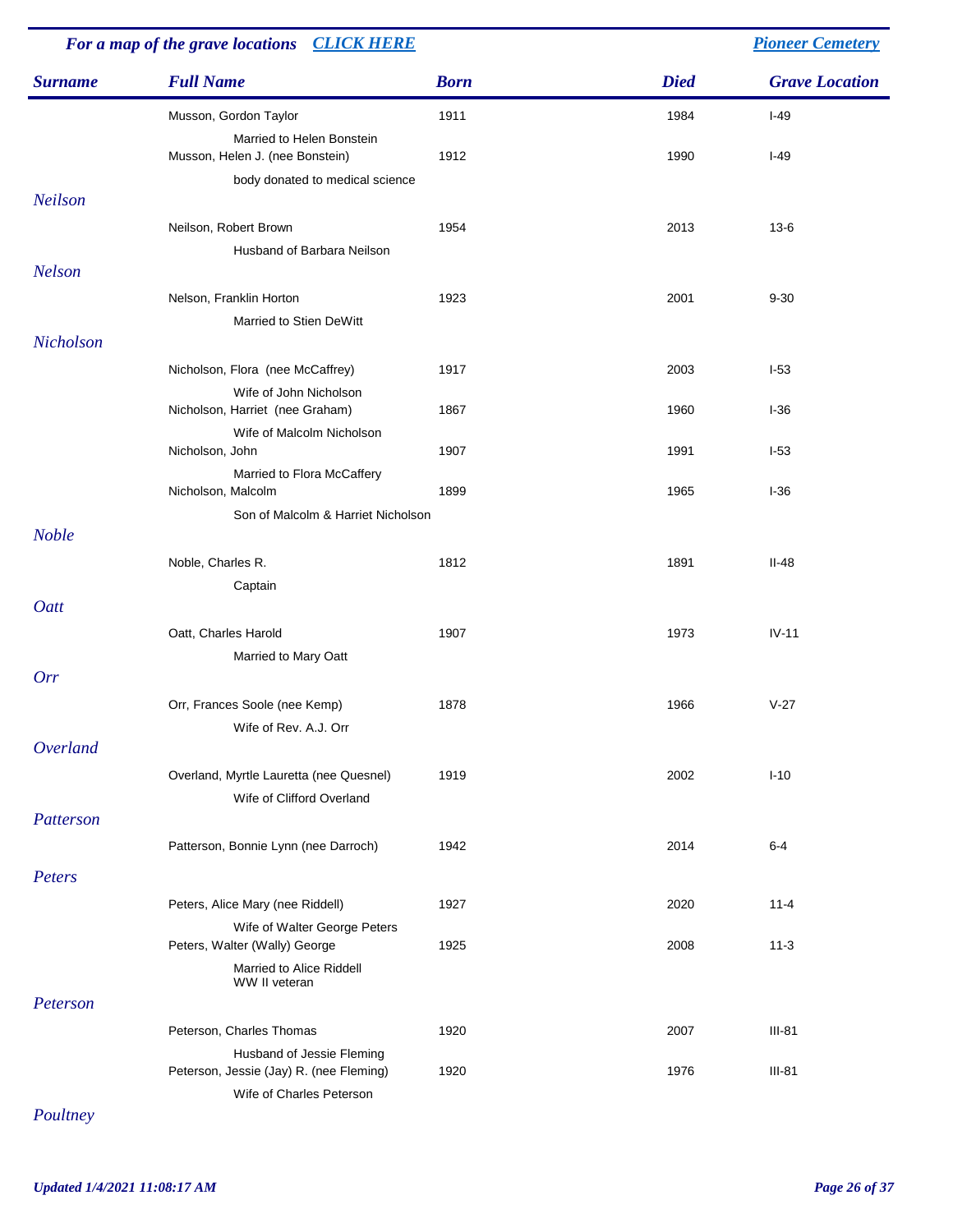| For a map of the grave locations CLICK HERE |                                                                              | <b>Pioneer Cemetery</b> |             |                       |
|---------------------------------------------|------------------------------------------------------------------------------|-------------------------|-------------|-----------------------|
| <b>Surname</b>                              | <b>Full Name</b>                                                             | <b>Born</b>             | <b>Died</b> | <b>Grave Location</b> |
|                                             | Poultney, Patricia Edna                                                      | 1941                    | 2019        | $9 - 32$              |
| Prosje                                      |                                                                              |                         |             |                       |
|                                             | Prosje, Alan John                                                            | 1952                    | 2011        | $13 - 4$              |
|                                             | Son of Jack and Helen Prosje<br>Prosje, Helen Margaret (nee Hofman)          | 1928                    | 2014        | $14 - 4$              |
|                                             | Wife of Jack Prosje<br>Prosje, Jack                                          | 1928                    | 2017        | $14-3$                |
| Quesnel                                     |                                                                              |                         |             |                       |
|                                             | Quesnel, Albert W.                                                           | 1915                    | 1918        | $I - 4$               |
|                                             | Quesnel, Catherine Augustina (nee Mink)                                      | 1890                    | 1960        | $I-10$                |
|                                             | Wife of John Quesnel<br>Quesnel, Ernest Beverley                             | 1942                    | 1973        | $IV-15$               |
|                                             | Quesnel, John Charles                                                        | 1910                    | 1988        | $IV-18$               |
|                                             | Married to Mary Lee Quesnel<br>Quesnel, John Oliver                          | 1887                    | 1955        | $I-10$                |
|                                             | Married to Catherine Mink<br>Quesnel, Mary (nee Lee)                         | 1912                    | 2007        | $IV-18$               |
|                                             | Wife of John Charles Quesnel<br>Quesnel, Shane Woodland                      |                         | 2005        | $IV-15$               |
|                                             | Son of Ernest & Judy Quesnel                                                 |                         |             |                       |
| Ramsay                                      |                                                                              |                         |             |                       |
|                                             | Ramsay, Julianne (nee Ostrander)<br>Wife of Maxwell Ramsay                   | 1833                    | 1912        | $II-16$               |
|                                             | Ramsay, Maxwell                                                              | 1821                    | 1896        | $II-16$               |
|                                             | Married to Julianne Ostrander<br>Ramsay, Selena                              | 1879                    | 1881        | $II-16$               |
|                                             | Daughter of Maxwell & Julianne Ramsay                                        |                         |             |                       |
| Randle                                      |                                                                              |                         |             |                       |
|                                             | Randle, Charles                                                              |                         | 1993        | 23-37                 |
|                                             | Capt.; Married to Rhoda Randle<br>Randle, Rhoda Anna (nee Penton)            | 1912                    | 2008        | 23-38                 |
| Rathwell                                    | Wife of Capt. Charles Randle                                                 |                         |             |                       |
|                                             | Rathwell, Beverley Kenneth                                                   | 1934                    | 2012        | 16-30                 |
|                                             | Husband of Dorothy (Smith) Rathwell<br>Rathwell, Dorothy Minerva (nee Smith) | 1934                    | 2020        | 16-30                 |
|                                             | Wife of Bev Rathwell                                                         |                         |             |                       |
| Read                                        |                                                                              |                         |             |                       |
|                                             | Read, Jenny Kathline                                                         | 1906                    | 1906        | $II-28$               |
|                                             | Infant daughter of George & Georgina Read                                    |                         |             |                       |
| Regier                                      |                                                                              |                         |             |                       |
|                                             | Regier, Margaret June (nee Graham)                                           | 1927                    | 2011        | $VI-15$               |
|                                             | Daughter of John and Helen Graham                                            |                         |             |                       |
| Reid                                        |                                                                              |                         |             |                       |
|                                             | Reid, Annie<br>Daughter of George & Flora Reid                               | 1874                    | 1877        | $I-37$                |
|                                             |                                                                              |                         |             |                       |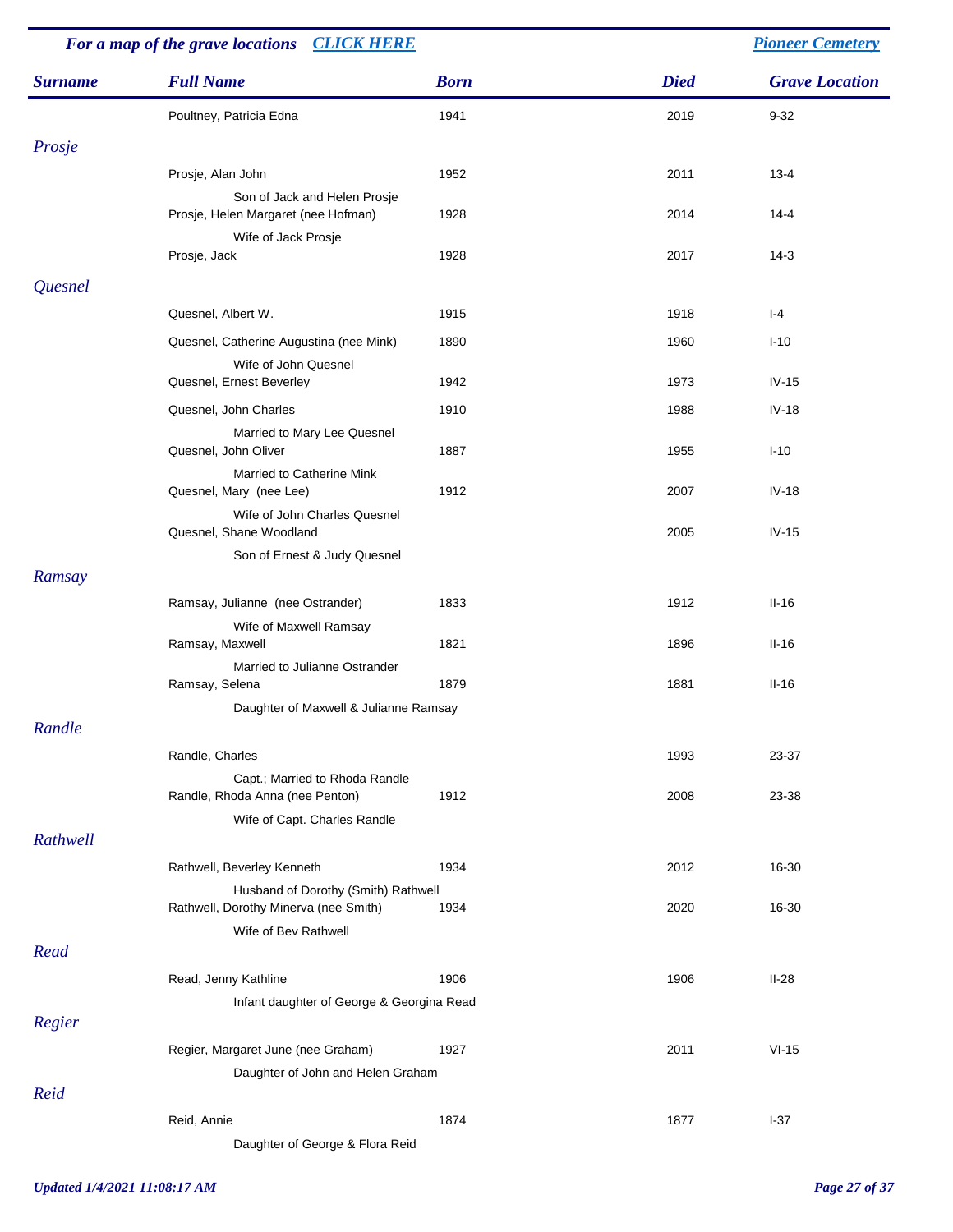## *For a map of the grave locations [CLICK HERE](http://www.leithchurch.ca/cemeterymap.jpg) [Pioneer Cemetery](http://www.leithchurch.ca/Cemetery.htm)*

| <b>Surname</b> | <b>Full Name</b>                                                                                                       | <b>Born</b> | <b>Died</b> | <b>Grave Location</b> |
|----------------|------------------------------------------------------------------------------------------------------------------------|-------------|-------------|-----------------------|
|                | Reid, David                                                                                                            | 1873        | 1924        | $I-39$                |
|                | Reid, Dougal                                                                                                           | 1894        | 1970        | $III-77$              |
|                | Married to Violet McKee<br>Reid, Flora (nee McNeil)                                                                    | 1841        | 1916        | $I-37$                |
|                | Wife of George Reid<br>Reid, George                                                                                    |             | 1941        | III-40                |
|                | Married to Rachel Reid; father of Walter Reid<br>Reid, George                                                          | 1812        | 1890        | $I-37$                |
|                | Married to Flora McNeil<br>Reid, John                                                                                  | 1878        | 1905        | $I-39$                |
|                | Reid, Malcolm                                                                                                          | 1862        | 1889        | $III-17$              |
|                | Reid, Rachel                                                                                                           |             | 1941        | III-40                |
|                | Wife of George Reid; mother of Walter Reid<br>Reid, Robert                                                             | 1866        | 1898        | $I-38$                |
|                | Son of George & Flora Reid<br>Reid, Violet E. (nee McKee)                                                              | 1901        | 1996        | $III-77$              |
|                | Wife of Dougal Reid<br>Reid, Walter                                                                                    | 1871        | 1895        | $I-38$                |
|                | Son of George & Flora Reid<br>Reid, Walter Smith                                                                       | 1896        | 1975        | $III-39$              |
|                | Married to Zelma Laycock<br>Reid, William                                                                              | 1861        | 1931        | $I-38$                |
|                | Reid, Zelma B. (nee Laycock)                                                                                           | 1909        | 1996        | $III-39$              |
| Reynolds       | Wife of Walter Reid                                                                                                    |             |             |                       |
|                | Reynolds, Arthur Guy                                                                                                   | 1909        | 1981        | $7 - 40$              |
|                | Married to Mary Elizabeth Fraser<br>Reynolds, Mary Elizabeth (Bessie) (nee Fraser 1920<br>Wife of Rev. Arthur Reynolds |             | 2012        | $7 - 40$              |
| Richards       |                                                                                                                        |             |             |                       |
|                | Richards, Alburn ("Burnie)<br>Married to Ruth Scott                                                                    | 1908        | 2002        | $I-46$                |
|                | Richards, Ruth McLennan (nee Scott)<br>Wife of S. Alburn Richards                                                      | 1908        | 1986        | $I-46$                |
| Riddell        |                                                                                                                        |             |             |                       |
|                | Riddell, Elwood<br>Husband of Betty Clark                                                                              | 1924        | 2007        | $12 - 3$              |
| Rixon          |                                                                                                                        |             |             |                       |
|                | Rixon, Ada A.                                                                                                          | 1874        | 1894        | VII-                  |
|                | Daughter of Henry & Helen Rixon<br>Rixon, Eleanor (Ottie) Watney                                                       | 1879        | 1973        | VII-                  |
|                | Daughter of Henry & Helen Rixon<br>Rixon, Ella A.                                                                      | 1871        | 1918        | VII-                  |
|                | Daughter of Henry & Helen Rixon<br>Rixon, Helen                                                                        | 1847        | 1913        | VII-                  |
|                | Wife of Henry Rixon<br>Rixon, Henry<br>Married to Helen Rixon                                                          | 1838        | 1920        | VII-                  |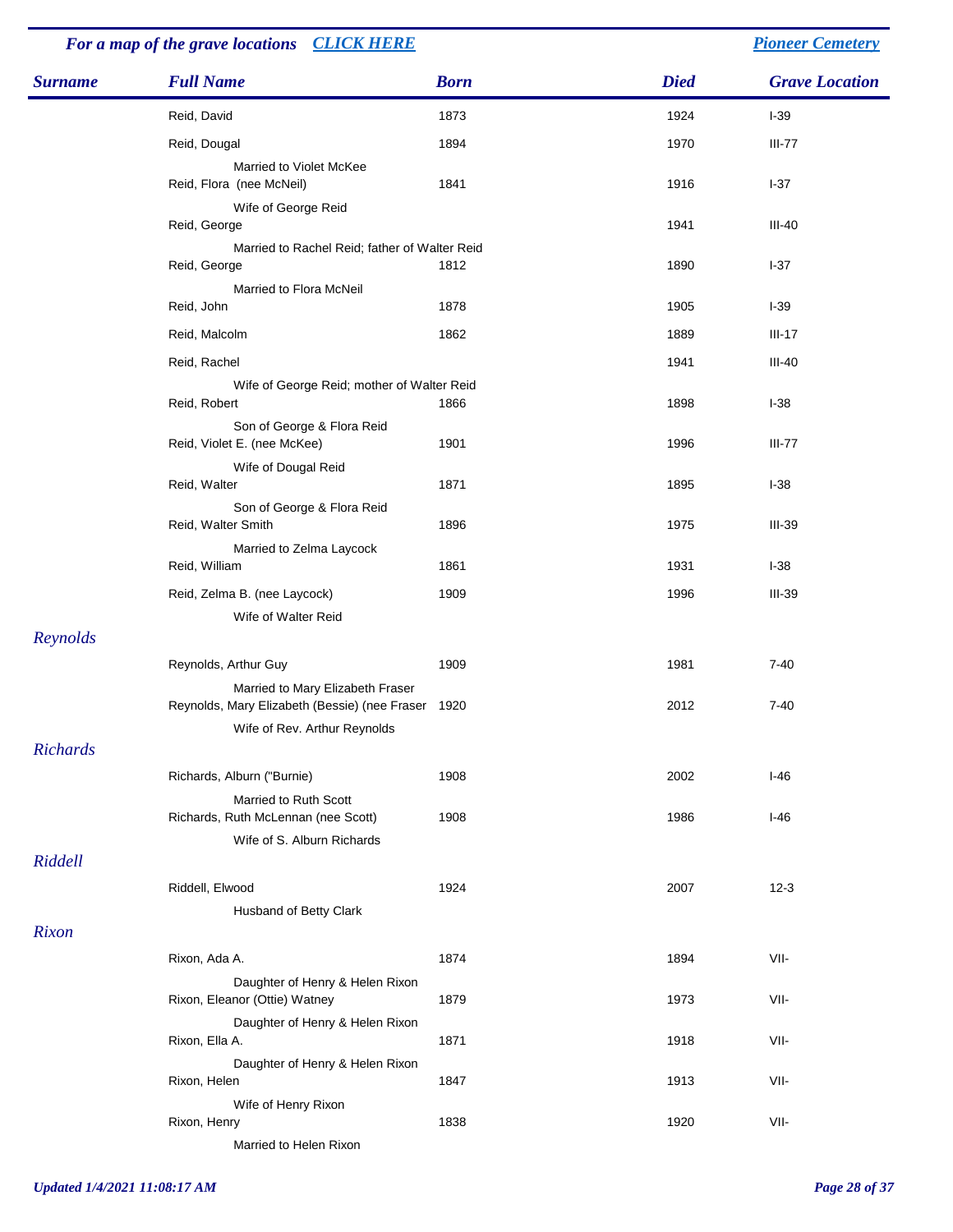| For a map of the grave locations CLICK HERE |                                                                                                                                          |                               |             | <b>Pioneer Cemetery</b> |  |
|---------------------------------------------|------------------------------------------------------------------------------------------------------------------------------------------|-------------------------------|-------------|-------------------------|--|
| <b>Surname</b>                              | <b>Full Name</b>                                                                                                                         | <b>Born</b>                   | <b>Died</b> | <b>Grave Location</b>   |  |
|                                             | Rixon, Laura                                                                                                                             | 1876                          | 1963        | VII-                    |  |
|                                             | Daughter of Henry & Helen Rixon<br>Rixon, William Augustus                                                                               | 1869                          | 1892        | VII-                    |  |
| Robb                                        |                                                                                                                                          |                               |             |                         |  |
|                                             | Robb, Robert Wesley<br>Married to Inez Aitken                                                                                            | 1898                          | 1950        | $VI-8$                  |  |
| Robson                                      |                                                                                                                                          |                               |             |                         |  |
|                                             | Robson, Jean C.                                                                                                                          | 1899                          | 1901        | $V-29$                  |  |
|                                             | Infant daughter of Robert & Maria Robson                                                                                                 |                               |             |                         |  |
| Ross                                        |                                                                                                                                          |                               |             |                         |  |
|                                             | Ross, Allan H.                                                                                                                           | 1874                          | 1938        | $III-13$                |  |
|                                             | Son of William & Margaret Ross<br>Ross, Elizabeth Murray                                                                                 | 1869                          | 1960        | $III-11$                |  |
|                                             | Daughter of William & Margaret Ross<br>Ross, Jessie H.                                                                                   | 1871                          | 1961        | $III-11$                |  |
|                                             | Daughter of William & Margaret Ross<br>Ross, Jessie Lucas                                                                                |                               | 2009        | 10-30                   |  |
|                                             | Ross, Margaret (nee Telford)                                                                                                             | 1835 (Newcastleton, Scotland) | 1917        | $III-4$                 |  |
|                                             | Wife of William Ross                                                                                                                     |                               |             |                         |  |
|                                             | Ross, William                                                                                                                            | 1835                          | 1913        | $III-4$                 |  |
|                                             | Married to Margaret Telford<br>Ross, William Telford                                                                                     | 1865                          | 1950        | $III-13$                |  |
|                                             | Son of William & Margaret Ross                                                                                                           |                               |             |                         |  |
| Rourke                                      |                                                                                                                                          |                               |             |                         |  |
|                                             | Rourke, Robert (Bob) Stanley                                                                                                             | 1938                          | 2015        | 10-31                   |  |
| Rutherford                                  | Husband of Peggy Richardson                                                                                                              |                               |             |                         |  |
|                                             | Rutherford, Annie (nee Mitchell)                                                                                                         | 1855                          | 1917        | $II-35$                 |  |
|                                             | Wife of Malcolm Rutherford<br>Rutherford, Betty Irene (nee Cumming)                                                                      | 1922                          | 2000        | $I-75$                  |  |
|                                             | Wife of Jaffray Rutherford                                                                                                               |                               |             |                         |  |
|                                             | Rutherford, Bruce Coleman                                                                                                                | 1926                          | 2014        | $I-67$                  |  |
|                                             | Husband of Elaine Wagner; and Dawn Diggins<br>WW II and Korea (Strathcona Horse Royal Canadians)<br>Rutherford, Catherine (nee McGregor) | 1817 (Perthshire, Scotland)   | 1904        | $II-39$                 |  |
|                                             | Wife of Thomas Rutherford<br>Rutherford, Dawn (nee Diggins)                                                                              | 1941                          | 2016        | $I-67$                  |  |
|                                             | Wife of Bruce Rutherford<br>Rutherford, Elaine Kathleen (nee Wagner)                                                                     | 1926                          | 1975        | $I-67$                  |  |
|                                             | Wife of Bruce Rutherford<br>Rutherford, Elizabeth                                                                                        | 1945                          | 1945        | $I - 73$                |  |
|                                             | Daughter of Jaff & Betty Rutherford<br>Rutherford, Elizabeth Ann (nee Sutcliffe)                                                         | 1924                          | 1975        | $I-62$                  |  |
|                                             | Wife of Robert C. Rutherford<br>Rutherford, Helen (nee Sibbald)                                                                          | 1893                          | 1988        | $I-63$                  |  |
|                                             | Wife of Brigadier-General Tom Rutherford                                                                                                 |                               |             |                         |  |
|                                             | Rutherford, Jaffray Milton<br>Husband of Betty Cumming                                                                                   | 1920                          | 2013        | $I-75$                  |  |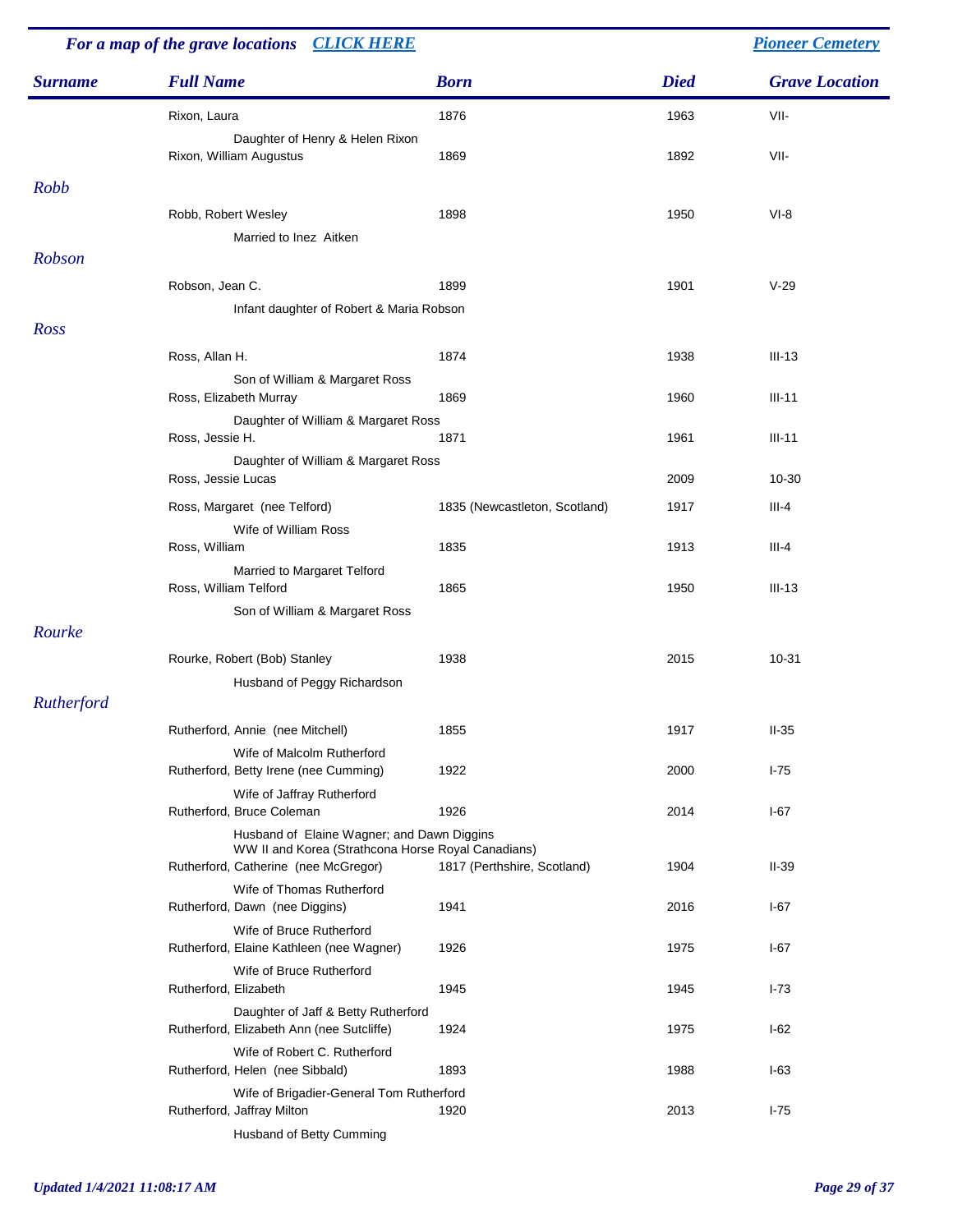| For a map of the grave locations CLICK HERE |                                                                       |                                  |             | <b>Pioneer Cemetery</b> |
|---------------------------------------------|-----------------------------------------------------------------------|----------------------------------|-------------|-------------------------|
| <b>Surname</b>                              | <b>Full Name</b>                                                      | <b>Born</b>                      | <b>Died</b> | <b>Grave Location</b>   |
|                                             | Rutherford, Jessie                                                    | 1900                             | 1941        | $II-40$                 |
|                                             | Daughter of Malcolm & Annie Rutherford<br>Rutherford, Jessie          | 1848                             | 1933        | $II-39$                 |
|                                             | Rutherford, Kate MacGregor                                            | 1897                             | 1980        | $II-40$                 |
|                                             | Daughter of Malcolm & Annie Rutherford                                |                                  |             |                         |
|                                             | Rutherford, Malcolm                                                   | 1854 (Leith)                     | 1938        | $II-35$                 |
|                                             | Married to Annie Mitchell<br>Rutherford, Margaret Thomson             | 1894                             | 1984        | $II-40$                 |
|                                             | Daughter of Malcolm & Annie Rutherford<br>Rutherford, Peter Coleman   | 1950                             | 2003        | I-67                    |
|                                             | Son of Bruce & Elaine Rutherford<br>Rutherford, Robert C              | 1922                             | 2018        | $I-62$                  |
|                                             | WW II Veteran<br>Rutherford, Sheila                                   | 1949                             | 1953        | $I - 73$                |
|                                             | Daughter of Jaff & Betty Rutherford<br>Rutherford, Thomas             | 1812 (Roxboroughshire, Scotland) | 1879        | $II-39$                 |
|                                             | Married to Catherine McGregor<br>Rutherford, Tom                      | 1893                             | 1975        | $I-63$                  |
|                                             | Brigadier-General, CBE, ED<br>WW I, WW II<br>Married to Helen Sibbald |                                  |             |                         |
| Salway                                      |                                                                       |                                  |             |                         |
|                                             | Salway, Lawrence Samuel                                               | 1912                             | 1992        | $III-67$                |
|                                             | Married to Mabel Caudle<br>Salway, Mabel Olive (nee Caudle)           | 1915                             | 1992        | III-67                  |
|                                             | Wife of Lawrence Salway<br>Salway, Wendy Eileen                       | 1968                             | 1968        | $III-61$                |
|                                             | Infant daughter of Carman & Patricia Salway                           |                                  |             |                         |
| <b>Sanz</b>                                 |                                                                       |                                  |             |                         |
|                                             | Sanz, Alice (nee Vaucher)                                             | 1914                             | 1995        | 20-30                   |
|                                             | Sanz, Daniel                                                          | 1910                             | 1997        | 20-29                   |
| <b>Schell</b>                               |                                                                       |                                  |             |                         |
|                                             | Schell, Jolly Tryphena (nee Welton)<br>Mother of Shannon Knott        | 1928                             | 2012        | $12 - 8$                |
| <b>Scheuerman</b>                           |                                                                       |                                  |             |                         |
|                                             | Scheuerman, Lois Margaret (nee Wilson)                                | 1936                             | 2008        | 2A-31                   |
|                                             | Wife of Samuel Scheuerman                                             |                                  |             |                         |
| <b>Scott</b>                                |                                                                       |                                  |             |                         |
|                                             | Scott, (unknown)                                                      | 1830                             | 1916        | $V-35$                  |
|                                             | Mother of George, Amelia & Mary Scott<br>Scott, (unknown)             | 1832                             | 1924        | $V-35$                  |
|                                             | Father of George, Amelia & Mary Scott<br>Scott, Amelia                | 1871                             | 1895        | $V-34$                  |
|                                             | Scott, Amy                                                            | 1910                             | 1992        | $III-9$                 |
|                                             | Daughter of John & Isabel Scott<br>Scott, Blanche Doreen (nee Davies) | 1925                             | 2018        | 20-25                   |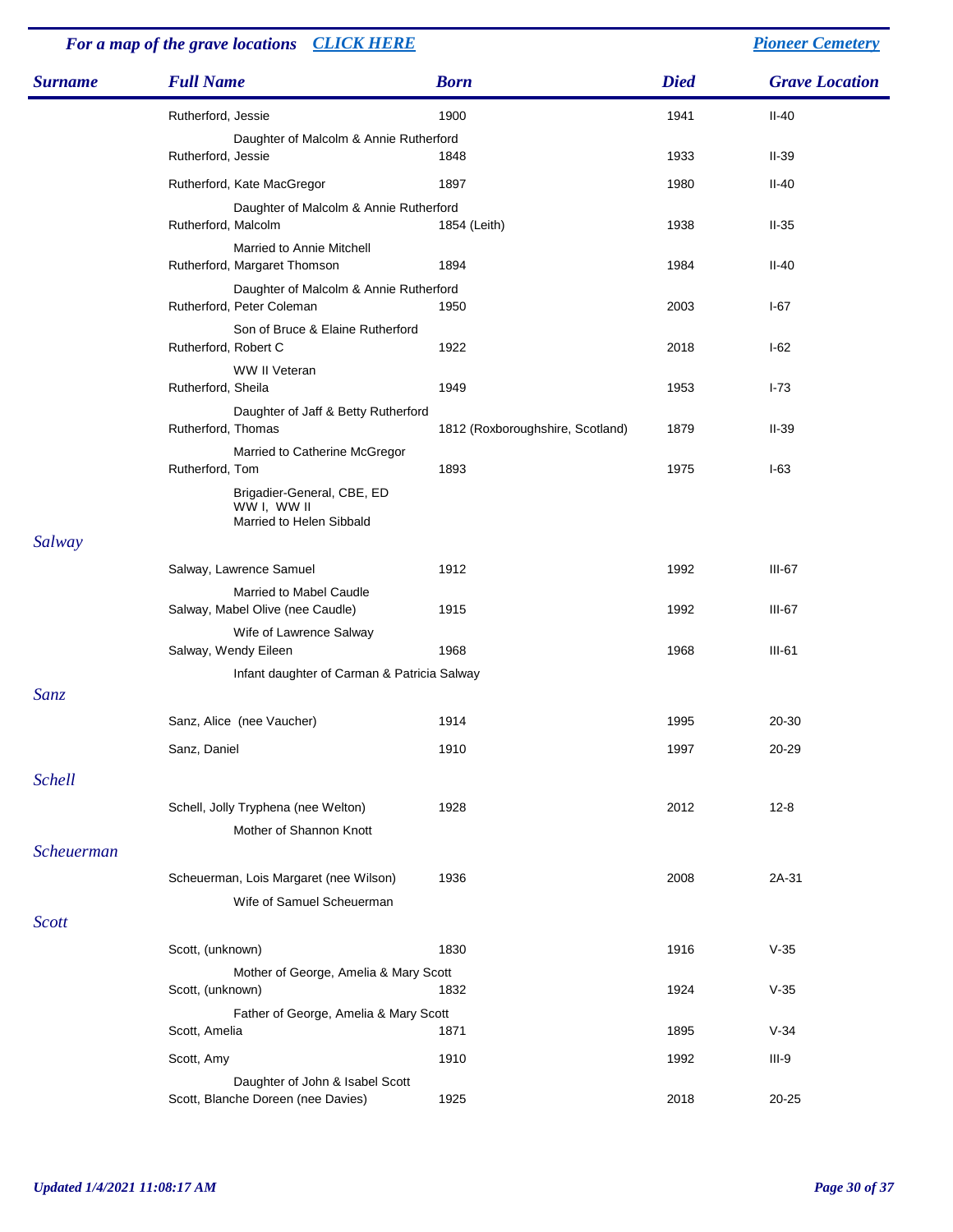## *For a map of the grave locations [CLICK HERE](http://www.leithchurch.ca/cemeterymap.jpg) [Pioneer Cemetery](http://www.leithchurch.ca/Cemetery.htm)*

| <b>Surname</b> | <b>Full Name</b>                                                    | <b>Born</b> | <b>Died</b> | <b>Grave Location</b> |
|----------------|---------------------------------------------------------------------|-------------|-------------|-----------------------|
|                | Scott, Charles A.                                                   | 1864        | 1931        | $V-36$                |
|                | Married to Jessie Scott<br>Scott, Chester Beaton                    | 1908        | 1934        | $III-8$               |
|                | Son of John & Isabel Scott<br>Scott, Duncan Morrison                | 1902        | 1957        | $III-16$              |
|                | Scott, Earl Spencer                                                 | 1893        | 1977        | $III-63$              |
|                | Married to Mary Scott<br>Scott, George                              | 1862        | 1894        | $V-34$                |
|                | Scott, George                                                       | 1855        | 1937        | $II-43$               |
|                | Married to Margaret Veitch<br>Scott, Gordon                         |             |             | $III-8$               |
|                | Died at age 3; son of John & Isabel Scott<br>Scott, Harold Anderson | 1924        | 2009        | $20 - 24$             |
|                | Husband of Doreen (Davies) Scott<br>Scott, Isaac Arthur             | 1916        | 1942        | $III-9$               |
|                | Son of John & Isabel Scott<br>Scott, Isabel (nee Morrison)          | 1876        | 1918        | $III-8$               |
|                | Wife of John A. Scott<br>Scott, James Alexander                     | 1906        | 1993        | $III-15$              |
|                | Married to Loretta Little<br>Scott, Jessie Cummings                 | 1872        | 1962        | $V-36$                |
|                | Wife of Charles Scott<br>Scott, John Alexander                      | 1866        | 1943        | $III-8$               |
|                | Married to Isabel Morrison<br>Scott, Loretta L. (nee Little)        | 1910        | 1954        | $III-15$              |
|                | Wife of James A. Scott<br>Scott, Margaret                           | 1878        | 1878        | $II-43$               |
|                | Daughter of George & Margaret Scott<br>Scott, Margaret (nee Veitch) | 1855        | 1937        | $II-43$               |
|                | Wife of George Scott<br>Scott, Mary                                 | 1870        | 1920        | $V-34$                |
|                | Scott, Mary (nee Reid)                                              | 1867        | 1901        | $I-39$                |
|                | Wife of George A. Scott<br>Scott, Mary Alberta                      |             | 1951        | $III-63$              |
|                | Wife of Earl Scott<br>Scott, Melville                               | 1915        | 1991        | $III-9$               |
|                | Son of John & Isabel Scott<br>Scott, Thomas W.                      | 1887        | 1888        | $II-43$               |
| <b>Shaw</b>    | Son of George & Margaret Scott                                      |             |             |                       |
|                | Shaw, Jean (nee Glen)                                               | 1858        | 1935        | $I-20$                |
| Sibbald        | Daughter of William & Janet Glen-Airston; wife of Dr W.J. Shaw      |             |             |                       |
|                | Sibbald, James Alexander                                            | 1896        | 1987        | $III-7$               |
|                | Son of John & Stewardina Sibbald; married to Lily<br>Sibbald, John  | 1856        | 1933        | $III-6$               |
|                | Married to Stewardina Fyfe<br>Sibbald, Laura Olive                  | 1906        | 2000        | $III-6$               |
|                | Daughter of John & Stewardina Sibbald                               |             |             |                       |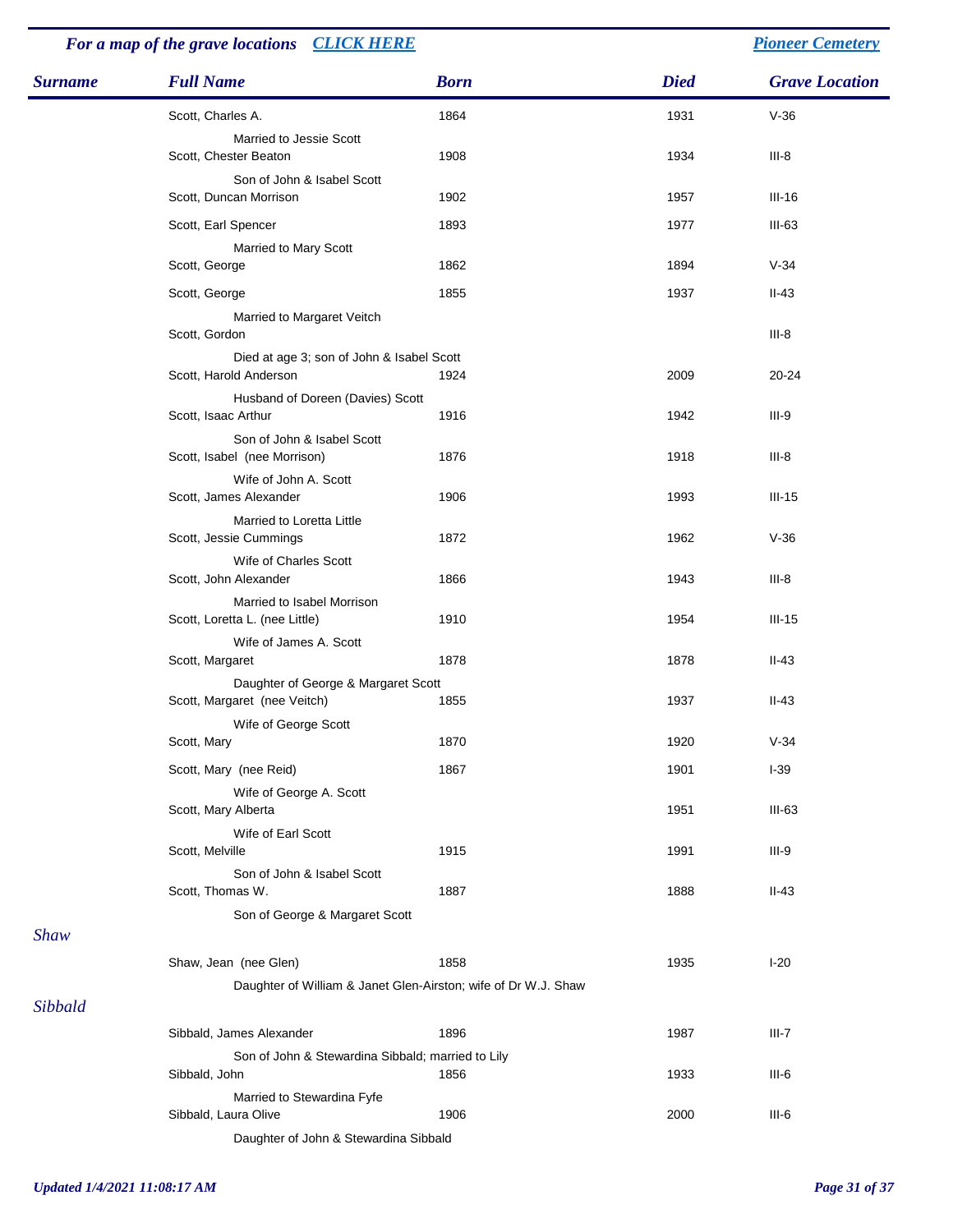|                | For a map of the grave locations CLICK HERE                       |                          |             | <b>Pioneer Cemetery</b> |
|----------------|-------------------------------------------------------------------|--------------------------|-------------|-------------------------|
| <b>Surname</b> | <b>Full Name</b>                                                  | <b>Born</b>              | <b>Died</b> | <b>Grave Location</b>   |
|                | Sibbald, Stewardina (nee Fyfe)                                    | 1860                     | 1942        | $III-6$                 |
|                | Wife of John Sibbald<br>Sibbald, Susan (Lily) Allen (nee Fyfe)    | 1904 (Glasgow, Scotland) | 2001        | $III-7$                 |
| <b>Simpson</b> | Wife of James Sibbald                                             |                          |             |                         |
|                |                                                                   | 1922                     | 2010        | $17 - 25$               |
|                | Simpson, Eileen Marie (nee McFadden)<br>Wife of Frank Simpson     |                          |             |                         |
|                | Simpson, Henry Francis (Frank)                                    | 1920                     | 1991        | 17-24                   |
|                | Married to Marie McFadden                                         |                          |             |                         |
| Singbeil       |                                                                   |                          |             |                         |
|                | Singbeil, Laurence Ernest                                         | 1934                     | 2014        | $11 - 6$                |
|                | husband of Verlyn Viola (Lyons)<br>Singbeil, Rev. Dr. Randall Lee | 1963                     | 2009        | $12-6$                  |
|                | Married to Crystal Singbeil; brother of Tim Singbeil              |                          |             |                         |
| <b>Smith</b>   |                                                                   |                          |             |                         |
|                | Smith, Marian Kelso (nee MacLeod)                                 | 1924                     | 2001        | 22-36                   |
|                | Wife of Robert Smith<br>Smith, Marion Eliza Courtney              |                          | 1994        | $14-5$                  |
|                | Smith, Robert Murray                                              | 1920                     | 2011        | 22-35                   |
|                | Married to Marian (MacLeod) Smith                                 |                          |             |                         |
| <b>Snel</b>    |                                                                   |                          |             |                         |
|                | Snel, William Lee                                                 | 1973                     | 2013        | 14-34                   |
| Sobiski        | Husband of Kimberley Salway                                       |                          |             |                         |
|                | Sobiski, Edward (Ted) James                                       | 1969                     | 1985        | $21 - 18$               |
|                | Grandson of Kenneth & Hilda Farmery<br>Sobiski, Kenneth Calvin    | 1935                     | 2012        | $21 - 26$               |
|                | Husband of Janine Farmery                                         |                          |             |                         |
|                | Sobiski, Lawrence John                                            | 1913                     | 1998        | $21 - 27$               |
|                | Married to Thelma Sobiski<br>Sobiski, Thelma Mary (nee Todd)      | 1913                     | 1995        | $21 - 27$               |
|                | Wife of Lawrence Sobiski                                          |                          |             |                         |
| <b>Spears</b>  |                                                                   |                          |             |                         |
|                | Spears, Ellen Thomson (nee Fleming)                               | 1935                     | 2019        | 13-25                   |
| Spence         |                                                                   |                          |             |                         |
|                | Spence, Lindsay Burton                                            | 1964                     | 1984        | 21-34                   |
|                | Son of Robert & Nancy Spence                                      |                          |             |                         |
|                | Spence, Nancy Jane (nee Williscroft)                              | 1933                     | 2017        | 21-33                   |
| <b>Staples</b> |                                                                   |                          |             |                         |
|                | Staples, Elora Mary (nee Keeling)                                 | 1911                     | 1987        | $IV-4$                  |
|                | Wife of Owen Staples                                              |                          |             |                         |
|                | Staples, Owen William                                             | 1911                     | 1984        | $IV-4$                  |
| <b>Stark</b>   | Married to Elora Keeling                                          |                          |             |                         |
|                | Stark, Erica (nee Bissinger)                                      | 1972                     | 2014        | 18-9                    |
|                | Wife of David Stark                                               |                          |             |                         |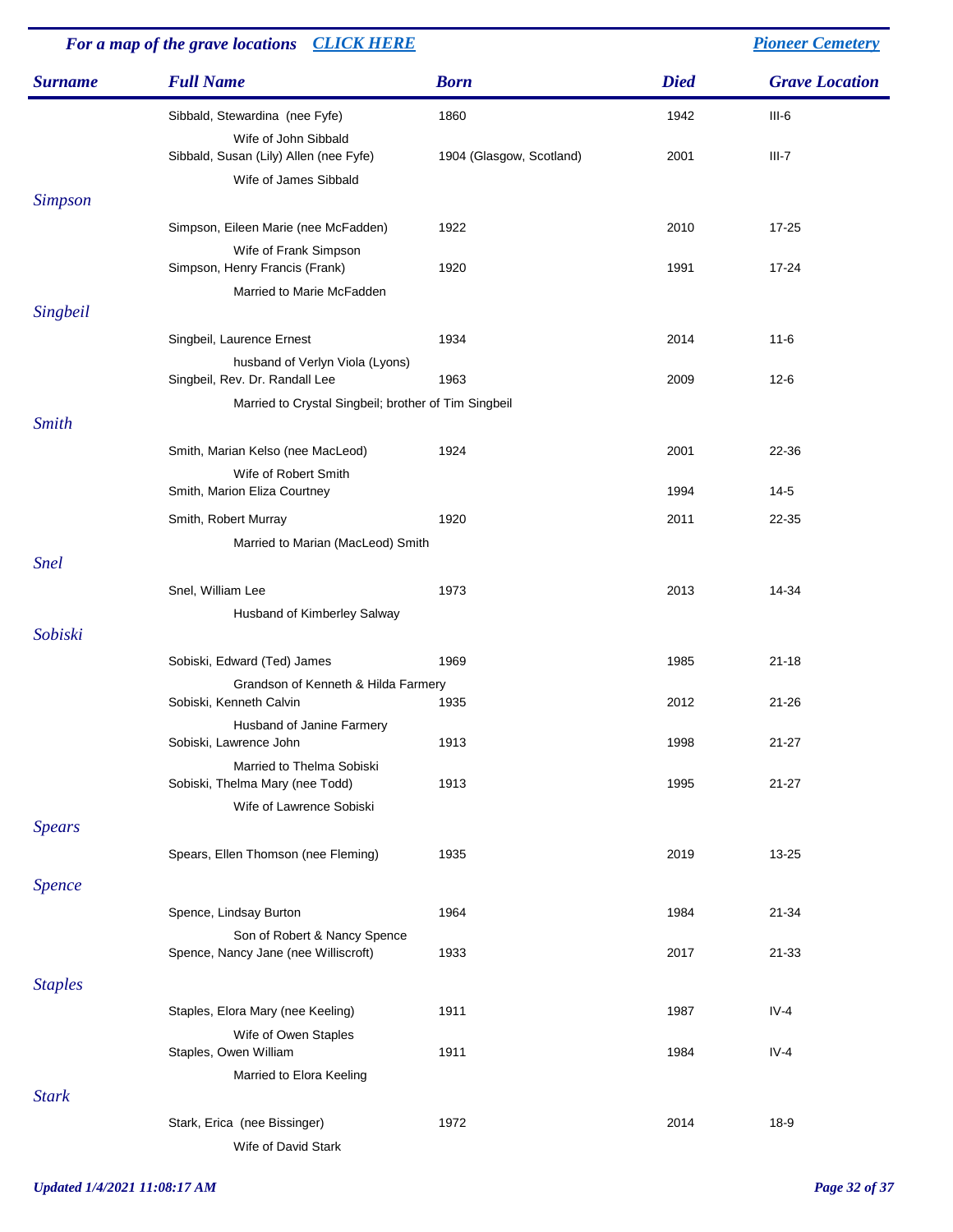|                   | For a map of the grave locations CLICK HERE                          |                                    | <b>Pioneer Cemetery</b> |                       |  |
|-------------------|----------------------------------------------------------------------|------------------------------------|-------------------------|-----------------------|--|
| <b>Surname</b>    | <b>Full Name</b>                                                     | <b>Born</b>                        | <b>Died</b>             | <b>Grave Location</b> |  |
|                   | Stark, John Andrew                                                   | 1934 (Manitoba)                    | 2018                    | $18 - 11$             |  |
|                   | Stark, Laurie Patricia                                               | 1965 (Montreal)                    | 2017                    | 18-10                 |  |
|                   | Stark, Rosemary Jane (nee Telford)                                   | 1936 (Owen Sound)                  | 1992                    | $18 - 11$             |  |
|                   | Wife of John (Jack) Stark                                            |                                    |                         |                       |  |
| <b>Steeves</b>    |                                                                      | 1917                               | 2014                    | 16-29                 |  |
|                   | Steeves, Merill Chatam<br>WW II Flight Engineer                      |                                    |                         |                       |  |
| <b>Stegehuis</b>  |                                                                      |                                    |                         |                       |  |
|                   | Stegehuis, Cornelia (Carry) Martina                                  | 1921                               | 2017                    | $III-65$              |  |
|                   | Stegehuis, Gerrit Christian                                          | 1917                               | 1974                    | $III-65$              |  |
|                   | Married to Cornelia (Carrie) Stegehuis                               |                                    |                         |                       |  |
| <b>Stewart</b>    |                                                                      |                                    |                         |                       |  |
|                   | Stewart, David Walter                                                | 1941                               | 1996                    | 14-16                 |  |
|                   | Stewart, Donna Marlene                                               | 1937                               | 2020                    | 14-16                 |  |
|                   | Wife of David Walter Stewart<br>Stewart, Dorothy Adeleen (nee Olson) | 1925                               | 2012                    | 14-15                 |  |
|                   | Wife of Ernest Stewart<br>Stewart, Ernest M.                         | 1924                               | 1998                    | $14 - 14$             |  |
|                   | Married to Dorothy Olson<br>Stewart, Mary Madeline (nee Ramsay)      | 1869                               | 1951                    | $II-17$               |  |
|                   | Wife of William Stewart<br>Stewart, William Edward                   | 1928                               | 2012                    | $III-30$              |  |
|                   | Stewart, William J                                                   | 1860                               | 1935                    | $II-17$               |  |
|                   | Married to Mary Madeline Ramsay                                      |                                    |                         |                       |  |
| <b>Sutherland</b> |                                                                      |                                    |                         |                       |  |
|                   | Sutherland, Catherine (nee Waters)<br>Wife of Martin Sutherland      | 1845 (Bower, Caithness, Scotland)  | 1898                    | $II-42$               |  |
|                   | Sutherland, Elizabeth                                                | 1840 (Watten, Caithness, Scotland) | 1906                    | $II-42$               |  |
|                   | Sutherland, Judith Anne (nee Brown)                                  | 1949                               | 2007                    | $13 - 8$              |  |
|                   | Wife of Bob Sutherland                                               |                                    |                         |                       |  |
| Szelestowski      |                                                                      |                                    |                         |                       |  |
|                   | Szelestowski, Diana Adele<br>Wife of Steve Szelestowski              | 1942                               | 2014                    | 16-39                 |  |
| <b>Taylor</b>     |                                                                      |                                    |                         |                       |  |
|                   | Taylor, Marion Louise                                                | 1933                               | 2019                    | $21 - 16$             |  |
|                   | Taylor, William John                                                 | 1933                               | 2019                    | $21 - 15$             |  |
| <b>Telford</b>    |                                                                      |                                    |                         |                       |  |
|                   | Telford, Elizabeth Murray                                            | 1845                               | 1935                    | $III-4$               |  |
|                   | Sister of Margaret (Telford) Ross                                    |                                    |                         |                       |  |
| <b>Thielan</b>    |                                                                      |                                    |                         |                       |  |
|                   | Thielan, Benjamin James                                              | 1923                               | 2001                    | 17-19                 |  |
|                   | Married to Frances Thielan                                           |                                    |                         |                       |  |

*Thompson*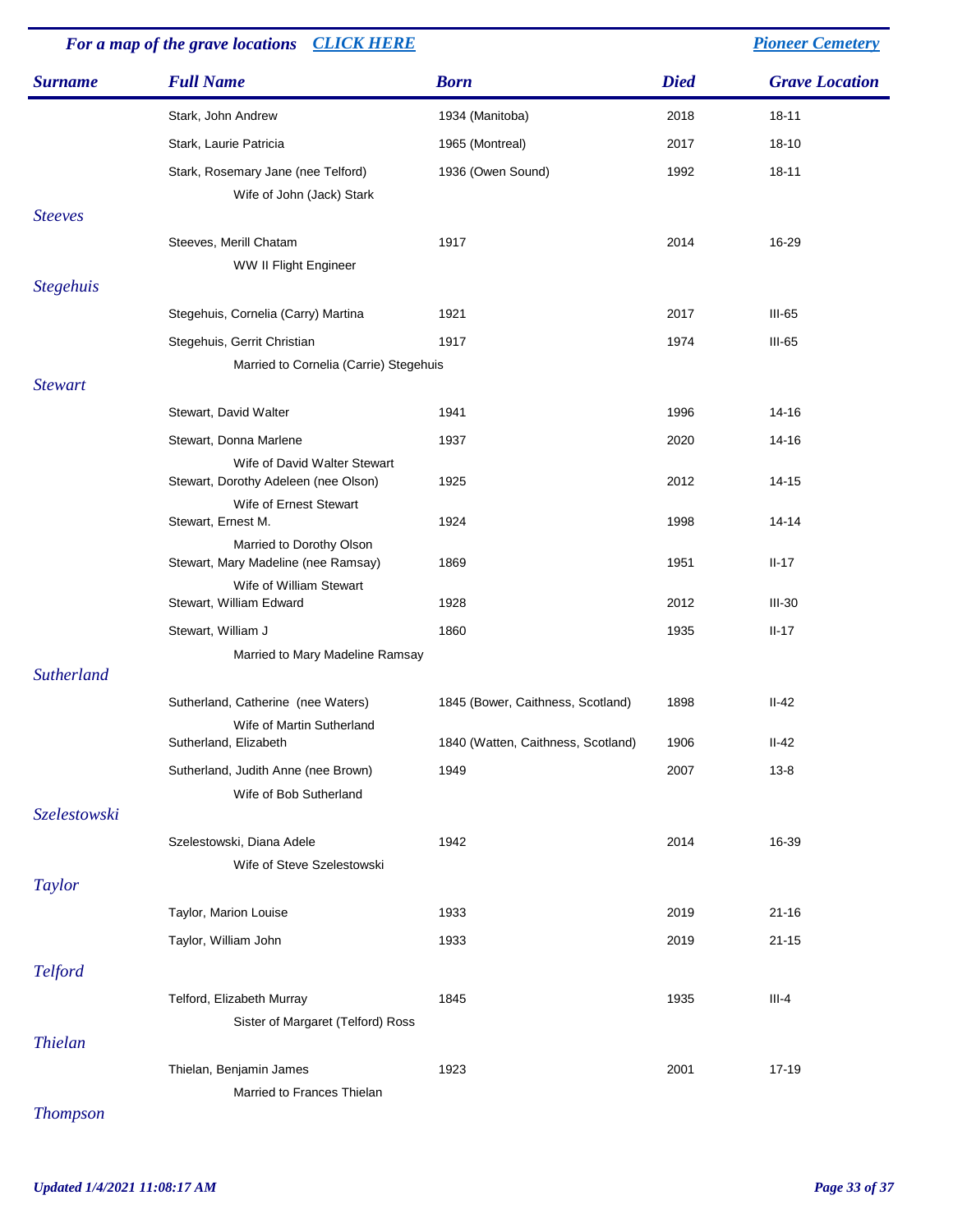| For a map of the grave locations CLICK HERE |                                                                          |                      |             | <b>Pioneer Cemetery</b> |
|---------------------------------------------|--------------------------------------------------------------------------|----------------------|-------------|-------------------------|
| <b>Surname</b>                              | <b>Full Name</b>                                                         | <b>Born</b>          | <b>Died</b> | <b>Grave Location</b>   |
|                                             | Thompson, Nancy Anne                                                     | 1916                 | 1987        | $IV-3$                  |
|                                             | Beloved friend of Roy Buzza                                              |                      |             |                         |
| <b>Thomson</b>                              |                                                                          |                      |             |                         |
|                                             | Thomson, Dorothy Mary (nee Mann)                                         | 1925                 | 1994        | $III-14$                |
|                                             | Wife of James Thomson                                                    |                      |             |                         |
|                                             | Thomson, George                                                          | 1868                 | 1965        | $III-14$                |
|                                             | Brother of Tom Thomson; married to Jean Telford<br>Thomson, James Brodie | 1882                 | 1883        | $I-21$                  |
|                                             | Infant son of John & Margaret Thomson                                    |                      |             |                         |
|                                             | Thomson, James Telford                                                   | 1925                 | 2013        | $III-14$                |
|                                             | Husband of Dorothy Mann<br>Thomson, Jean (nee Telford)                   | 1870                 | 1951        | $III-14$                |
|                                             | Wife of George Thomson<br>Thomson, John Walden                           | 1908                 | 1984        | $21 - 20$               |
|                                             | Married to Kathleen Notter<br>Thomson, Kathleen Paxton (nee Notter)      | 1913                 | 1984        | $21 - 20$               |
|                                             | Wife of John Thomson                                                     |                      |             |                         |
|                                             | Thomson, Tom                                                             | 1877 (Claremont, ON) | 1917        | $I-21$                  |
|                                             | Landscape painter, drowned in Canoe Lake                                 |                      |             |                         |
| <b>Tice</b>                                 |                                                                          |                      |             |                         |
|                                             | Tice, Susan O'Hara (nee Williscroft)                                     | 1937                 | 1983        | 21-36                   |
| <b>Tinker</b>                               |                                                                          |                      |             |                         |
|                                             | Tinker, Lila (nee Savage)                                                | 1883                 | 1976        | $III-83$                |
|                                             | Wife of Frank Tinker<br>Tinker, Margaret Ellen (nee Fleming)             | 1926                 | 1990        | $III-83$                |
|                                             | Wife of John Tinker                                                      |                      |             |                         |
| <b>Tucker</b>                               |                                                                          |                      |             |                         |
|                                             | Tucker, Marlene Karen (nee Overland)                                     | 1944                 | 2005        | $I-10$                  |
|                                             | Daughter of John & Myrtle Overland                                       |                      |             |                         |
| Tugman                                      |                                                                          |                      |             |                         |
|                                             | Tugman, Jesse Inez (nee Aitken)                                          | 1896                 | 1991        | $VI-8$                  |
|                                             | Sister of Margaret Aitken<br>Married first to Wesley Robb                |                      |             |                         |
| <b>Turner</b>                               |                                                                          |                      |             |                         |
|                                             | Turner, Frank D.                                                         | 1915                 | 1994        | $III-66$                |
|                                             | Married to Jessie Fewster<br>Turner, Harold Watts                        | 1897                 | 1988        | $21 - 7$                |
|                                             | RFC; Married to Mildred Blair                                            |                      |             |                         |
|                                             | Turner, Jessie May (nee Fewster)                                         | 1920                 | 2010        | III-66                  |
|                                             | Turner, Mildred Jane (nee Blair)                                         | 1896                 | 1999        | $21 - 8$                |
|                                             | Wife of Harold Turner                                                    |                      |             |                         |
| <b>Turney</b>                               |                                                                          |                      |             |                         |
|                                             | Turney, David                                                            | 1915                 | 1994        | 19-11                   |
|                                             | <b>RFN</b>                                                               |                      |             |                         |
|                                             | Turney, David Earnest                                                    | 1952                 | 1988        | 19-12                   |
|                                             | Son of David & Mary Turney                                               |                      |             |                         |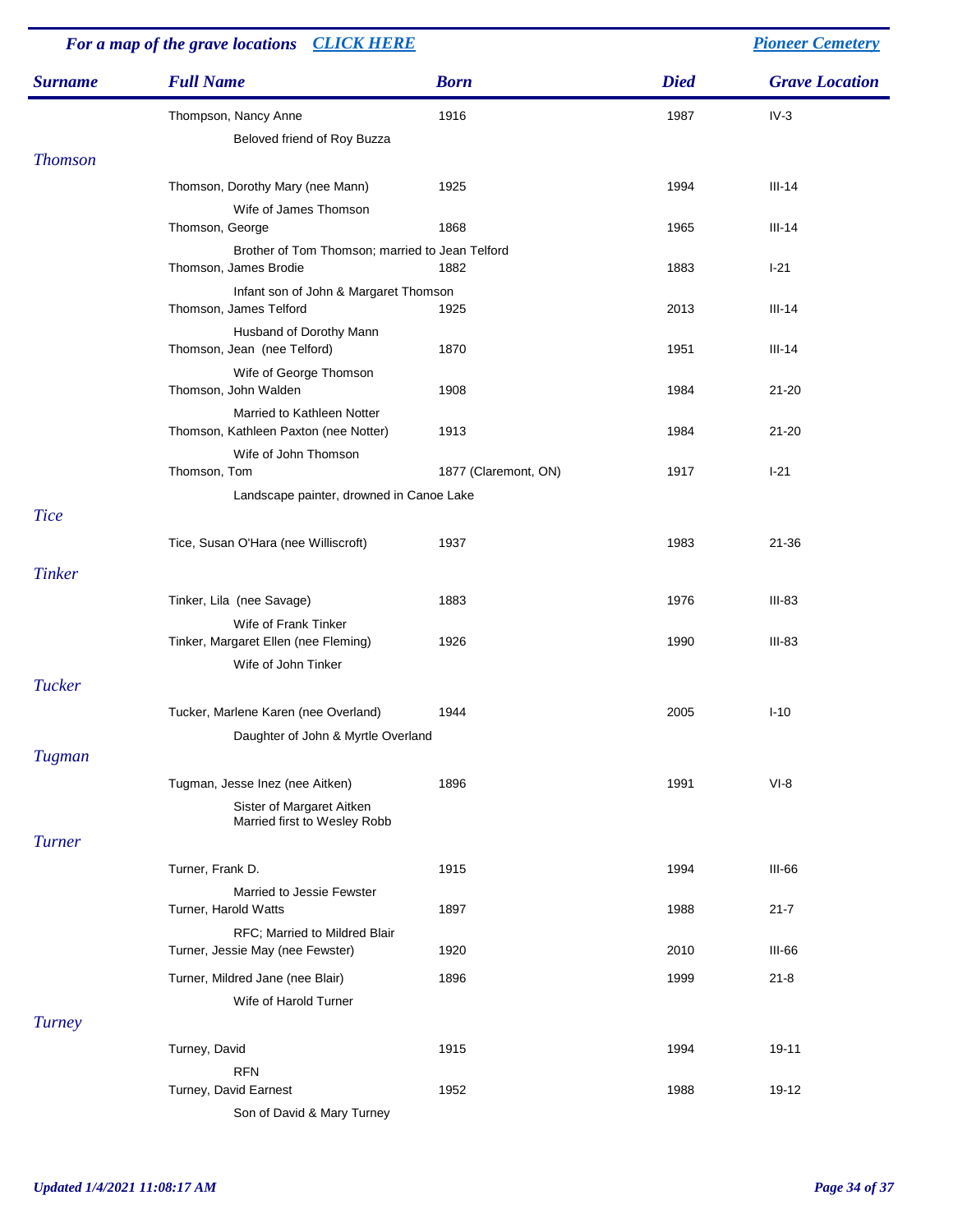|                 | For a map of the grave locations CLICK HERE                       |             |             | <b>Pioneer Cemetery</b> |  |
|-----------------|-------------------------------------------------------------------|-------------|-------------|-------------------------|--|
| <b>Surname</b>  | <b>Full Name</b>                                                  | <b>Born</b> | <b>Died</b> | <b>Grave Location</b>   |  |
|                 | Turney, Mary (nee Sewchuck)<br>Wife of David Kelly Turney         | 1922        | 2001        | 19-11                   |  |
| van den Kieboom |                                                                   |             |             |                         |  |
|                 | van den Kieboom, Jack Andrianus                                   | 1936        | 2014        | 22-30                   |  |
|                 | Van Den Kieboom, Marian Elaine (nee Bowell)                       | 1939        | 2005        | 22-30                   |  |
|                 | Wife of Jack Van Den Kieboom                                      |             |             |                         |  |
| Vanwyck         |                                                                   |             |             |                         |  |
|                 | Vanwyck, Mildred Mary                                             | 1929        | 2009        | $VI-13$                 |  |
|                 | Wife of William Irvin Vanwyck<br>Vanwyck, Sadie Rae (nee Johnson) | 1898        | 1963        | $VI-14$                 |  |
|                 | Wife of William James Vanwyck<br>Vanwyck, William Irvin           | 1922        | 1999        | $VI-13$                 |  |
|                 | Married to Mildred Bye<br>Vanwyck, William James                  | 1896        | 1962        | $VI-14$                 |  |
|                 | Married to Sadie Johnson                                          |             |             |                         |  |
| Vassiloff       |                                                                   |             |             |                         |  |
|                 | Vassiloff, Audrey J. (nee Brown)                                  | 1927        | 1995        | $22 - 18$               |  |
|                 | Wife of Pete Vassiloff<br>Vassiloff, Pando (Pete)                 | 1906        | 1984        | $22 - 17$               |  |
|                 | Married to Audrey Brown                                           |             |             |                         |  |
| Veitch          |                                                                   |             |             |                         |  |
|                 | Veitch, Fanny (nee Warrilow)                                      | 1867        | 1946        | $1-33$                  |  |
|                 | Wife of Walter Veitch                                             | 1861        | 1926        | $II-23$                 |  |
|                 | Veitch, Jane                                                      |             |             |                         |  |
|                 | Veitch, Margaret Lillie<br>Wife of Thomas Veitch                  | 1819        | 1900        | $II-22$                 |  |
|                 | Veitch, Thomas                                                    | 1815        | 1901        | $II-22$                 |  |
|                 | Married to Margaret Veitch<br>Veitch, Walter                      | 1857        | 1943        | $I-33$                  |  |
|                 | Married to Fanny Warrilow<br>Veitch, William                      | 1845        | 1884        | $II-23$                 |  |
| Vermilyea       | Married to Elizabeth Reid                                         |             |             |                         |  |
|                 | Vermilyea, Douglas Passmore                                       | 1918        | 2005        | 18-16                   |  |
|                 |                                                                   |             |             |                         |  |
|                 | Vermilyea, Marguerite Helen (nee McGregor)                        | 1918        | 2006        | 18-17                   |  |
| Veryard         |                                                                   |             |             |                         |  |
|                 | Veryard, Frederick                                                | 1919        | 1997        | $14 - 12$               |  |
|                 | Married to Louisa Veryard<br>Veryard, Louisa                      | (England)   | 2001        | $14-13$                 |  |
|                 | Wife of Frederick Veryard                                         |             |             |                         |  |
| Wade            | Wade, Isabel Marjorie                                             | 1931        | 2019        | $2 - 31$                |  |
| Wallace         |                                                                   |             |             |                         |  |
|                 | Wallace, Joseph Houston<br>Best friend of Pauline Edwards         | 1927        | 1985        | $IV-8$                  |  |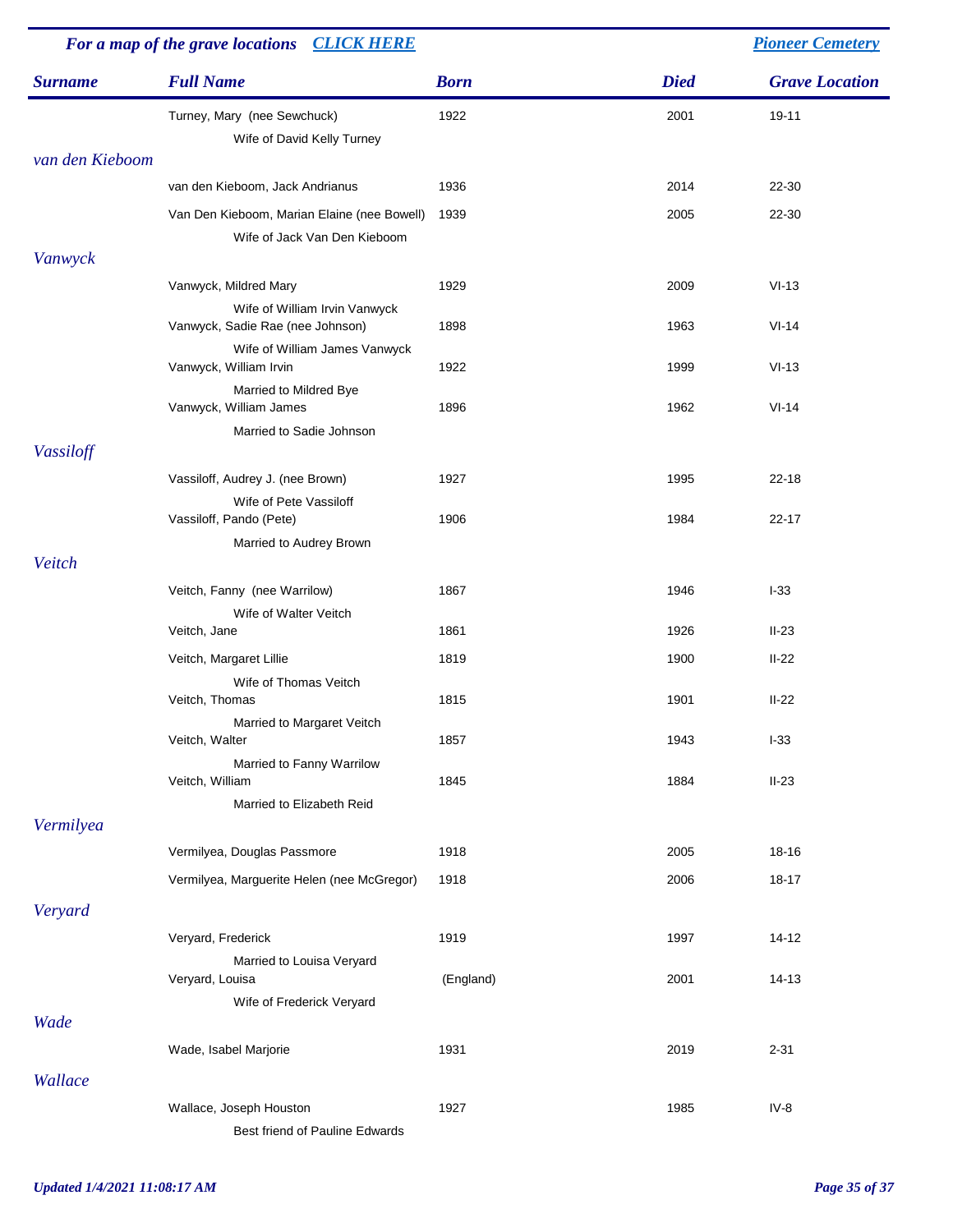| For a map of the grave locations CLICK HERE |                                                                     |                             |             | <b>Pioneer Cemetery</b> |
|---------------------------------------------|---------------------------------------------------------------------|-----------------------------|-------------|-------------------------|
| <b>Surname</b>                              | <b>Full Name</b>                                                    | <b>Born</b>                 | <b>Died</b> | <b>Grave Location</b>   |
| Walsh                                       |                                                                     |                             |             |                         |
|                                             | Walsh, Arthur Douglas                                               |                             | 1995        | 17-28                   |
|                                             | Walsh, Sheila Marie (nee McCullough)                                | 1938                        | 2001        | 17-29                   |
| Walter                                      | Wife of Arthur Douglas Walsh                                        |                             |             |                         |
|                                             | Walter, Florence Eileen (nee Carnahan)                              | 1927                        | 2004        | $II-57$                 |
|                                             | Wife of Richard Walter                                              |                             |             |                         |
|                                             | Walter, Isabel Mary (nee Tippin)                                    |                             | 2005        | $II-56$                 |
|                                             | Wife of Robert Alvin Walter<br>Walter, Richard Elmer                | 1924                        | 2007        | $II-57$                 |
|                                             | Husband of Florence Eileen Carnahan                                 |                             |             |                         |
|                                             | Walter, Rilla A. (nee Coulter)<br>Wife of Robert James Walter       | 1887                        | 1953        | $II-58$                 |
|                                             | Walter, Robert Alvin                                                | 1923                        | 1999        | $II-56$                 |
|                                             | Married to Mary Tippin<br>Walter, Robert James                      | 1881                        | 1975        | $II-58$                 |
|                                             | Married to Rilla Coulter                                            |                             |             |                         |
| Wardell                                     |                                                                     |                             |             |                         |
|                                             | Wardell, Frank Daniels                                              | 1928                        | 2010        | $1 - 17$                |
| <b>Warren</b>                               | Married to Edith Wardell                                            |                             |             |                         |
|                                             | Warren, Michael                                                     | 1937                        | 2019        | 4-19                    |
| <b>Watson</b>                               |                                                                     |                             |             |                         |
|                                             | Watson, Gladys May                                                  | 1895                        | 1977        | $III-62$                |
|                                             | Watson, Jessie Wood                                                 | 1901 (Banffshire, Scotland) | 1962        | $III-62$                |
|                                             | Wife of William Watson                                              |                             |             |                         |
|                                             | Watson, William W.                                                  | 1887                        | 1956        | $III-62$                |
| Whitt                                       | Married to Jessie Watson; Corporal 4.C.M.R.C.E.F.                   |                             |             |                         |
|                                             | Whitt, Hedley Melvin                                                | 1942                        | 1999        | 14-24                   |
|                                             | Married to Diane Betty Martin                                       |                             |             |                         |
| Williams                                    |                                                                     |                             |             |                         |
|                                             | Williams, Douglas Reginald                                          |                             | 2017        | 23-33                   |
|                                             | Williams, Edward (Ted) Aldon                                        | 1935                        | 1991        | 22-33                   |
|                                             | Married to Margaret Wilson<br>Williams, Jeffrey Edward Mark         | 1956                        | 1980        | 22-34                   |
|                                             | Son of Ted & Margaret Williams<br>Williams, John Arthur             | 1942                        | 2000        | 15-28                   |
|                                             | Married to Jody Williams                                            |                             |             |                         |
|                                             | Williams, Margaret G (nee Carnahan)                                 | 1909                        | 2004        | 23-34                   |
|                                             | Wife of Percy Williams<br>Williams, Percy John                      | 1902                        | 1990        | 23-34                   |
|                                             | Married to Margaret Carnahan                                        |                             |             |                         |
|                                             | Williams, William John Percival<br>Son of Percy & Margaret Williams | 1929                        | 2004        | 23-33                   |
|                                             |                                                                     |                             |             |                         |

*Wilson*